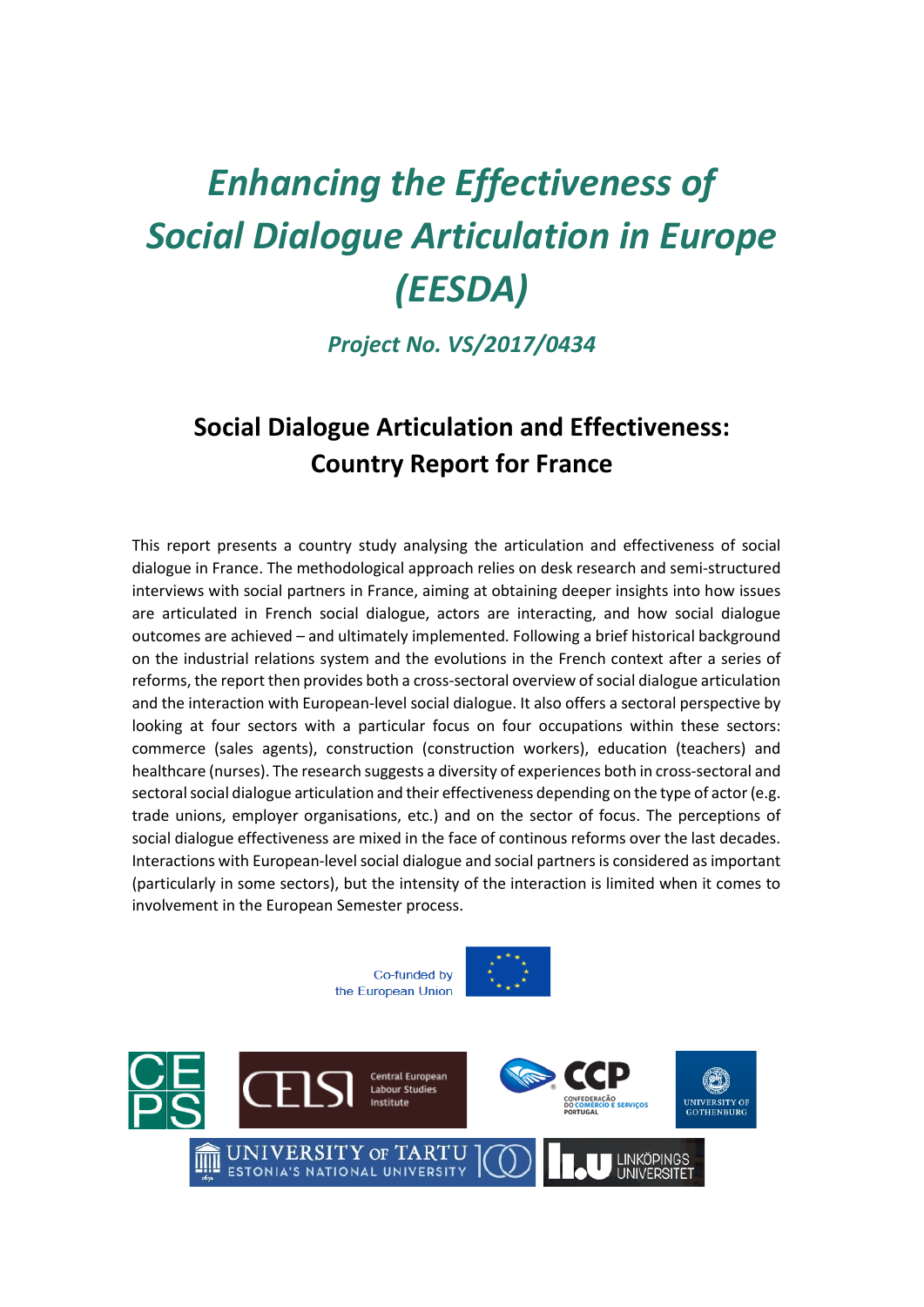

# *Enhancing the Effectiveness of Social Dialogue Articulation in Europe (EESDA)*

# *Project No. VS/2017/0434*

# **Social Dialogue Articulation and Effectiveness:**

# **Country Report for France**

# **December 2019**

# Mehtap Akgüç, Manon Jacquot and Nina Lopez-Uroz

Acknowledgements: Mehtap Akgüç is Research Fellow and Manon Jacquot is Project Officer at CEPS. Nina Lopez-Uroz is an intern at CEPS as well as a graduate student at the London School of Economics and Political Science. This report is Deliverable 3.2 of the EESDA project presenting stakeholders' views and experiences together with sectoral case studies in France. The authors would like to thank the interview participants.

> Co-funded by the European Union

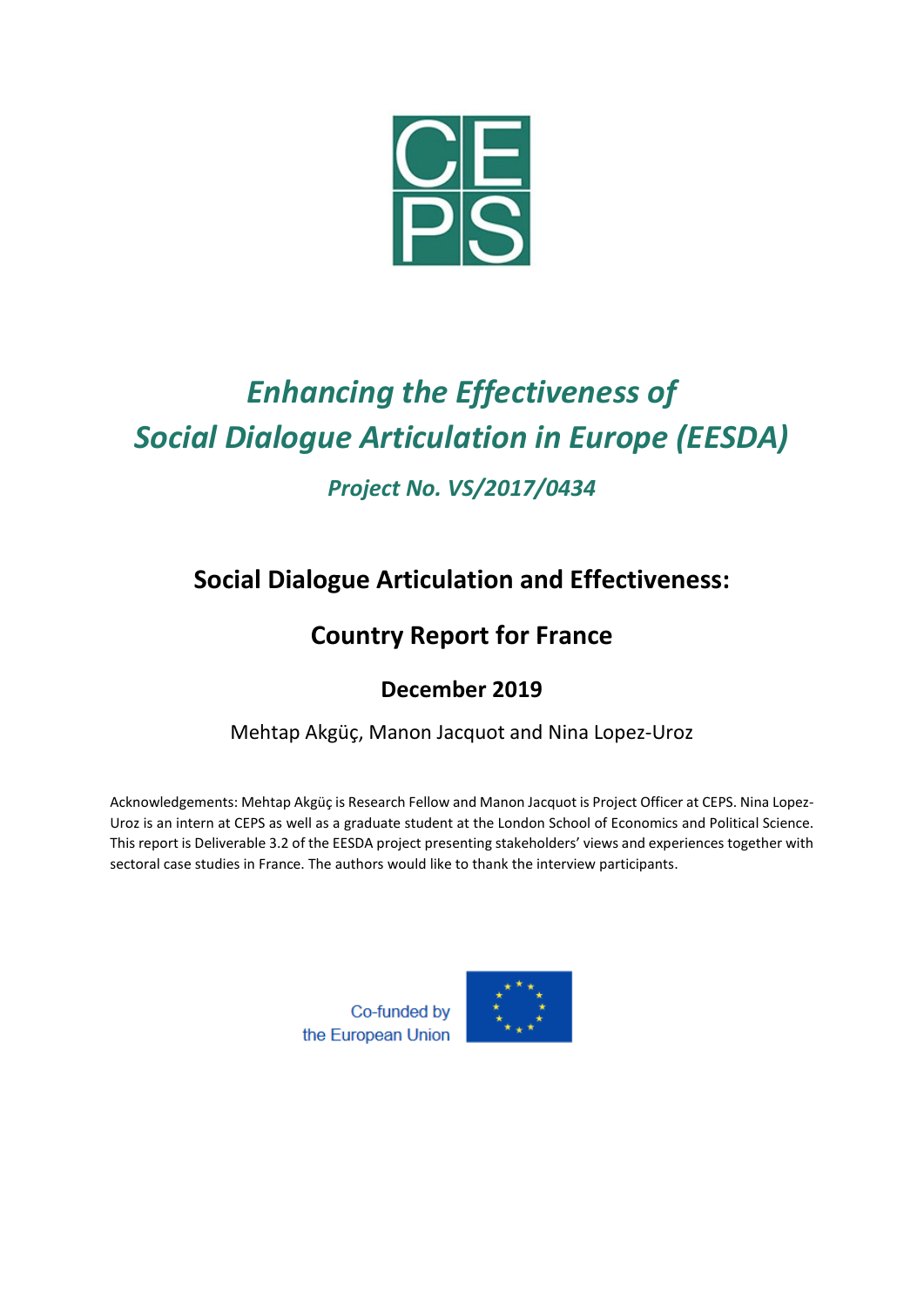# Table of Contents

| 1. |       |                                                                                                   |  |
|----|-------|---------------------------------------------------------------------------------------------------|--|
| 2. |       | Analysis of social dialogue articulation and its effectiveness at cross-sectoral level in France3 |  |
|    | 2.1   |                                                                                                   |  |
|    | 2.2   |                                                                                                   |  |
|    | 2.3   |                                                                                                   |  |
|    | 2.4   |                                                                                                   |  |
|    | 2.5   |                                                                                                   |  |
|    | 2.6   |                                                                                                   |  |
|    | 2.7   |                                                                                                   |  |
| 3. |       |                                                                                                   |  |
|    | 3.1   |                                                                                                   |  |
|    | 3.1.1 |                                                                                                   |  |
|    | 3.1.2 |                                                                                                   |  |
|    | 3.1.3 |                                                                                                   |  |
|    | 3.1.4 |                                                                                                   |  |
|    | 3.1.5 |                                                                                                   |  |
|    | 3.1.6 |                                                                                                   |  |
|    | 3.1.7 |                                                                                                   |  |
|    | 3.1.8 |                                                                                                   |  |
|    | 3.2   |                                                                                                   |  |
|    | 3.2.1 |                                                                                                   |  |
|    | 3.2.2 |                                                                                                   |  |
|    | 3.2.3 |                                                                                                   |  |
|    | 3.2.4 |                                                                                                   |  |
|    | 3.2.5 |                                                                                                   |  |
|    | 3.2.6 |                                                                                                   |  |
|    | 3.2.7 |                                                                                                   |  |
|    | 3.2.8 |                                                                                                   |  |
|    | 3.3   |                                                                                                   |  |
|    | 3.3.1 |                                                                                                   |  |
|    | 3.3.2 |                                                                                                   |  |
|    | 3.3.3 |                                                                                                   |  |
|    | 3.3.4 |                                                                                                   |  |
|    | 3.3.5 |                                                                                                   |  |
|    | 3.3.6 |                                                                                                   |  |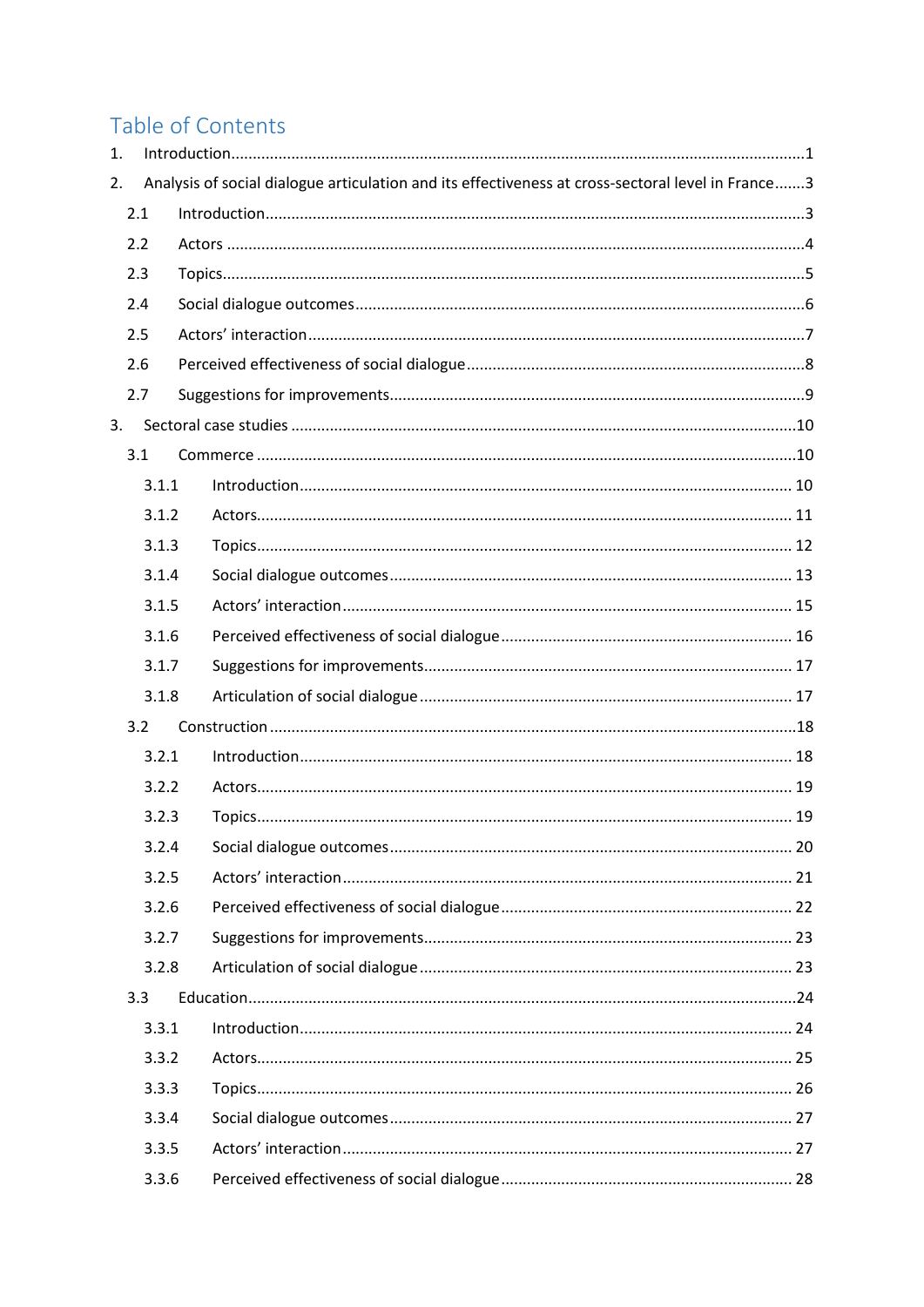|    | 3.3.7 |  |  |  |
|----|-------|--|--|--|
|    | 3.3.8 |  |  |  |
|    | 3.4   |  |  |  |
|    | 3.4.1 |  |  |  |
|    | 3.4.2 |  |  |  |
|    | 3.4.3 |  |  |  |
|    | 3.4.4 |  |  |  |
|    | 3.4.5 |  |  |  |
|    | 3.4.6 |  |  |  |
|    | 3.4.7 |  |  |  |
|    | 3.4.8 |  |  |  |
| 4. |       |  |  |  |
|    |       |  |  |  |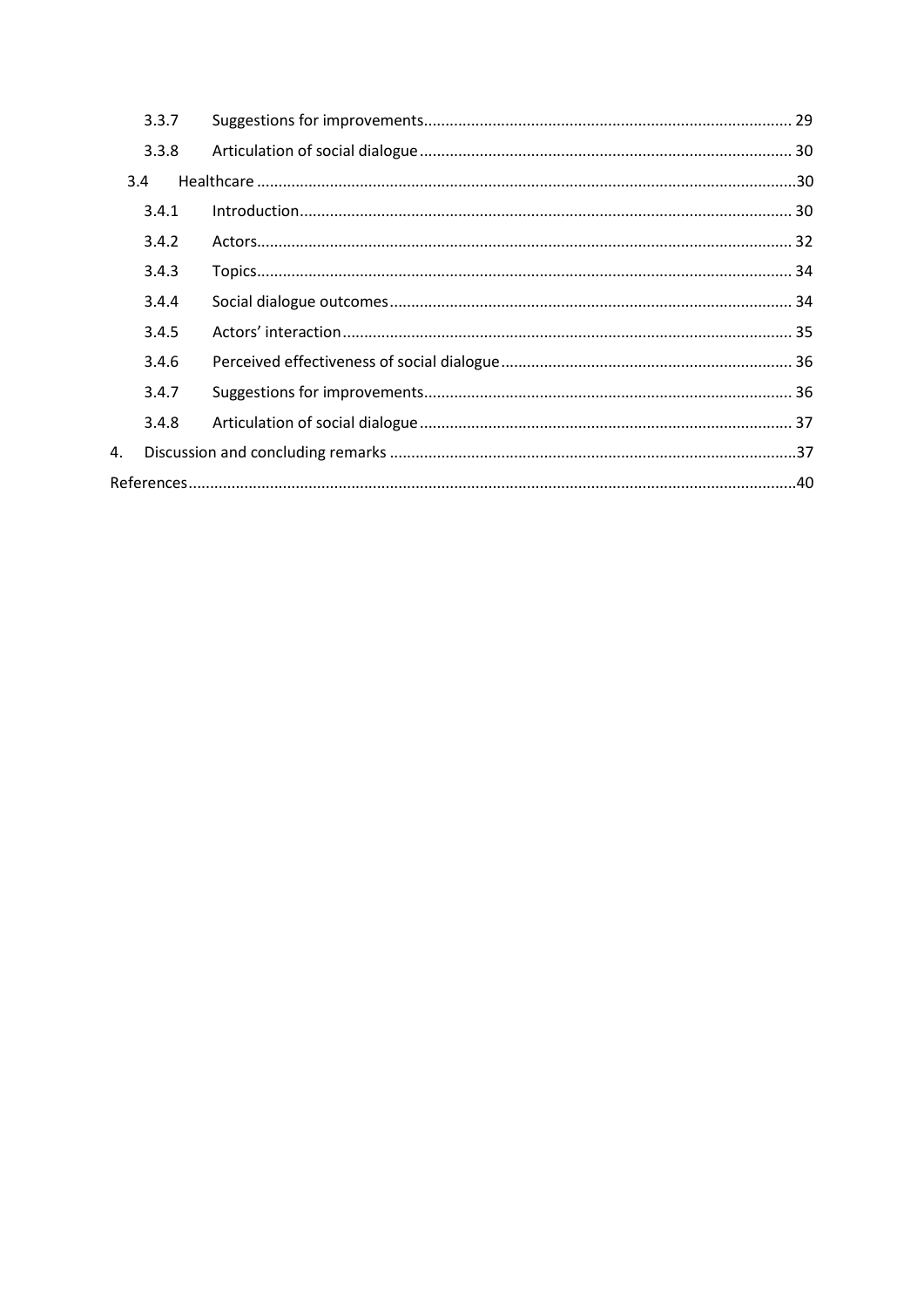# List of abbreviations

| ANFH                    | Association Nationale pour la Formation permanente du personnel Hospitalier<br>(National association for lifelong hospital staff training)               |
|-------------------------|----------------------------------------------------------------------------------------------------------------------------------------------------------|
| <b>BATI-MAT-TP CFTC</b> | Bâtiment, Materiaux et Travaux Publics CFTC (Building and public works - French<br>Christian workers' confederation)                                     |
| <b>CAP</b>              | Commission Administrative Paritaire (Bipartite administrative commission)                                                                                |
| <b>CAPEB</b>            | Confédération de l'Artisanat et des Petites Entreprises du Bâtiment (Confederation<br>of craft and small construction companies)                         |
| <b>CDCF</b>             | Conseil du Commerce de France (French retail council)                                                                                                    |
| <b>CES</b>              | Comité économique et social (Economic and social committee)                                                                                              |
| <b>CESI</b>             | European Confederation of Independent Trade Unions                                                                                                       |
| <b>CFDT</b>             | Confédération française démocratique du travail (French democratic labour<br>federation)                                                                 |
| CFE-CGC                 | Confédération Française de l'Encadrement – Confédération Générale des Cadres<br>(French and general confederations of professional and managerial staff) |
| <b>CFE-CGC BTP</b>      | CFE-CGC Bâtiment et Travaux Publics (CFE-CGC building and public works)                                                                                  |
| <b>CFTC</b>             | Confédération française des travailleurs chrétiens (French Christian workers'<br>confederation)                                                          |
| CGI                     | Confédération du commerce de gros et international (Confederation of wholesale<br>and international trade)                                               |
| <b>CGT</b>              | Confédération générale du travail (General labour confederation)                                                                                         |
| CGT-FO                  | Confédération générale du travail - Force Ouvrière (FO general labour<br>confederation)                                                                  |
| <b>CIF</b>              | Collège Infirmier Français (French nursing college)                                                                                                      |
| CIIC-Paris              | Comité de liaison intersyndical du commerce parisien (Paris retail inter-union<br>liaison committee)                                                     |
| <b>CNE</b>              | Conseil national de l'emploi (National employment committee)                                                                                             |
| <b>CNESER</b>           | Conseil National de l'Enseignement Supérieur et de la recherche (National council<br>of higher education and research)                                   |
| <b>CNFPTLV</b>          | Conseil national de la formation professionnelle tout au long de la vie (National<br>council for lifelong vocational training)                           |
| <b>CNI</b>              | Coordination nationale infirmière (National nursing coordination)                                                                                        |
| <b>CNNC</b>             | Commission nationale de la négociation collective (National collective bargaining<br>commission)                                                         |
| <b>CNOSS</b>            | Comité National de l'Organisation Sanitaire et Sociale (National committee on<br>health and social services organisation)                                |
| <b>CPB</b>              | Commission Paritaire de Branche (Bipartite sectoral commission)                                                                                          |
| <b>CPME</b>             | Confédération générale des petites et moyennes entreprises (Confederation of<br>small and medium-sized enterprises)                                      |
| <b>CPNE-FP</b>          | Commission Paritaire Nationale de l'Emploi (National bipartite employment<br>committee)                                                                  |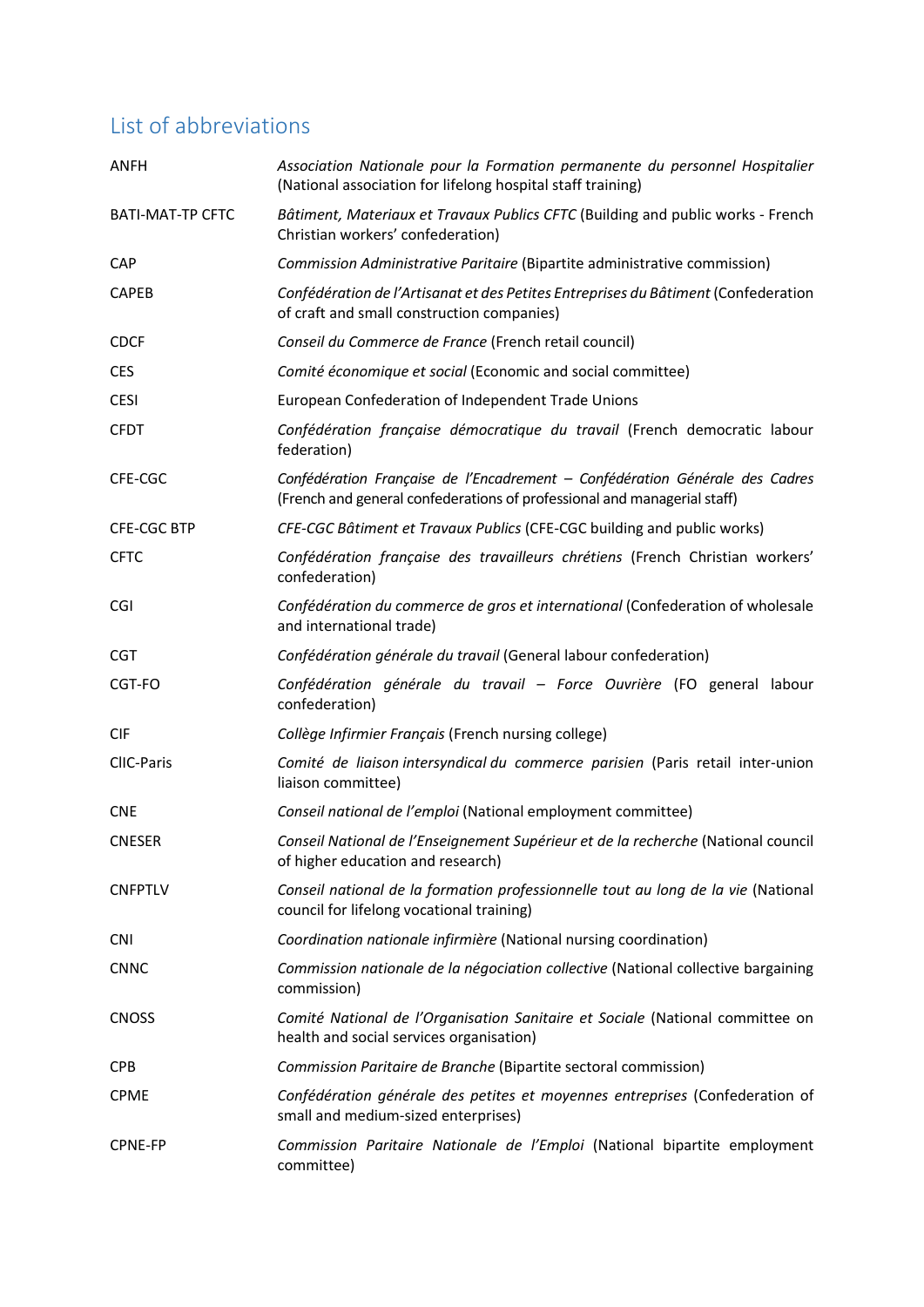| <b>CSEN</b>      | Confédération Syndicale de l'Education Nationale (National public education trade<br>union confederation)                                                                                                                  |
|------------------|----------------------------------------------------------------------------------------------------------------------------------------------------------------------------------------------------------------------------|
| <b>CSFPH</b>     | Conseil supérieur de la fonction publique hospitalière (Higher council for public<br>sector hospitals)                                                                                                                     |
| СT               | Comité Technique (Technical committee)                                                                                                                                                                                     |
| <b>DGOS</b>      | Direction générale de l'offre de soins (Directorate-general for caregiving)                                                                                                                                                |
| <b>DGT</b>       | Direction générale du Travail (Directorate-general for labour)                                                                                                                                                             |
| <b>DREES</b>     | de<br>la<br>recherche,<br>des études,<br>de<br>Direction<br>l'évaluation<br>des<br>еt<br>statistiques (Directorate of research, studies, evaluation and statistics),                                                       |
| <b>DSS</b>       | Direction de la Sécurité Sociale (Social security directorate)                                                                                                                                                             |
| <b>EBC</b>       | European Builders Confederation                                                                                                                                                                                            |
| <b>EFBWW</b>     | European Federation of Building and Woodworkers                                                                                                                                                                            |
| <b>EFEE</b>      | <b>European Federation of Education Employers</b>                                                                                                                                                                          |
| EPSU             | European Federation of Public Service Unions                                                                                                                                                                               |
| <b>ETUC</b>      | European Trade Union Confederation                                                                                                                                                                                         |
| <b>ETUCE</b>     | European Trade Union Committee for Education                                                                                                                                                                               |
| <b>FCD</b>       | Fédération du Commerce et de la Distribution (Retail and distribution federation)                                                                                                                                          |
| FEC-FO           | Fédération des Employés & Cadres - Force Ouvrière (FO federation of employees<br>and managers)                                                                                                                             |
| <b>SCOP BTP</b>  | Fédération des sociétés coopératives et participatives du Bâtiment et Travaux<br>Publics (Federation of building and public works cooperatives)                                                                            |
| <b>FEHAP</b>     | Fédération des Etablissements Hospitaliers et d'Assistance Privés à but non lucratif<br>- (Federation of private hospitals and assistance in the non-profit sector).                                                       |
| <b>FEP-CFDT</b>  | Fédération de la Formation et de l'Enseignement Privés - CFDT (CDFT federation<br>of training and private education)                                                                                                       |
| <b>FFB</b>       | Fédération Française du Bâtiment (French construction industry federation)                                                                                                                                                 |
| <b>FGTA-FO</b>   | Fédération générale des travailleurs de l'agriculture, de l'alimentation, des tabacs<br>et des services annexes - Force Ouvrière (FO general federation for workers in<br>agriculture, food, tobacco and related services) |
| <b>FHF</b>       | Fédération Hospitalière de France (Hospital federation of France)                                                                                                                                                          |
| <b>FHP</b>       | Fédération de l'Hospitalisation Privée (Federation of private hospitals)                                                                                                                                                   |
| <b>FIEC</b>      | <b>European Construction Industry Federation</b>                                                                                                                                                                           |
| <b>FNBM</b>      | Fédération du Négoce de Bois et des Matériaux de Construction (Federation of the<br>wood and building materials trade)                                                                                                     |
| <b>FNCB-CFDT</b> | Fédération<br>Nationale Construction et Bois – Confédération française<br>démocratique du travail (National federation of construction and wood)                                                                           |
| FNI              | Fédération nationale des infirmières (National federation of nurses)                                                                                                                                                       |
| <b>FNSCBA</b>    | Fédération Nationale des Salariés de la Construction, Bois et Ameublement<br>(National federation of construction, wood and furniture workers)                                                                             |
| FNTP             | Fédération Nationale des Travaux Publics (National federation of public works)                                                                                                                                             |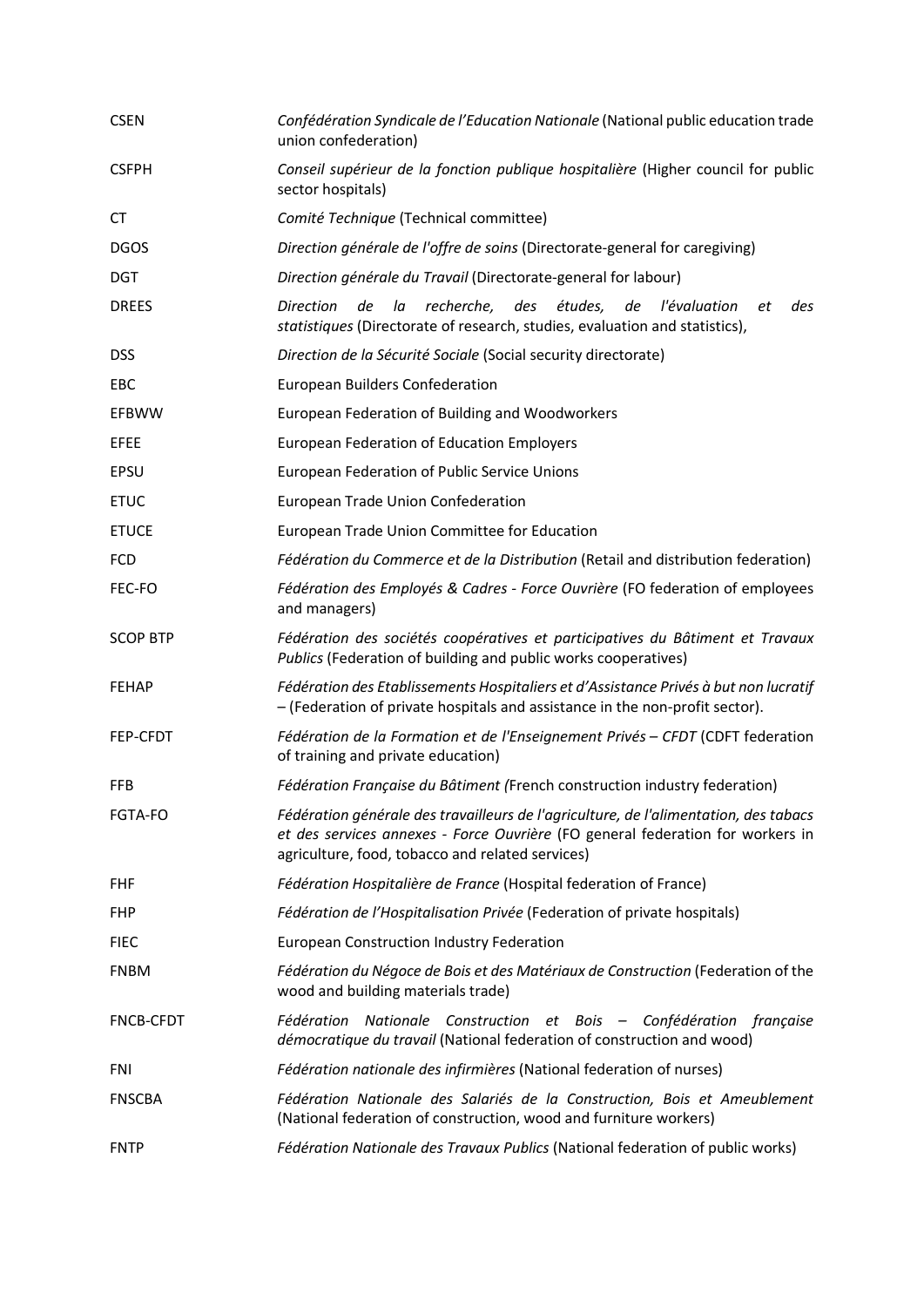| <b>FSAS-CGT</b>  | Fédération de la Santé et de l'Action Sociale - Confédération générale du travail<br>(Health and social services federation - General labour confederation)                                                                                              |
|------------------|----------------------------------------------------------------------------------------------------------------------------------------------------------------------------------------------------------------------------------------------------------|
| <b>FSS-CFDT</b>  | Fédération Santé Sociaux - Confédération française démocratique du travail<br>(Health and social workers federation)                                                                                                                                     |
| <b>FSU</b>       | Fédération syndicale unitaire (Joint trade union federation)                                                                                                                                                                                             |
| <b>HOSPEEM</b>   | European Hospital and Healthcare Employers' Association                                                                                                                                                                                                  |
| <b>MEDEF</b>     | Mouvement des entreprises de France (French employers federation)                                                                                                                                                                                        |
| <b>NACE</b>      | Statistical Classification of Economic Activities in the European Community                                                                                                                                                                              |
| <b>NEET</b>      | Not in Education, Employment, or Training                                                                                                                                                                                                                |
| ONSIL            | Organisation nationale des Syndicats d'Infirmiers Libéraux (National organisation<br>of trade unions of independent nurses)                                                                                                                              |
| <b>OPCA</b>      | Organisme paritaire collecteur agréé (Certified bipartite contributions<br>management body)                                                                                                                                                              |
| <b>OPCO</b>      | Opérateurs de compétences (Apprenticeship finance organisation)                                                                                                                                                                                          |
| <b>OPPBTP</b>    | Organisme professionnel de prévention du bâtiment et des travaux publics<br>(Professional safety organisation for building and public works)                                                                                                             |
| <b>PME</b>       | Petites et Moyennes Entreprises (Small and medium-sized entreprises)                                                                                                                                                                                     |
| SGEN-CFDT        | Syndicat general de l'éducation nationale - CFDT (CFDT general trade union for<br>public education)                                                                                                                                                      |
| <b>SME</b>       | Small and Medium-sized Enterprises                                                                                                                                                                                                                       |
| <b>SNPI</b>      | Syndicat national des professionnels infirmiers (National union of nursing<br>professionals)                                                                                                                                                             |
| <b>SNPTES</b>    | Syndicat National du Personnel Technique de l'Enseignement Supérieur (National<br>trade union of higher education technical professionnals)                                                                                                              |
| <b>TPE</b>       | Très Petites Entreprises (Micro companies)                                                                                                                                                                                                               |
| U <sub>2</sub> P | Union des entreprises de proximité (Union of local businesses)                                                                                                                                                                                           |
| <b>UNEDIC</b>    | Union nationale interprofessionnelle pour l'emploi dans l'industrie et le commerce<br>(National inter-professional union for employment in industry and commerce)                                                                                        |
| <b>UNIFAF</b>    | Fonds d'Assurance Formation de la Branche sanitaire, sociale, médico-sociale,<br>privée à but non lucratif (Non-profit insurance fund for training in the health,<br>social and medico-social sector)                                                    |
| <b>UNIFED</b>    | Union des fédérations et syndicats nationaux d'employeurs sans but lucratif du secteur<br>sanitaire, médico-social et social (Union of federations and national associations of non-<br>profit employers in the health, social and medico-social sector) |
| UNSA             | Union nationale des syndicats autonomes (National union of autonomous trade<br>unions)                                                                                                                                                                   |
| <b>UPECAD</b>    | Union Professionnelle des Entreprises du Commerce à Distance (Professional union<br>of non-store retailers)                                                                                                                                              |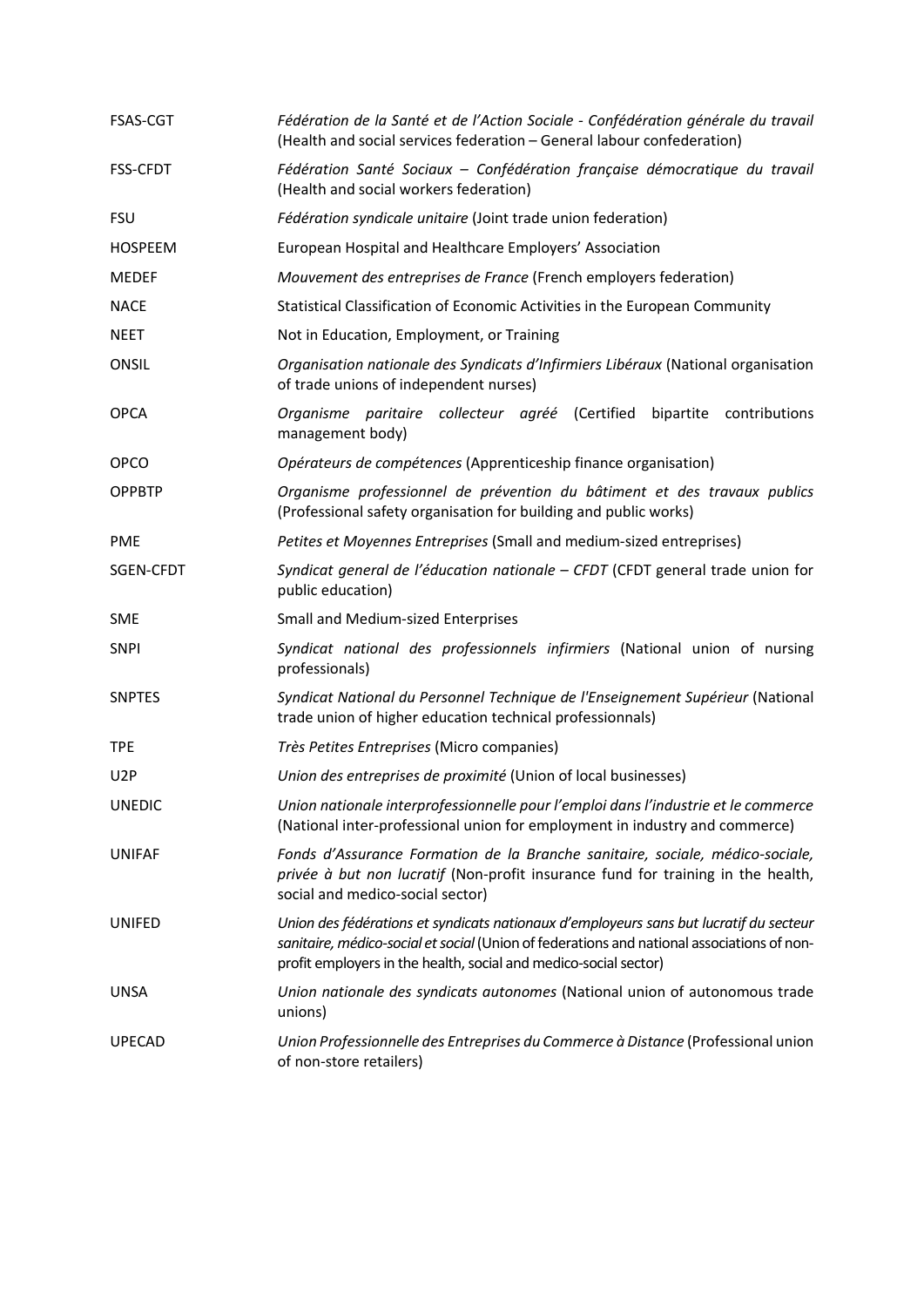# <span id="page-7-0"></span>**1. Introduction**

EESDA is a research project aiming to increase expertise on the articulation of social dialogue in Europe. Social dialogue articulation is understood as *"the ways in which social dialogue between public and private actors at different levels functions and the channels through which EU level social dialogue influences decisions, outcomes and positions of actors at the national and sub-national levels and viceversa."* The current paper delivers a comprehensive analysis of the stakeholders' views in France, focusing on social dialogue at the national level and in four key sectors.

As highlighted in various publications, social dialogue has been long considered as one of the prime building blocks of Europe's social model (European Commission, 2015a; 2015b). As the main social dialogue actors, *social partners*, therefore, traditionally play a key role in this setting. However, in recent years, both the European social model and the social partners have been under severe pressure. The economic crisis starting in 2008 has resulted in government budget cuts, which have often targeted social policies. The consequences of these measures have had various repercussions across various European countries.

Against this background, the European Commission has launched several initiatives to give a new impetus to social dialogue. Its flagship initiative "*A New Start for Social Dialogue*", launched in 2015, sets out to strengthen social dialogue in Europe. With this initiative, the Commission aims to foster social dialogue in all Member States, though specific attention is paid to countries where capacity building is needed to further develop social dialogue. In the case of France, the country has witnessed a number of reforms over the last decade (e.g. 2008, 2010, 2016 and 2017 reforms) transforming not only the labour markets, but also the social dialogue setting. This makes the country one of the key cases to consider within EESDA research.

In Europe, social dialogue occurs at many different levels that are closely intertwined. Therefore, in the enhancement of social dialogue, it is important to account for diversity in the industrial relations and social dialogue traditions and structures that prevail in Member States, as well as particular social dialogue structures developed at European level (Kahancová et al., 2019). EESDA research takes these into account by looking first at the European level broadly and then focusing on the experiences of social dialogue articulation and effectiveness at European and national levels in selected Member States.<sup>[1](#page-7-1)</sup> This report focuses on the case of France in particular. In addition to national-level crosssectoral social dialogue in France, four sectors considering specific occupations are also examined in depth: healthcare and hospitals (focusing on nurses), education (focusing on teachers), construction (focusing on construction workers) and commerce (focusing on sales agents). These four sectors represent different sides of social dialogue in France and together provide a nuanced and comprehensive picture of collective bargaining structures in the country.

Methodologically, this report relies mainly on qualitative research tools, combining desk research on social dialogue in France with interviews of social partner representatives and other relevant actors at national and sectoral level. For this purpose, EESDA research conducted 10 interviews with stakeholders at the national level (covering cross-industry) and 16 interviews at the sectoral level (four in each sector mentioned earlier).<sup>[2](#page-7-2)</sup> However, it should be noted that there were some data collection

<span id="page-7-1"></span><sup>&</sup>lt;sup>1</sup> The selected Member States for detailed case studies in EESDA research are Estonia, France, Ireland, Portugal, Slovakia and Sweden.

<span id="page-7-2"></span> $<sup>2</sup>$  In this particular country study, we were able to conduct 10 interviews at the cross-industry level and 14</sup> interviews at the sectoral level, totalling 24 semi-structured interviews with key social partners in France. The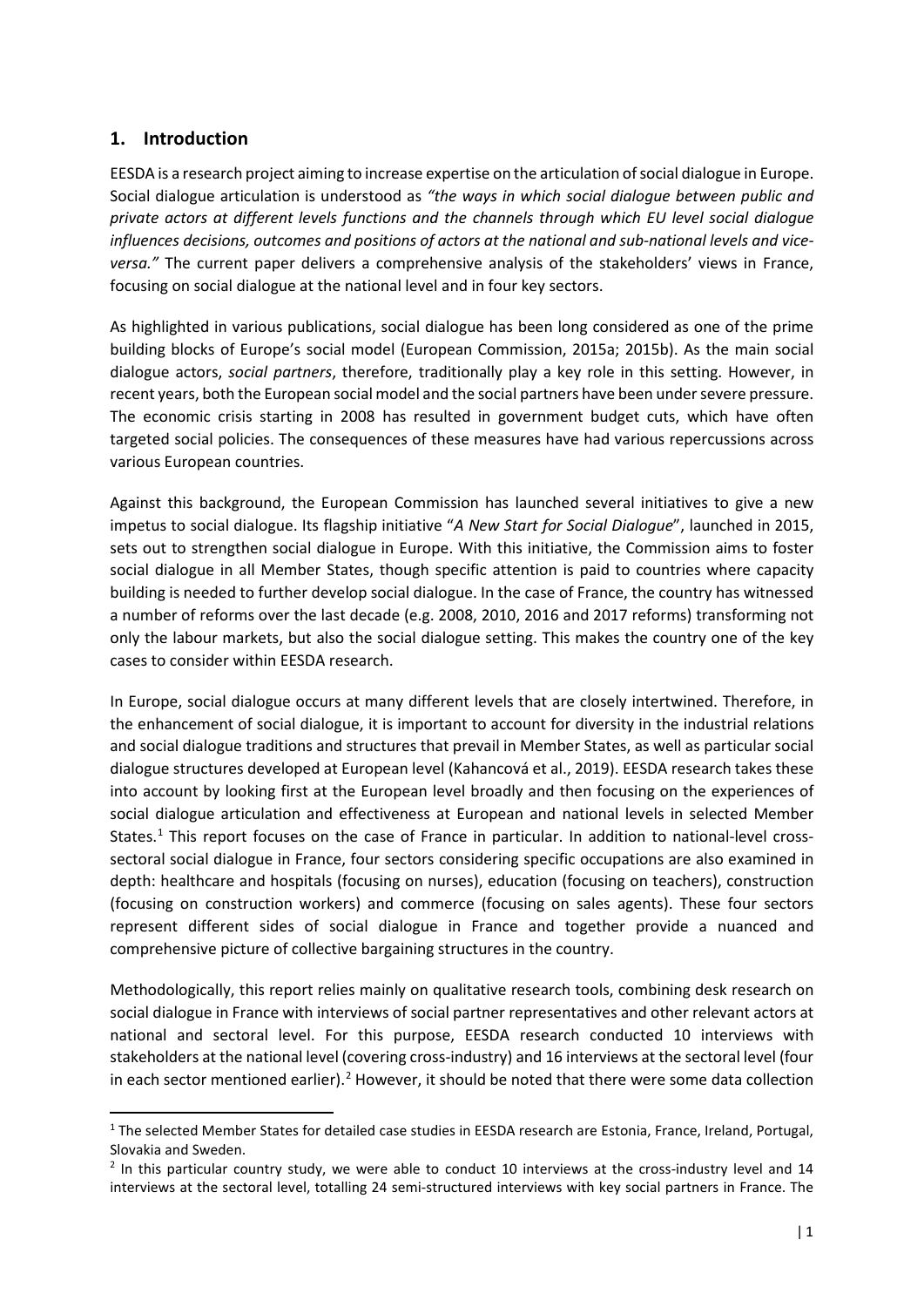issues that might limit the insights that can be gained from this research. In particular, due to the decentralised nature of social dialogue in France, combined with the domination of major confederations at national level, it was not always feasible to connect with representatives from employer or trade union organisations or government that were able to provide a complete overview of their organisation's position at the different levels. Specifically, for inter-professional trade union and employer organisations, interviewees were either involved in branch social dialogue or technical committee negotiations. Therefore, several interviews were needed to cover the different points of interest of this research.

Additionally, the social context in France in the past months, with both the yellow vest protests and the entry of Macron ordinances<sup>[3](#page-8-0)</sup> into force followed by the organisation of anticipated professional elections, have considerably mobilised social partners. The main consequences observed during the data collection phase were that there was a certain reluctance on the part of social partners to communicate on their activities over the past months, and that recent social and political developments affected views on the perceived effectiveness of social dialogue in France.

While the interviews – and the qualitative data collection methods used – can offer valuable insights into the nature of social dialogue in France, results should be interpreted with caution, since such research methods risk having a sample selection bias as the researchers can only conduct interviews with stakeholders that accept to participate. This caveat is addressed by complementing the subjective inputs from interviews with additional desk research. Furthermore, while the aim of the research was to obtain information on articulation of social dialogue between the European, national and sectoral levels, and to understand how things are transposed between different levels, the social partner representatives interviewed could not always offer insights on European-level social dialogue, and as a result, this topic can only be addressed in a limited way and only with regard to some of the sectors. Wherever available, interviews were complemented with findings from the literature on social dialogue in France in order to ensure robustness of the results.

The plan of this paper is as follows. Section 2 provides an overview of the articulation of social dialogue at the national level in France, aided by analyses based on the interviews conducted with French social partners at the national or cross-sectoral level. Section 3 then provides four sectoral case studies based on desk research and analyses the results from interviews with representatives from four key sectors in France. Section 4 provides a discussion of the overall findings and concluding remarks.

authors of this report conducted the interviews over the phone or in person either in Brussels or in Paris during the period January-September 2019. In some cases, some social partners sent their responses to the interview questionnaire in writing.

<span id="page-8-0"></span><sup>&</sup>lt;sup>3</sup> For a quick summary in English, see the government's dedicated page on the recent labour law reform of 2017 [here.](https://www.gouvernement.fr/en/labour-law-reform)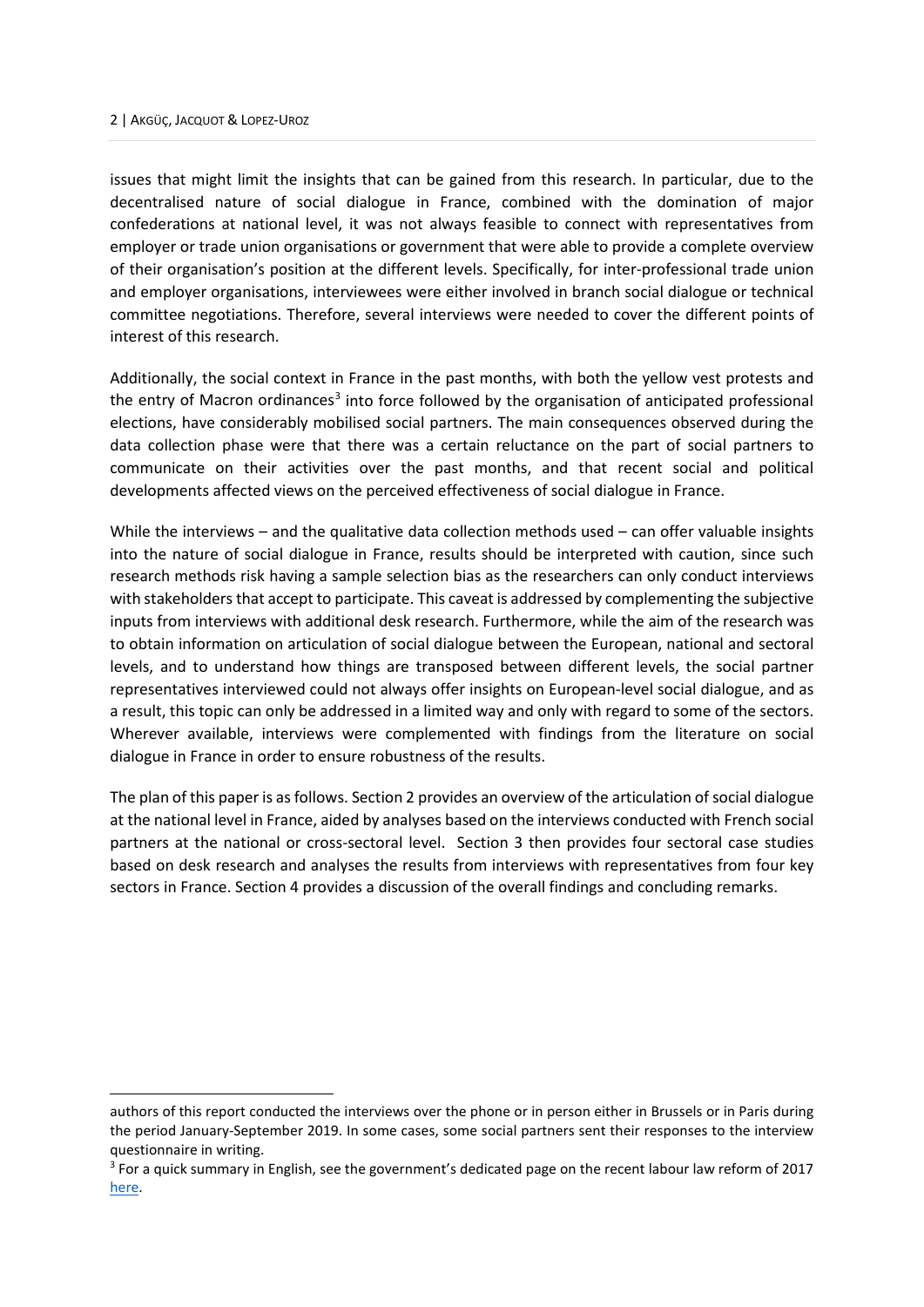# <span id="page-9-0"></span>**2. Analysis of social dialogue articulation and its effectiveness at cross-sectoral level in France[4](#page-9-2)**

# <span id="page-9-1"></span>**2.1 Introduction**

Historically, France is a country that has had a very strong union culture for many years: the freedom of association in France was recognised by the Waldeck-Rousseau law of 1884. The right to be a union member and to exercise union action was further recognised in the preambles of the 1946 and 1958 Constitutions.[5](#page-9-3) The country has both trade unions (*syndicats de salariés*) and employers' associations (*organisations patronales*) among its social partners. Within EESDA's conceptual framework, France belongs to the **state-centred industrial relations system** in Europe.

Social partners in France are generally organised into **different levels of representation**. There is a **national level** (commonly under the name of *conféderations* or *féderations*), where deliberative bodies define the main guidelines and course of action for the union. The national level is usually led by one person with the title of secretary general. The unions then have **local levels, both regional** (*féderations*) and **municipal** (*unions*). The unions also have an **enterprise level**, where there is a union representative within an individual company. Officers at all these levels are appointed through elections. National social dialogue takes place at national, regional, sectoral and company levels through its different structures.

Since 1966, five trade union confederations have been deemed representative at national level. Prior to 2008, each trade union at a local or sectoral level that was affiliated to one of these confederations was also considered to be representative (presumption of representativeness). These principles were modified in 2008 with the law on social democracy and working time reform. Accordingly, regardless of affiliation, **representativeness** now primarily depends on the electoral audience; therefore, to be representative and participate in bipartite or tripartite negotiations, a trade union must win at least 10% of the votes at the workplace level, and the corresponding ratio is set at 8% for sectoral industry level.

Unions have different types of funding depending on their representativeness and whether they are involved in bipartite/tripartite consultations: membership fees, contributions from companies, contributions from the local community, public grants for specific union activities and public support in kind, such as free office space in public buildings. Similar to other countries, the decline in the share of unionised employees is an aspect of the financial fragility of trade unions in France. However, the reality of union finances became clear only after 2008 with the demand for financial transparency by law.<sup>[6](#page-9-4)</sup> Despite the drops in rates of union membership from 30% in the 1950s to 10% more recently

<span id="page-9-2"></span><sup>4</sup> This section on cross-industry analysis of social dialogue articulation and effectiveness in France is an extended version of the shorter country section from the larger report by Akgüç et al. (2019), which can be accessed from [here.](https://www.ceps.eu/ceps-publications/stakeholders-views-on-and-experiences-with-the-articulation-of-social-dialogue-and-its-effectiveness/)<br><sup>5</sup> For a brief overview of constitutional links, national regulations as well as international conventions (e.g. ILO)

<span id="page-9-3"></span>on industrial relations in France, see the dedicated page on the ILO website [https://www.ilo.org/](https://www.ilo.org/%0bdyn/irlex/en/f?p=14100:1100:0::NO::P1100_ISO_CODE3,P1100_SUBCODE_CODE,P1100_YEAR:FRA,,2015) dyn/irlex/en/f?p=14100:1100:0::NO::P1100\_ISO\_CODE3,P1100\_SUBCODE\_CODE,P1100\_YEAR:FRA,,2015 .<br><sup>6</sup> The Law of 20 August 2008 introduced the rules of representation. In particular, to be considered as a

<span id="page-9-4"></span>representative actor and have the right to conduct negotiations on behalf of its members, a union has to fulfil the following criteria: (i) respect for republican values; (ii) independence; (iii) financial transparency; (iv) at least 10 years of existence; (v) be influential on account of its activity and experience; (vi) accounting and membership fees, and (vii) sufficient representation in professional elections.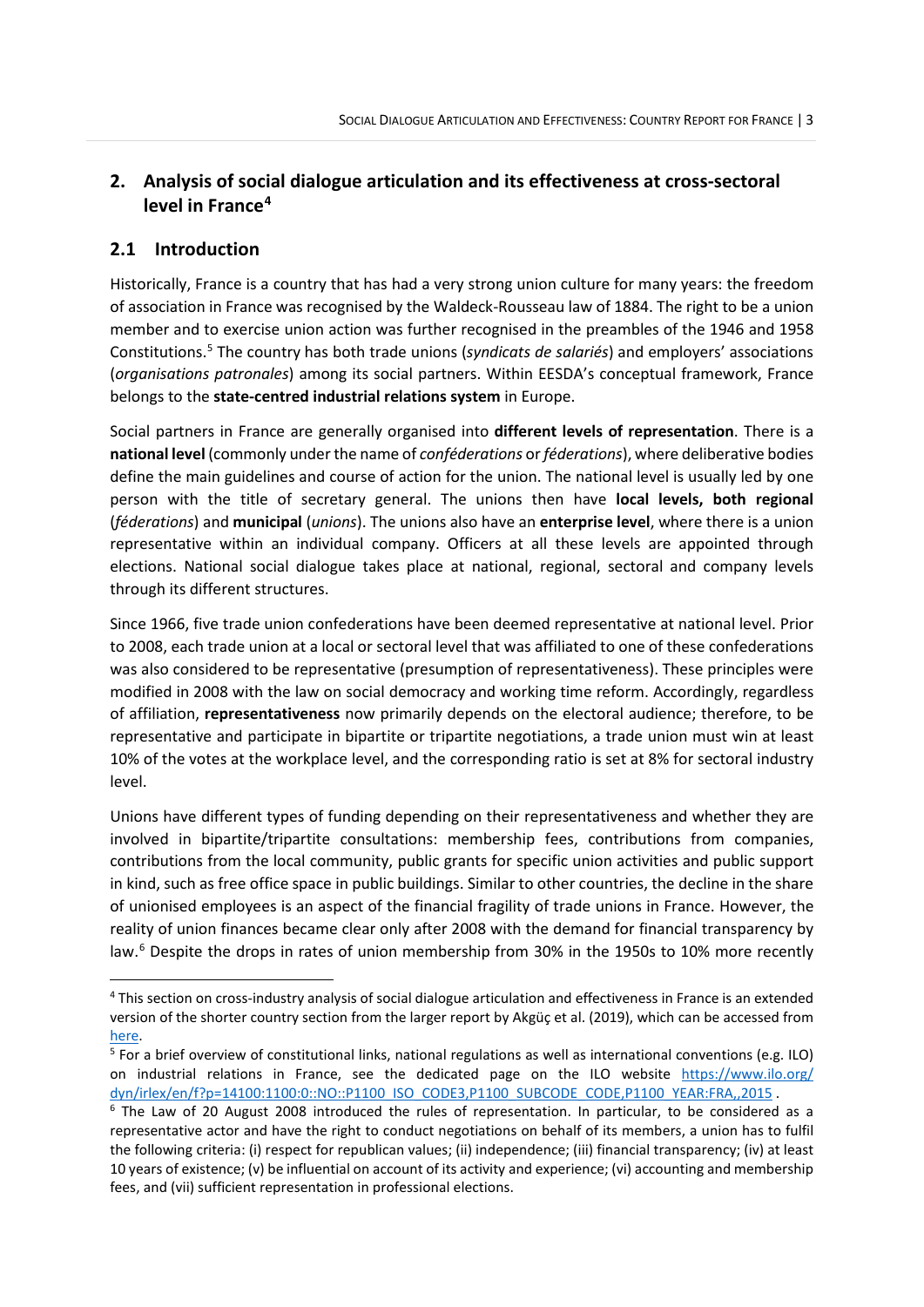(around 19.8% in the public sector as opposed to 8.7% in the private sector), more than 90% of workers benefit from **collective bargaining coverage** in France.[7](#page-10-1) Despite the generally low unionisation rates and with the exception of small and medium-sized entreprises (SMEs), the unions are well established in traditional industries (ETUI, 2019). Moreover, the collective agreements negotiated by unions apply to all employees (not only union members).

# <span id="page-10-0"></span>**2.2 Actors**

In terms of national cross-sectoral representativeness, the second round of elections in 2017 resulted in granting the status to all five unions that had previously been considered representative. These organisations are namely the *Confédération générale du travail* (CGT) (General Confederation of Labour), *Confédération française démocratique du travail* (CFDT) (the French Democratic Federation of Labour), *Confédération générale du travail – Force Ouvrière* (CGT-FO) (the General Confederation of Labour – Work Force), *Confédération française des travailleurs chrétiens* (CFTC) (the French Christian Workers' Confederation) and *Confédération française de l'encadrement – confédération générale des cadres* (CFE-CGC) (the French Confederation of Professional and Managerial Staff – General Confederation of Professional and Managerial Staff). Another relevant actor in French social dialogue is *Union nationale des syndicats autonomes* (UNSA) (National Union of Autonomous Trade Unions).

On the employers' side, the following cross-sectoral organisations are recognised: *Mouvement des entreprises de France* (MEDEF) (Movement of the Entreprises of France), *Confédération générale des petites et moyennes entreprises* (CPME) (Confederation of Small and Medium-sized Enterprises), and previously the *Union professionnelle artisanale* (UPA)*,* now known as *Union des entreprises de proximité* (U2P) (Union of Local Businesses).

The French social partners are very engaged in national and European social dialogue and regularly participate in European-level social dialogue meetings and are part of sectoral committees. At the national level, social partners in France also participate in negotiations such as unemployment insurance, pension and complementary insurance schemes and are part of various advisory bodies engaged in social dialogue.

**Collective bargaining**, which is a conventionally used tool of social dialogue in France, is mostly conducted at sectoral and company level. Typically, **central agreements** are concluded between employers' associations and trade unions at industry level. Subsequently, social partners frequently apply to the Ministry of Labour for **an extension of most of an agreement's provisions**, which is granted in almost all cases.

However, with the labour law reform of 2016 as well as the Macron ordinances that followed, **decentralisation of collective bargaining went a step further**, as the law gives **company-level agreements precedence over those at sectoral level** or the law itself, if the latter so provides. One application of this reversal was, for example, the legislation on working time in early 2017. Since then, the labour law reform of 2017 has listed specific topics, such as minimum wage, where sectoral agreements will continue to be in force. The law also includes a limited list of topics where it depends on the agreement whether it takes precedence over company-level agreements or not. Accordingly,

<span id="page-10-1"></span><sup>&</sup>lt;sup>7</sup> The information in this and the next paragraph is largely taken from Akgüç (2018), Akgüç et al. (2019) as well as the latest country updates from ETUI's dedicated page on industrial relations in France [\(here\)](https://www.etui.org/ReformsWatch/France/Industrial-relations-in-France-background-summary-updated-July-2019).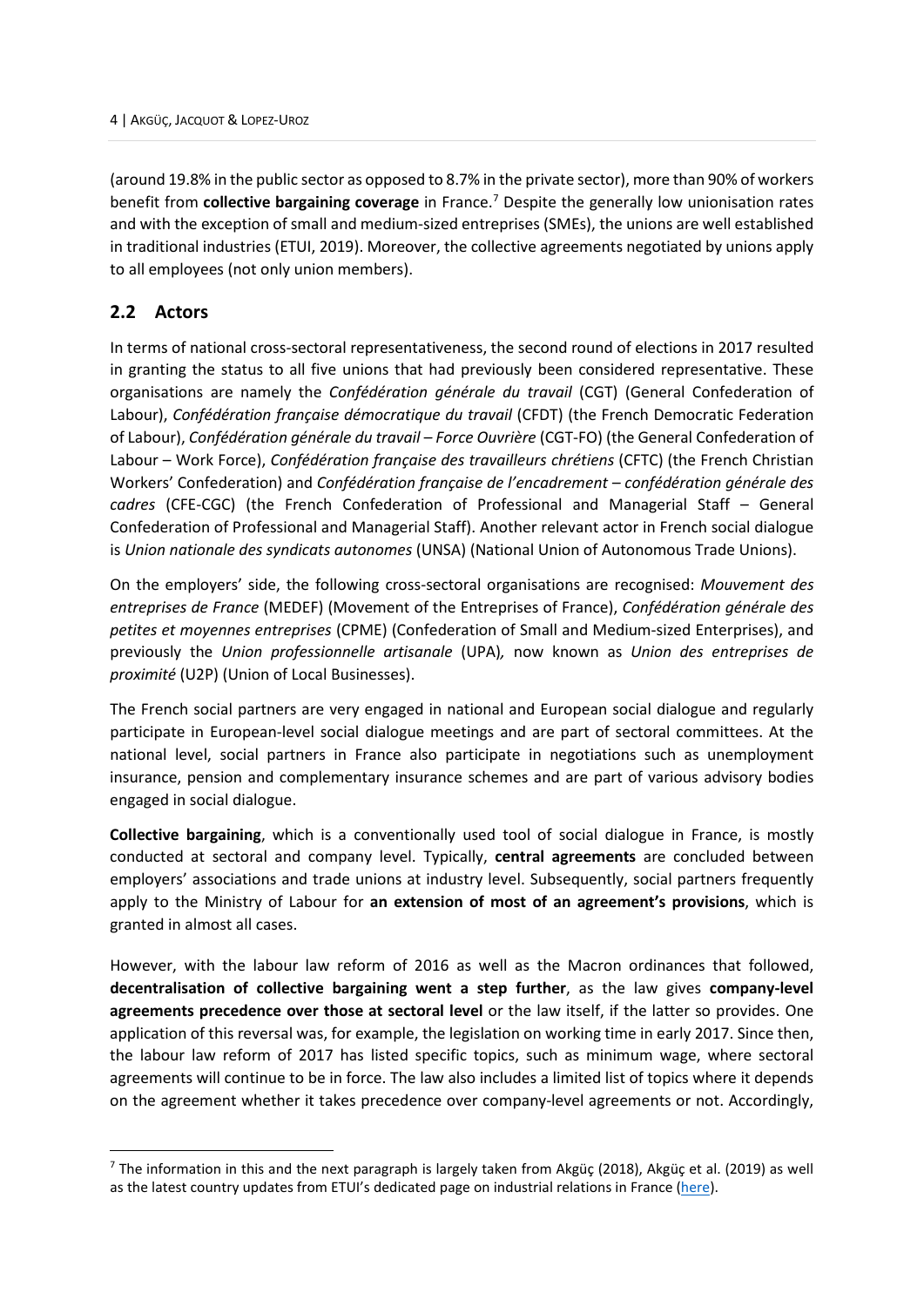sectoral agreements apply for all other matters in the absence of company-level agreements.

# <span id="page-11-0"></span>**2.3 Topics**

As part of EESDA research, the following three topics are identified as the most frequently discussed in European Social Dialogue Committee meetings: (i) **skills, training and employability**, (ii) **health and safety, well-being at work** and (iii) **working conditions (e.g. working time regulation, types of contract)**. The French cross-sectoral social partners interviewed mostly agree that these topics are very relevant for them.

As regards social partner organisations involved in European bipartite social dialogue, topics to be discussed are planned in the framework of multiannual work programmes as agreed among European cross-sectoral social partners.<sup>[8](#page-11-1)</sup> A work programme was drawn up for the period 2019-2021 with six priorities that include negotiations on a possible autonomous agreement on the impact of digitalisation in the world of work, improvement of labour market conditions and social protection systems focusing on challenges common to all EU countries such as the ageing of the population as well as individuals who are not in education, employment or training (NEET).

Some of these topics, such as changing skills (upskilling or reskilling), consequences of digitalisation and future of work, were proposed by employee representatives for further discussion at Europeanlevel social dialogue through their affiliation with the European Trade Union Confederation (ETUC), which is the cross-sectoral European social partner representing workers. As a consequence, the recent work programme (see link above) contains a chapter on improving the performance of labour markets and a chapter on skills as well as prospects of negotiations on the consequences of digitalisation on working conditions.

The most important topics mentioned by French social partners during interviews include **social protection** (especially in some sectors of activity), **equal treatment**, **well-being at work**, **gender equality**, **digitalisation**, **underemployment**, **access to training**, **right to disconnect** (also related to work-life balance) and **transferability of social security rights**. Also mentioned is that anticipating the main trends and their consequences for workers (such as digitalisation), new rights and protections could be discussed and developed at the European level.

Finally, social partners in France also participate in the definition and evaluation of national public policies within the institutions that have consultative/advisory roles, for example the Social Dialogue Committee on International and European Questions, bipartite organisations such as the Economic, Social and Environmental Council as well as tripartite councils (e.g. National Council for Employment, Training and Career Guidance) that are competent for specific issues. Social partners also take part in meetings dedicated to social dialogue mainly on **National Reform Programmes** in the framework of the **European Semester**.

A cross-sectoral trade union representative asserted that the main topics relating to social policies should remain a **national competence**; therefore, it might not be ideal that those topics are discussed in the European-level social dialogue structures. However, this separation of topics between national and European level is not always possible, and the topics covered in national social dialogue sometimes

<span id="page-11-1"></span><sup>&</sup>lt;sup>8</sup> The most recent work programme agreed by the four cross-sectoral European social partners can be accessed [here.](https://www.businesseurope.eu/sites/buseur/files/media/reports_and_studies/v2_sd_work_programme_2019-2021.pdf)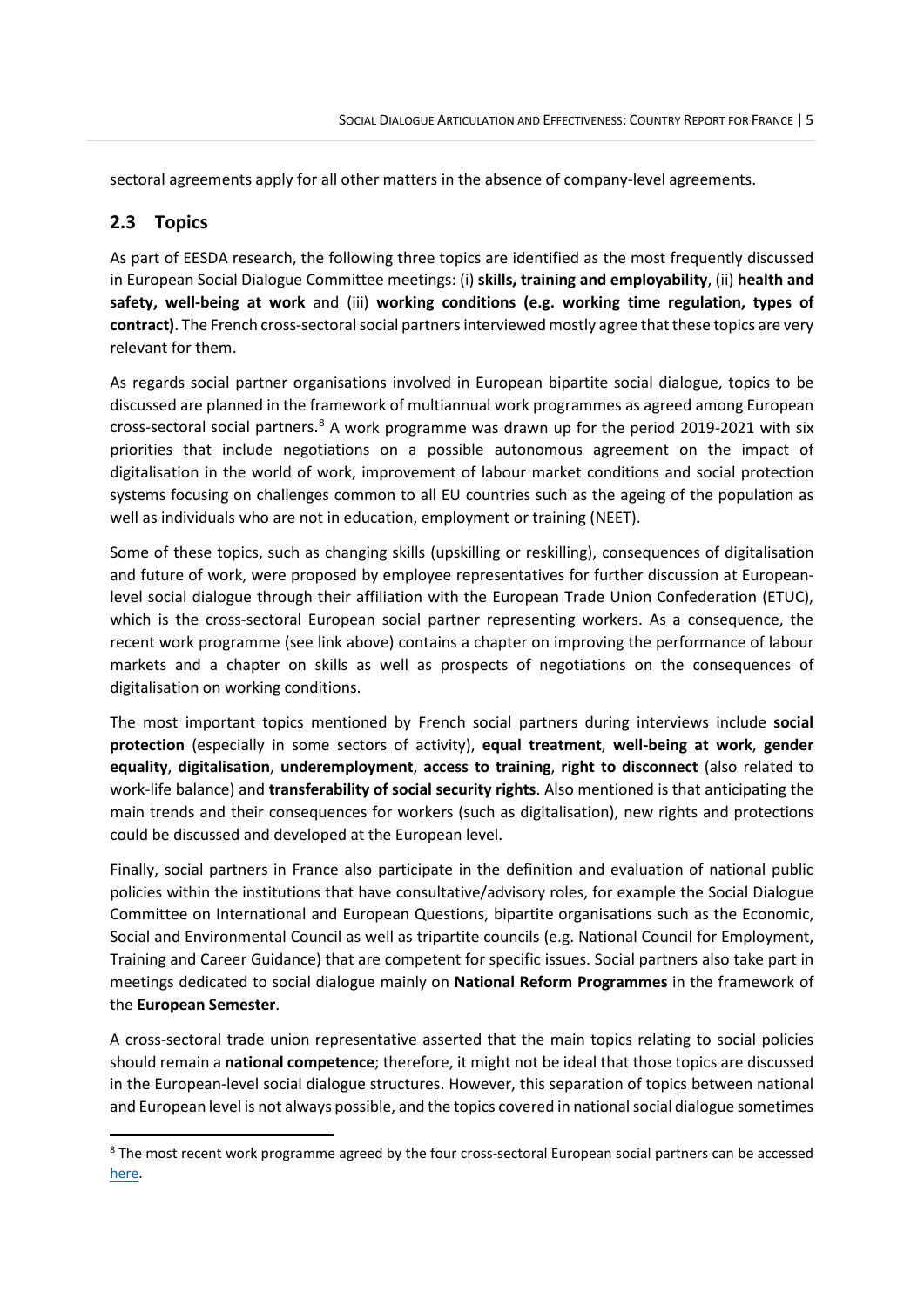overlap with those discussed at the European level. Nevertheless, issues of wages, working time and employment are at the core of the work relationship and thus are mainly negotiated and regulated at the national level. This is particularly the case for sectoral organisations representing public-sector workers, for whom wage bargaining depends on national and institutional scales and policies. Similarly, issues that deal with sector specificities, such as professions that require night work or weekend work, come under the national competence and are not discussed directly in European social dialogue structures.

# <span id="page-12-0"></span>**2.4 Social dialogue outcomes**

Some trade union representatives argue that European social dialogue is considered differently by different types of social partner; it appears to them that employers consider European social dialogue more as a discussion forum, and are not willing to use it to create new regulations or legislations. In contrast, workers' representatives aim at negotiating binding rules at European level whenever possible. At the same time, the transposition of binding agreements from the European to the national level is not straighforward (which, given the separation of national versus European competences on certain topics, especially sector-specific, as well as the high level of institutionalisation of the French social dialogue setting, is maybe not surprising).

As regards the transposition of social dialogue outcomes from European to national level, since 2015, only one agreement has been concluded at the European level on active ageing<sup>[9](#page-12-1)</sup> without many concrete results at the national level in France, according to a cross-sectoral trade union representative. More generally, European social dialogue has produced only a few binding outcomes for many years.<sup>[10](#page-12-2)</sup> In the past (1990s), different negotiated outcomes were transposed into directives (e.g. Framework Agreement on Part-time Work,<sup>[11](#page-12-3)</sup> Framework Agreement on Fixed-term Work<sup>[12](#page-12-4)</sup> and Framework Agreement on Parental Leave,<sup>[13](#page-12-5)</sup> to name a few). This pattern changed at the beginning of the 2000s, when agreements signed by the European social partners began to be implemented by national social partners, such as the autonomous agreements on telework $^{14}$  $^{14}$  $^{14}$  and stress at work.  $^{15}$  $^{15}$  $^{15}$  These two agreements were effectively transposed to the French context through national cross-sectoral agreements.

Another transposed social dialogue outcome that was mentioned by an employer organisation representative is the Directive on Posting of Workers.<sup>[16](#page-12-8)</sup> However, this social partner representative

<span id="page-12-1"></span><sup>9</sup> For more details, see the Framework agreement on active ageing and an inter-generational approach (2017)

<span id="page-12-2"></span>[here.](https://ec.europa.eu/social/main.jsp?catId=521&langId=en&agreementId=5504)<br><sup>10</sup> For a list of these social dialogue outcomes, see Section 2 in Akgüç et al. (2019).<br><sup>11</sup> For more details on Framework agreement on part-time work – directive 1997/81/EC (1997), see here.<br><sup>12</sup> For more details

<span id="page-12-4"></span><span id="page-12-3"></span>

<span id="page-12-5"></span>fixed-term work concluded by ETUC, UNICE and CEEP, see <u>here</u>.<br><sup>13</sup> For more details on Framework agreement on parental leave – Directive 1996/34/EC (1996), see <u>here</u>.<br><sup>14</sup> For more details on the Autonomous Agreement on

<span id="page-12-6"></span>

<span id="page-12-7"></span>

<span id="page-12-8"></span>concerning the posting of workers in the framework of the provision of services, see [here.](https://eur-lex.europa.eu/legal-content/en/ALL/?uri=CELEX%3A31996L0071) For more details on the Directive of the European Parliament and of the Council Amending Directive 96/71/EC concerning the posting of workers in the framework of the provision of services (2018), see here.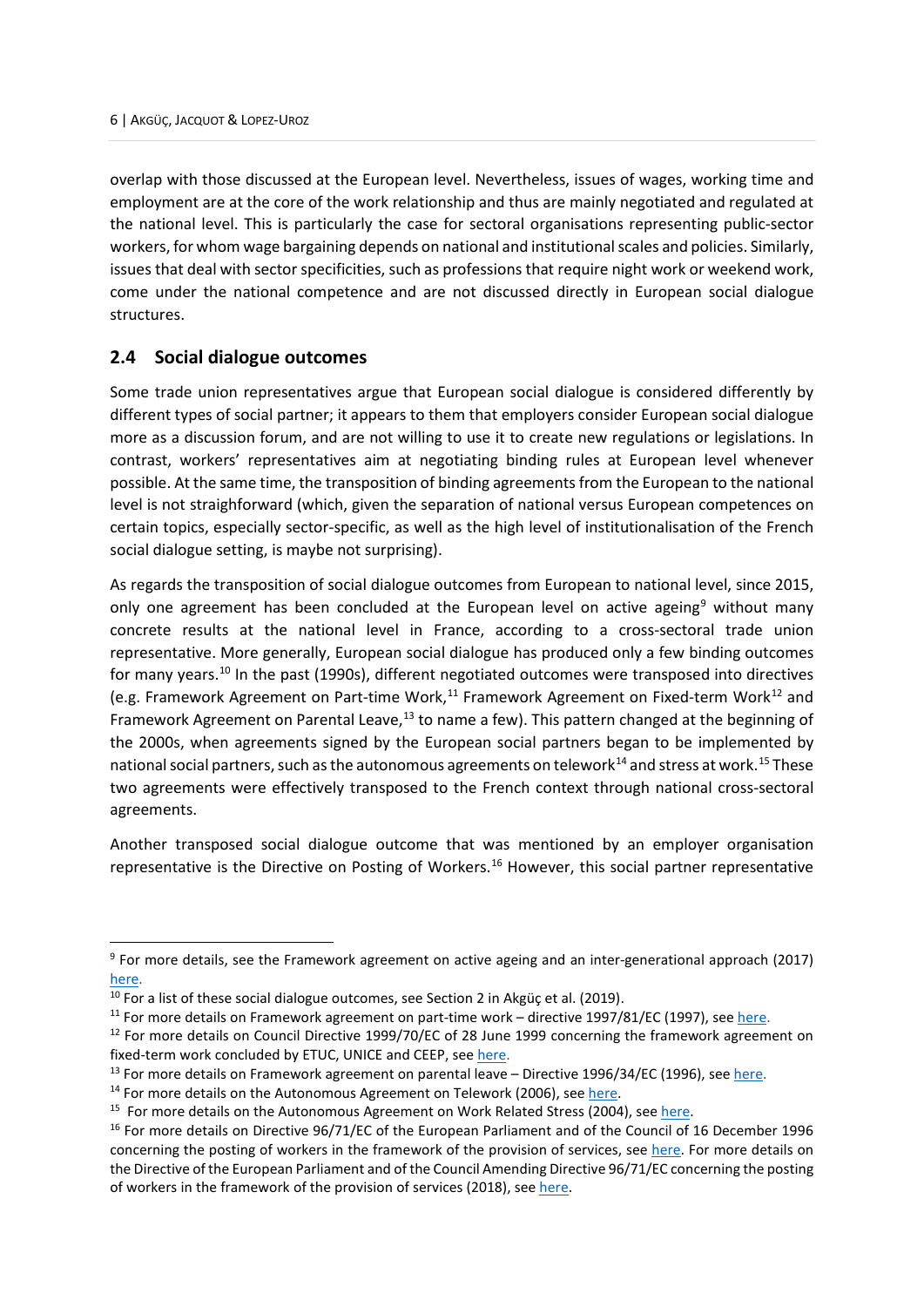was critical ofthis transposition and argued that what is imposed on Member States from the European level distorts competition at the national level in this context.

On the other hand, employee representatives generally agree that discussions at the European level have shifted from binding outcomes towards voluntary outcomes, which in turn implied less concrete transposition of social dialogue outcomes.

# <span id="page-13-0"></span>**2.5 Actors' interaction**

At the national level, social partners **negotiate at three levels**: (i) within companies with fewer than 50 employees, (ii) negotiations in the professional branches (including companies with more than 50 employees), and (iii) cross-sectoral negotiations on general conditions of work.

Social partners in France continuously interact formally and informally with relevant national stakeholders to establish the social dialogue agenda. These intensive interactions – sometimes or often involving disagreements on certain issues – and informal ties are crucial parts of the social dialogue process and can only strengthen it. However, some social partners stressed that **earliersocial dialogue in its intensive form (from say the 1990s) has somewhat deteriorated nowadays with the increased number of reforms** in the country limiting the capacities of the social partners in terms of the number of consultations. Nevertheless, these changes did not have too much effect on the number of collective agreements at the company level.

In France, social partner agreements also have to be discussed in parliament prior to transposition and in three tripartite bodies in regard to drawing up national reforms. These bodies are (i) *Commission nationale de la négociation collective* (CNNC) (the National Collective Bargaining Commission) for reforms concerning industrial relations; (ii) *Conseil national de l'emploi* (CNE) (the National Employment Committee) for reforms in relation to employment and (ii) *Conseil national de la formation professionnelle tout au long de la vie* (CNFPTLV) (the National Council for Lifelong Vocational Training) for reforms concerning training.

Additionally, social partners may interact in several information and consultation bodies and technical committees, which exist in both the public and private sectors involving different organisations. These consultative bodies exist at four levels: (i) *comités techniques ministériels* (ministerial technical committee), (ii) *comités techniques de proximité* (local technical committees), (iii) *comités techniques uniques, comités techniques communs* (joint or single technical committees) and (iv) *comités techniques spéciaux* (specific technical committees) such as works councils and health and safety committees.

In addition to participating in national and European-level social dialogue meetings, social partners in France are also consulted on the National Reform Programme proposed by the government as part of the European Semester. This consultation happens during consultation of the national authorities at different phases of the **European Semester** cycle. However, participating trade union representatives consider that their **impact** on policy orientation during this process remains **rather limited**, and they feel that business-friendly policies based on deregulation, liberalisation, flexible labour markets and restrictive budgetary policies are somewhat dominant. Similarly, employee representatives feel that economic and social issues are not considered in a balanced way in the European Semester. Nevertheless, stakeholders perceive that there appears to be a slight improvement recently with the establishment and monitoring of the **European Pillar of Social Rights** through European Semester,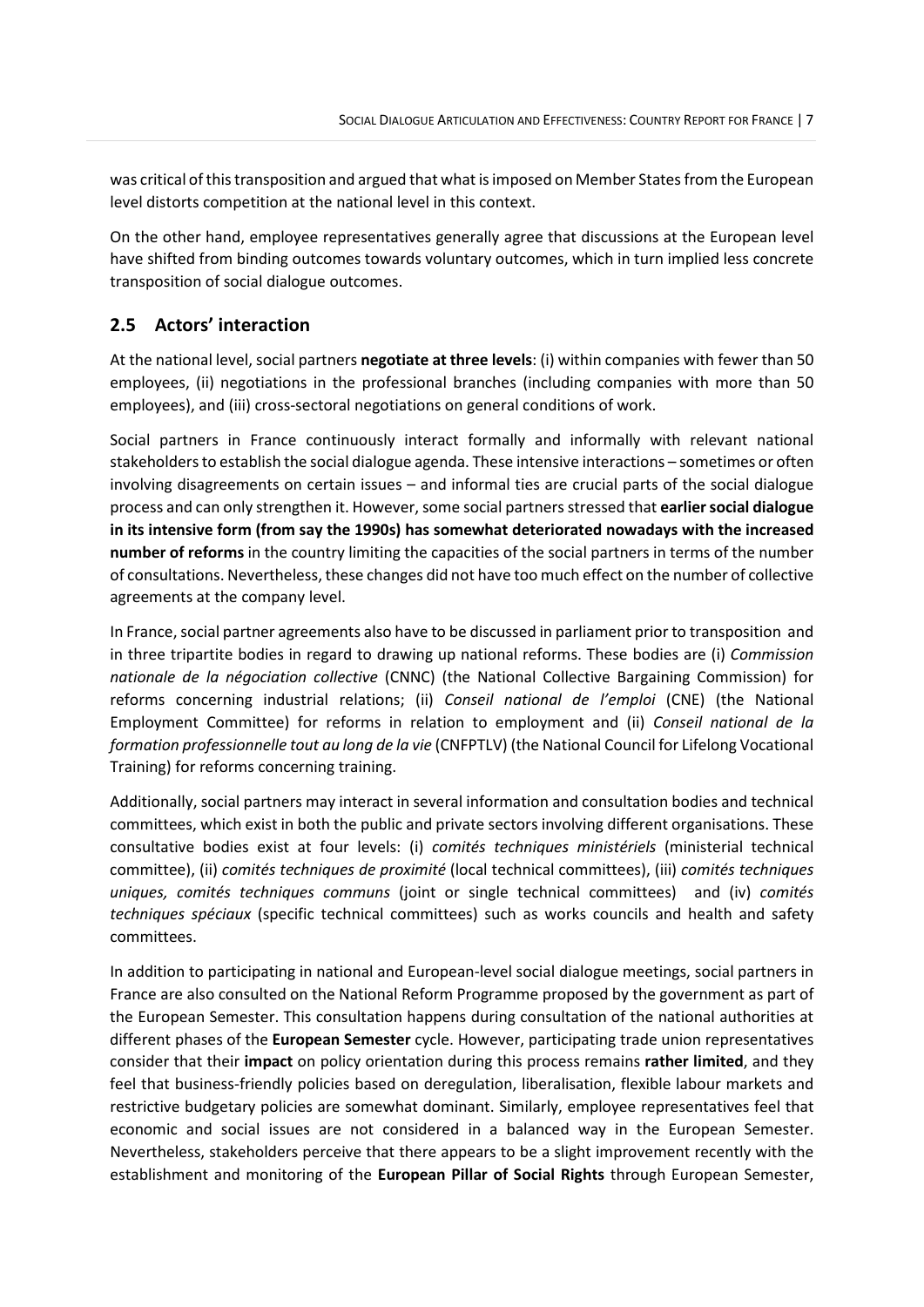putting further **emphasis on social dimensions** in country recommendations. Therefore, overall, the trade union representatives interviewed consider European Semester involvement as an opportunity to claim a more social Europe and hope that the country specific recommendations will take social issues into account better than in the past. Moreover, some social partners (both trade union and employer organisations) consider this involvement as a way to evaluate government actions and policies and express their opinions on certain issues in the European Semester context.

# <span id="page-14-0"></span>**2.6 Perceived effectiveness of social dialogue**

In France, social dialogue promotes collective bargaining in order to improve workers' conditions, while preserving or improving the competitiveness of companies. This balance, however, is far from systematic, and poor social dialogue in which actors use their negotiating power without taking into account the externalities implied by their decisions might generate the opposite effects. From this point of view, the degree of **trust between the actors** in negotiations is a determining element of effectiveness. However, as the specificity of social dialogue in France is inter-professional bargaining, several interviewees mentioned that social dialogue meetings usually result in **formalised discussions** in which the actors are often more concerned with asserting their **divergent interests** than in achieving operational compromises. According to some trade unionists, this is reinforced by the plurality of employer organisations and trade unions – sometimes with a relatively small number of members compared to other industrialised countries – as well as the remaining uncertainties as regards the representativeness of the employer organisations.

Concerning the effectiveness of social dialogue, all social partners interviewed mentioned the obligation for all French companies to have a *comité économique et social* (CES) (Economic and Social Committee) as of 1 January 2020. This was introduced by the Macron ordinances of 2017, which made it obligatory for all unions<sup>[17](#page-14-1)</sup> and federations to support their members in 2018 (reinforced in 2019) in organising professional elections (often anticipated and the mandates being usually for two to four years) and in negotiating an agreement for the establishment of a CES.

In addition to the considerable workload involved, it has been noted by several unions that the CES also resulted in merging of representative bodies of staff (especially in small businesses); therefore, the number of elected representatives has been significantly reduced in certain tranches of the workforce. This, overall, impacted the **representativeness of organisations** at the national level.

In general, the degree of involvement of social partners in France tends to remain stable, as they are, by law, consulted about each reform dealing with individual and collective labour relations, employment and vocational training. Consultations also take place for reforms that fall within the scope of national and cross-sector negotiations. However, their perceived level of influence has been affected in past years due to the refusal of certain organisations to negotiate, as well as the failure to

<span id="page-14-1"></span><sup>&</sup>lt;sup>17</sup> For sectoral trade unions, which represent mainly small and medium-sized enterprises, the introduction of CES may be even more damaging as they will favour free enterprise bargaining on all topics that are not contained in branch agreements (i.e. wages, probationary period, occupational classifications, vocational training, night-shift work and so on).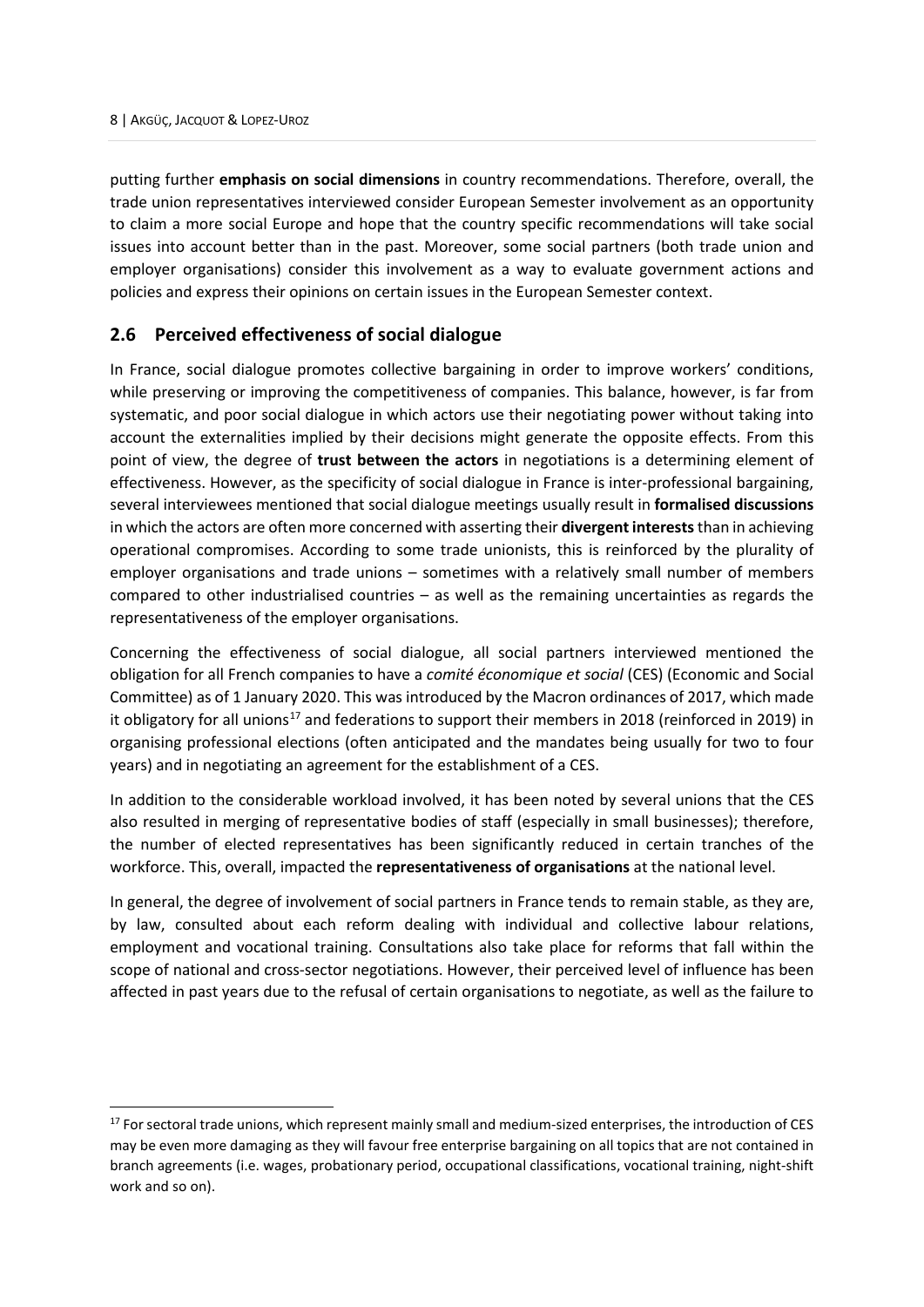reach an agreement (e.g. unemployment reform<sup>[18](#page-15-1)</sup>). In this particular case, the *influence of social* **partners was limited** as the government itself drafted a bill.

Overall, some social partners perceive social dialogue to be **less effective** than it used to be in France, reporting changes in the quality of their involvement on emerging concerns. In particular, some of the organisations interviewed assert that, depending on governments, there have been various failures in social dialogue; what is clear to them is that there are increasingly more constraints on the span of activities of social partners with the reforms and regulations, sometimes imposed from the European level. The same representatives also expressed that in social dialogue they sometimes have the perception that *"the state decides for all"*. In that regard, and concerning the involvement of social partners in national reform consultations, some progress was reported, but with some complaints on the part of social partners, with the **lack of time** to properly analyse the content of the National Reform Programme proposed by the government being the main issue that was systematically expressed.

The interview findings suggest that **perceptions of social dialogue effectiveness differ among social partners**. While employer organisations may feel themselves better understood by government, the trade unions stress that the government tends to overlook their views and that the consultation process has, overall, somewhat weakened as a result.

Nevertheless, both representatives of employer and employee organisations generally agree that they have limited influence and that social dialogue is effective when they obtain a concrete result, e.g. in the form of a legislative change or binding outcome. However, it is also the case that the employer associations appear to have a preference for more targeted, if any, binding outcomes rather than overly general but nationally binding outcomes. This is particularly the point raised by sectoral social partners (for more details, see section 3), which are usually represented by national federations in public consultations.

# <span id="page-15-0"></span>**2.7 Suggestions for improvements**

In France, since the January 2007 Larcher Act, it is recognised that the government must, before preparing any draft law on labour legislation, have a dialogue with social partners and negotiate an agreement to be later discussed in Parliament. However, certain circumstances may lead the government to take a **unilateral approach** if social dialogue is unsuccessful and does not lead to the conclusion of a formal agreement, as in the example of the new convention for unemployment insurance, in which case the government can decide unilaterally to change some legal points.

In that regard, some cross-sectoral social partners welcome the reforms impacting social partners (e.g. conditions of representativeness) and believe that these reforms might help rethink the union monopoly. There also appears to be advocacy by some social partners (not necessarily the largest) in favour of a **compromise culture** in companies to advance the effectiveness of social dialogue in France.

Social partners, in general, also note that the **regularity of discussions** has been improved with more formal meetings and additional side consultations. However, this increase does **not always lead to more efficient discussions**. Instead, some interviewed trade unions were fairly critical about the process and denounced this **transparency** *de façade.* They argued that what happens in practice

<span id="page-15-1"></span><sup>18</sup> Décret n° 2019-797 du 26 juillet 2019 relatif au régime d'assurance chômage et le décret n° 2019-796 du 26 juillet 2019 relatif aux nouveaux droits à indemnisation.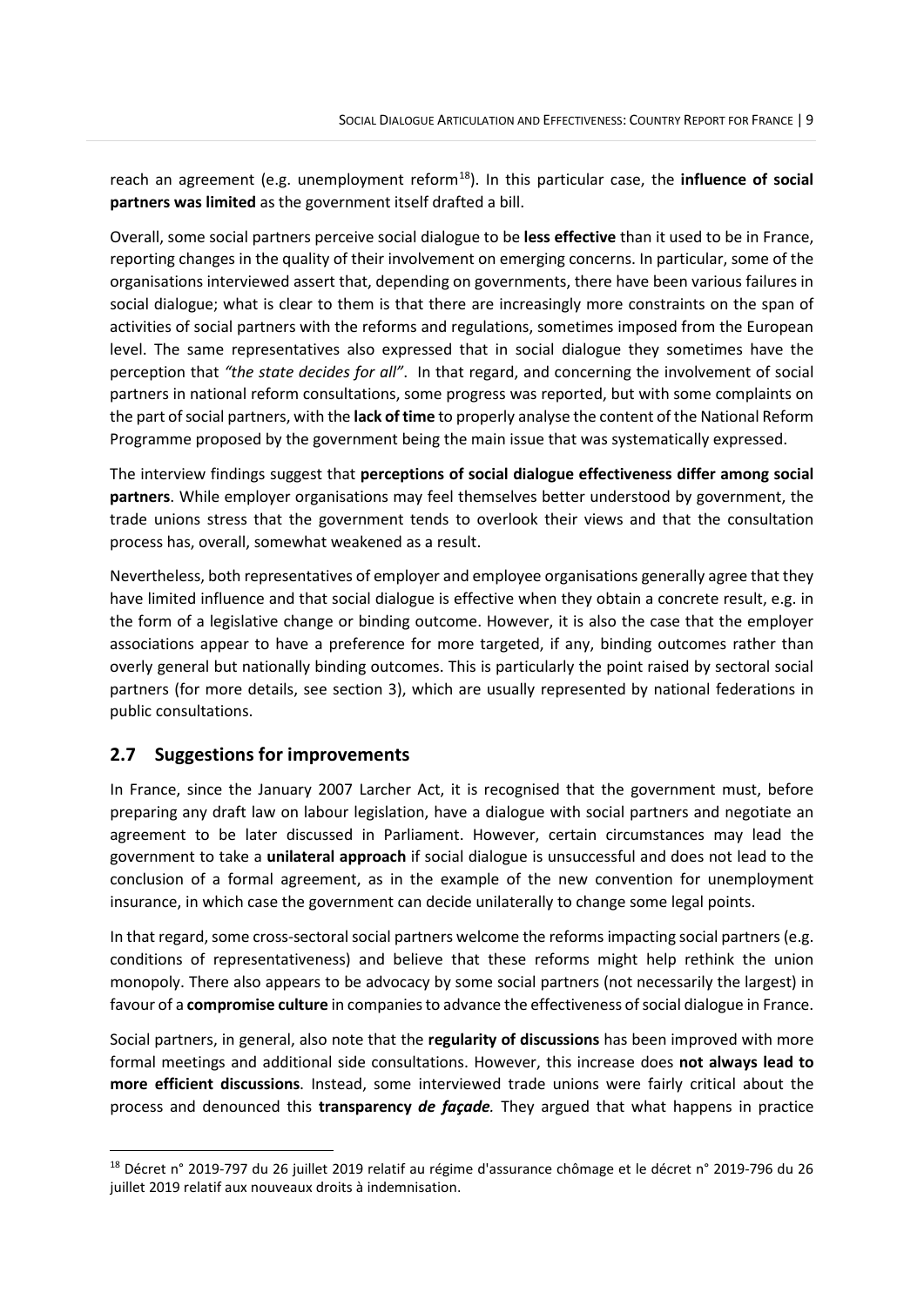during the meetings is that either the decision seems to have been taken beforehand or people come unprepared due to a lack of access to information.

More inclusion of social partners at the early stages of the social dialogue process, for example, in determining the topics to be discussed on the social agenda for the year was also among the suggestions for improvements. It was also often mentioned during interviews that, to aim for more efficient meetings, there should be a clear set-up for discussions in order to improve social dialogue.

From the employers' side, stakeholders are aware that it is important to **raise awareness among companies or enterprises about targeted negotiations** or collective agreements at the sectorial and company level, even though it is very likely that some companies are not used to this way of direct and local level of negotiations. It is up to the employer organisations they belong to to inform and train them, sometimes through seminars, phone calls or bilateral meetings. Such a setting does not mean giving up national social dialogue, but rather trying to move towards more targeted and specific negotiations at the local or company level.

Finally, some trade union representatives also mentioned the importance of reconsidering their own role, going back to their initial aim of informing their members and possibly reaching out to a wider audience. In regard to the recent **yellow vest movement**, the **need to further include civil society** was also mentioned, for example, using social dialogue to take positions on new topics such as climate change. Finally, due to on-going discussions on future branches as well as a general willingness to foster social dialogue in its natural environment, which is at company level, some social partners mentioned the need to improve the fit between the trade union activity of social representatives and their professional activity in order to leave space for further training.

# <span id="page-16-0"></span>**3. Sectoral case studies**

# <span id="page-16-1"></span>**3.1 Commerce**

# <span id="page-16-2"></span>*3.1.1 Introduction*

The section starts by providing a quick overview of sectoral social dialogue in the commerce sector within the European framework and links it to the French context. Following the definition of Eurofound (2018b) and the Statistical Classification of Economic Activities in the European Community (NACE),<sup>[19](#page-16-3)</sup> the commerce sector is defined as including the following activities (NACE 45, 46 and 47):

• Retail and wholesale trade.

In particular, this section analyses the structure of social dialogue articulation and effectiveness in France within the commerce sector, looking specifically at sales agents.

As described in the recent representative study by Eurofound (2018b), the European Sectoral Social Dialogue Committee for the commerce sector was established in 1998. In this sector, employers are represented by Eurocommerce at the European level. On the workers' side, UNI Europa represents

<span id="page-16-3"></span><sup>&</sup>lt;sup>19</sup> In this section, we use the following sectoral classification codes to define activities within each sector [https://ec.europa.eu/competition/mergers/cases/index/nace\\_all.html](https://ec.europa.eu/competition/mergers/cases/index/nace_all.html)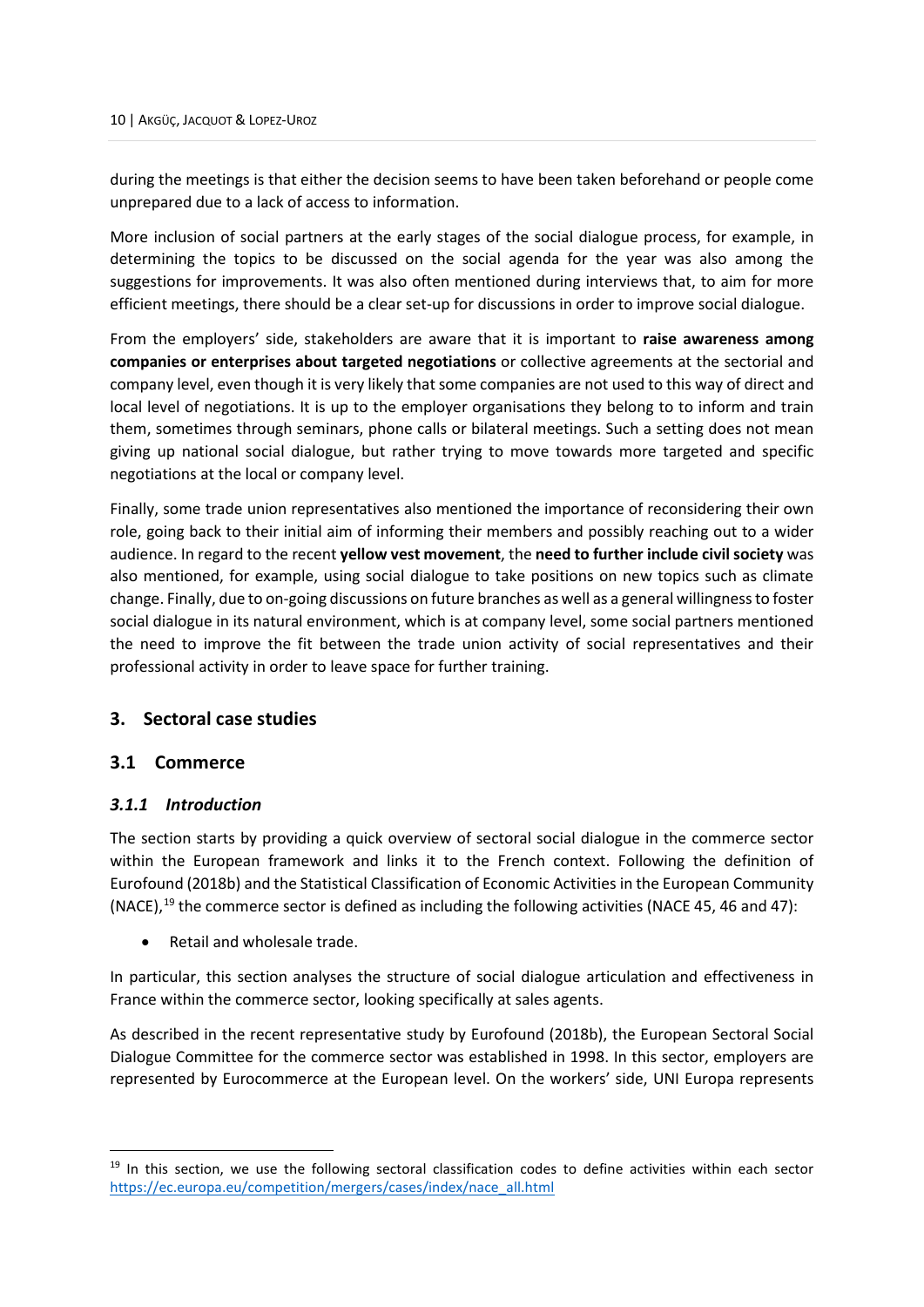workers in the commerce sector. CFDT, CFDT-Cadres, CGT-Commerce, FEC-FO, FGTA-FO are all affiliates of UNI Europa.

According to Eurofound (2018b), the commerce sector in Europe employed more than 30 million workers in more than 6 million entreprises in 2015 throughout Europe. In terms of employment in other sectors, the commerce sector is usually the second biggest employer after manufacturing in many countries (Eurofound, 2018b).

In the case of France, the sector provides about **3.5 million jobs** (INSEE, 2018) and corresponds to 10.2% of the value added created in the country (Conseil du Commerce de France, 2018). In 2015, one out of five companies and employees were active in this sector, which is, even so, quite low compared to other European countries such as Luxembourg or Greece (Eurofound, 2018b). Most employees are active in retail, but the majority of the revenue is created in wholesale (56%). Retail includes very different sub-sectors and types of stakeholders such as e-commerce retailers, food retailers, outdoor markets, franchises or independent retailers, each having different priorities

While the **bulk of the sectors is composed of SMEs**, [20](#page-17-1) the French market is dominated by a few **very large retail companies** (*entreprises de la grande distribution*) (Conseil du Commerce de France, 2018). In addition, companies in the commerce sector in France have a relatively low average number of employees compared to other European countries; for example, there are, on average, 4.6 workers in French commerce companies compared to 10.6 in Germany.

Against this background, social dialogue in France's commerce sector is shaped by the considerable **heterogeneity of this sector**. In particular, the sector faces very different challenges according to the *branche* (subsector) or the profile of the company. This diversity has an impact on the structure of industrial relations and social dialogue in the sector. To reflect this, two representatives from employer organisations and a trade union representative were interviewed as part of the EESDA project to get further insights from sectoral social dialogue in the country.

# <span id="page-17-0"></span>*3.1.2 Actors*

According to Eurofound´s (2018b) representativeness study, France has the **highest number of trade union and employer organisations active in the commerce sector in the EU**, with a higher number of employer organisations (26) than that of trade unions (16).<sup>[21](#page-17-2)</sup> Historically, social dialogue in the commerce sector has been structured in a very heterogeneous way. On the employers' side, it has long been characterised by a strong fragmentation of federations because of diverging interests linked to the diversity of retailers and wholesale companies. While some organisations tend to represent retailers selling a specific kind of product (e.g. watches, glasses, shoes), some only focus on large companies or on small independent retailers. Hence, the membership domain does not overlap across organisations, which makes coordination more difficult at sectorial level (Eurofound, 2018b). Nevertheless, negotiation power remains at the level of individual members or federations.

The umbrella organisation *Conseil du Commerce de France* (CDCF) (Trade Council of France) includes 37 employer organisations, with some involved in social dialogue. The CDFC itself has no mandate on collective bargaining and negotiations on social issues, but it hosts a working group on social dialogue

<span id="page-17-2"></span><span id="page-17-1"></span><sup>&</sup>lt;sup>20</sup> 96% of commerce companies in France have less than 10 employees (Conseil du Commerce de France, 2018).<br><sup>21</sup> The European average is 4 trade unions and 5 employer organisations in the commerce sector per Member State.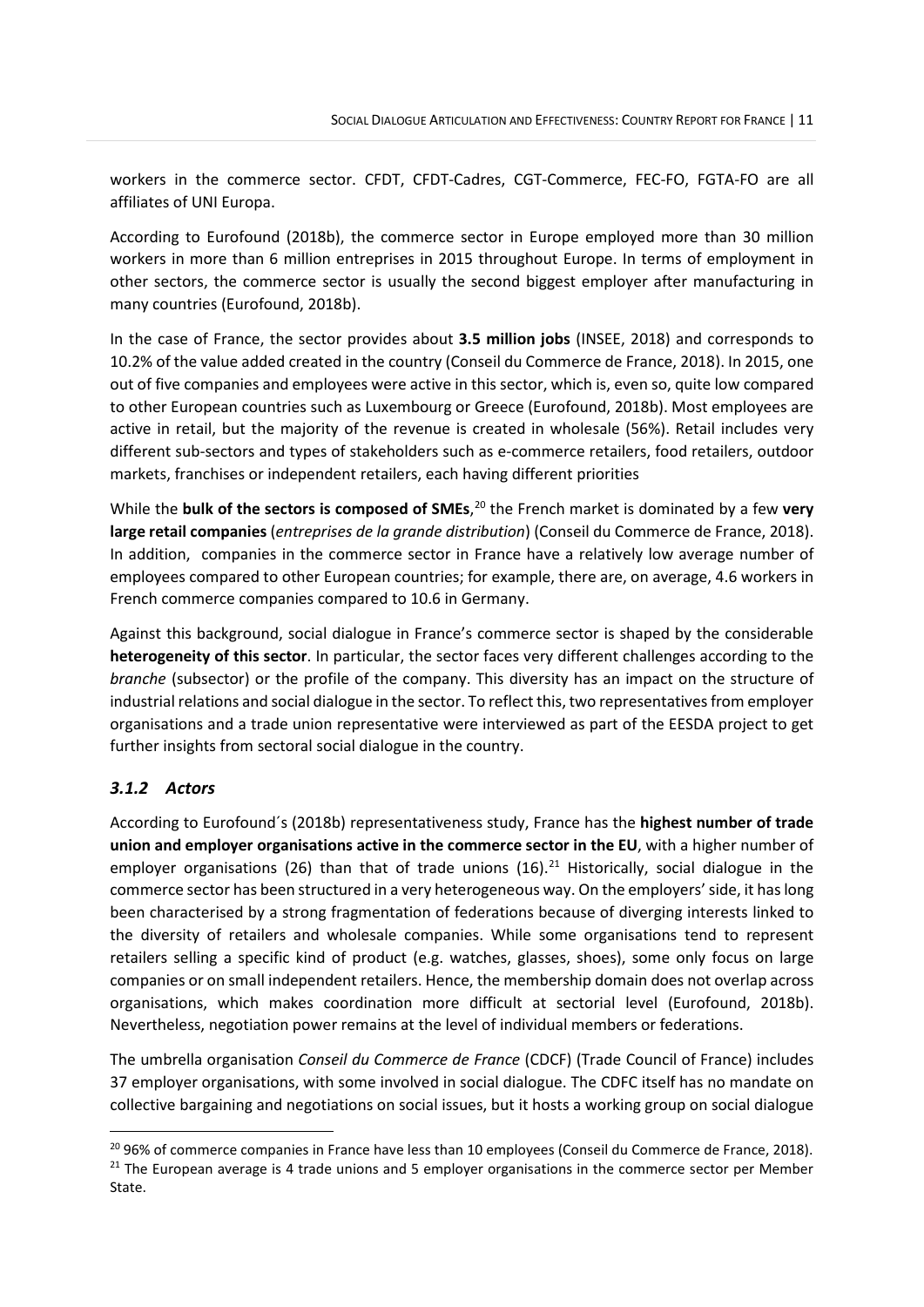to gather information on the demands of trade unions and on future legislation in France. Social partners can mandate the CDCF to send a letter to the ministry to communicate their concerns on future legislation that has a relevance for the sector. The same applies to umbrella organisation *Confédération du commerce de gros et international* (CGI) (Confederation of Wholesale and International Trade), which includes about 40 employer organisations. Eurofound (2018b) provides a complete list of employer organisations in the commerce sector in France.<sup>[22](#page-18-1)</sup>

On the trade union side, the six major representative confederations are present in the commerce sector, which are CFDT, CFTC, CGT, CFE-CGC, CGT-FO and UNSA. Reaching representativeness is an important challenge for unions, especially in a fragmented sector like commerce. There is a separation between trade unions that focus on repair and retail of motor vehicles and those that focus on other retail sectors, given that the former represent mechanics and engineers, while the latter represent service sector workers.

# <span id="page-18-0"></span>*3.1.3 Topics*

As part of EESDA research, the following three topics are identified as the most frequently discussed in the European Social Dialogue Committee meetings: (i) **skills, training and employability**, (ii) **health and safety, well-being at work** and (iii) **working conditions (e.g. working time regulation, types of contract)**. The social partners interviewed stated that they find these topics very relevant in the commerce sector.

It is also observed that internationalisation, regulatory changes on opening hours, new technologies and new business models have triggered considerable changes in the commerce sector. Among these topics, **digitalisation** is one of the most transformative: it has already allegedly caused a 10% decrease in the number of jobs at checkout counters (France Stratégie, 2017). Similarly, **automation** has had an impact on jobs in logistics. Moreover, **e-commerce** requires a smaller workforce and different types of skills than traditional retail. This means that workers in such occupations are covered by different trade unions and collective agreements, or that it is more difficult to channel common demands to employers. Altogether, these issues are considered as important by social partners, because they have a strong impact on employment and working conditions (e.g. **increase in part-time workers, flexible hours**) and on training related to **digital skills** among the workforce. Last but not least, the recent economic crisis and the pressure from e-commerce have strengthened the will of employers to cut

<span id="page-18-1"></span><sup>&</sup>lt;sup>22</sup> The main employer associations active in the commerce sector listed by Eurofound (2018b) are as follows: the General Confederation of Food Retailers (CGAD), French Confederation of Wholesale and International Trade (CGI), National Council of Automotive Professions (CNPA), Federation of Commerce and Distribution (FCD), Federation of Shoe Retailers (FEC), Federation of Watchmaking, Federation of Clothing Brands (FEH), French Coachwork Federation (FFC), French Federation of Hardware (FFQ), Federation of International Mechanic and Electrical Companies (FICIME), Federation of DIY Stores and Home Furnishings (FMB), National Federation of Automobile Crafts (FNAA), National Federation of Clothing (FNH), National Federation of Gardening Professions (FNMJ), National Federation of Photography (FNP), National Association of Specialised Automobile Companies (GNESA), Tyre Professionals, National Union of Opticians (SNOR), Union of Jewellery and Watchmaking (UBH), Union of City Centre Retailers (UCV), Union of Opticians (UDO), French Union of Oil Industries (UFIP), Union Sport and Cycle, Professional Union of Non-Store Retailers, CDCF (Retail Council of France), Professional Union of Non-Food Retailers (CNDA).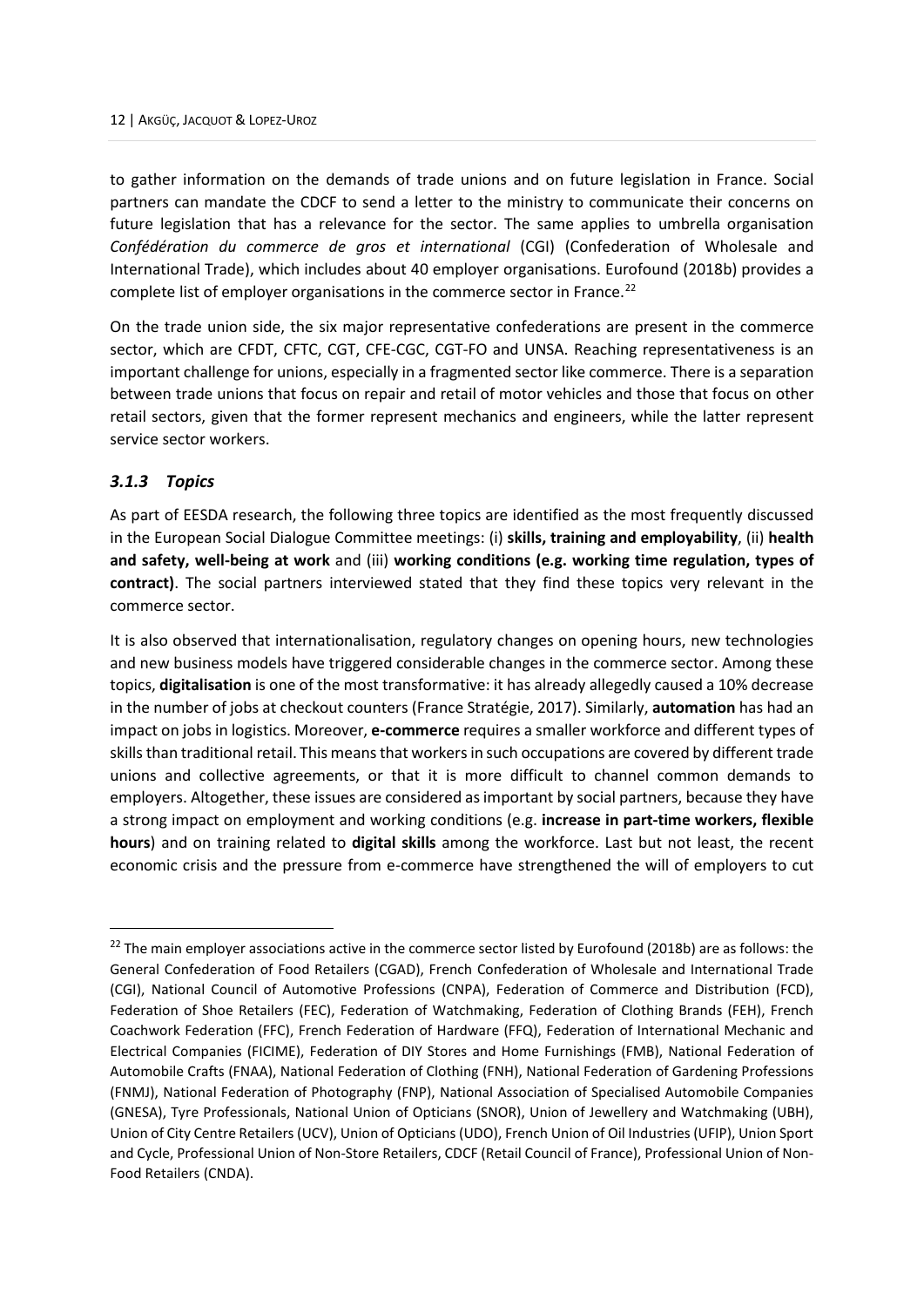down on labour costs and to ask for an overhaul of the company tax system (Conseil du Commerce de France, 2014).

It was also mentioned that **youth employment and vocational training** are important topics for the sector, as the **commerce sector offers a major entry into work for young people** and other groups that have been temporarily out of the labour market. The average employee is much younger in commerce than in other sectors; for example, 34.2% of commerce employees (compared to 21.1% in other sectors) were under 30 years old in 2015 (Conseil du Commerce de France, 2018). Furthermore, one fourth of youth in France begins their career in the commerce sector. Participation of women in the labour force is also an important topic given that a majority of commerce sector employees are women.

The interviews confirmed that shop opening hours and working time, especially work on Sundays, have been a major bone of contention/discussion in the commerce sector in France both for employers and employees. This also has a link with e-commerce, since this sector requires longer opening hours in warehousing and delivery. Overall, working time has become a lot more flexible through mitigation agreements (*accords de modulation*) granted by the ministries on a case-by-case basis.

Stakeholders also mentioned training as an important topic, since skills are constantly changing with technology and consumers' demands. However, trade unions are disappointed with the reform of the personal learning account from a time-based to a money-based account, with potential negative effects on low-paid employees. Also, there were complaints that health and safety is perceived as comparatively less important. According to a trade union representative, the suppression of health and safety committees (*comité d'hygiène, de sécurité et des conditions de travail –* CHSCT) in companies and their replacement by a non-autonomous subcommittee in the new CES will have negative impacts in this area.

# <span id="page-19-0"></span>*3.1.4 Social dialogue outcomes*

Practices in this sector tend to follow general patterns of industrial relations in France, where **industrylevel agreements** (at the *branche* level) are the most important point of negotiation. **Coverage of collective agreements is high (94%)** due to the **extension of collective agreements** by the Ministry of Labour (more precisely *Direction générale du Travail* - DGT).

The diversity of the commerce sector in terms of company size can influence the activity of trade unions and their presence in all segments. Given the high fragmentation of employer associations, **multi-employer bargaining[23](#page-19-1) is predominant**, as SMEs tend to be represented by specific organisations. Large companies engage in company-level agreements. Company-level agreements at the largest retailers can also have a signalling or snowball effect on negotiations in the rest of the sector, since these agreements cover a large share of the workforce. The interviewees highlighted that collective agreements are often hard to reach, depending on the social partner and the topic.

Social dialogue in France takes place in **bipartite sector-specific boards** such as *Commission Paritaire de Branche* (CPB) (Bipartite Sector Commission) or the *Opérateurs de compétences – Commerce* (*OPCO Commerce)* (Competence Providers - Commerce*),* which is also responsible for professional training

<span id="page-19-1"></span><sup>&</sup>lt;sup>23</sup> Multi-employer bargaining generally covers all members of the employer organisations that are party to an agreement (Eurofound, 2018b).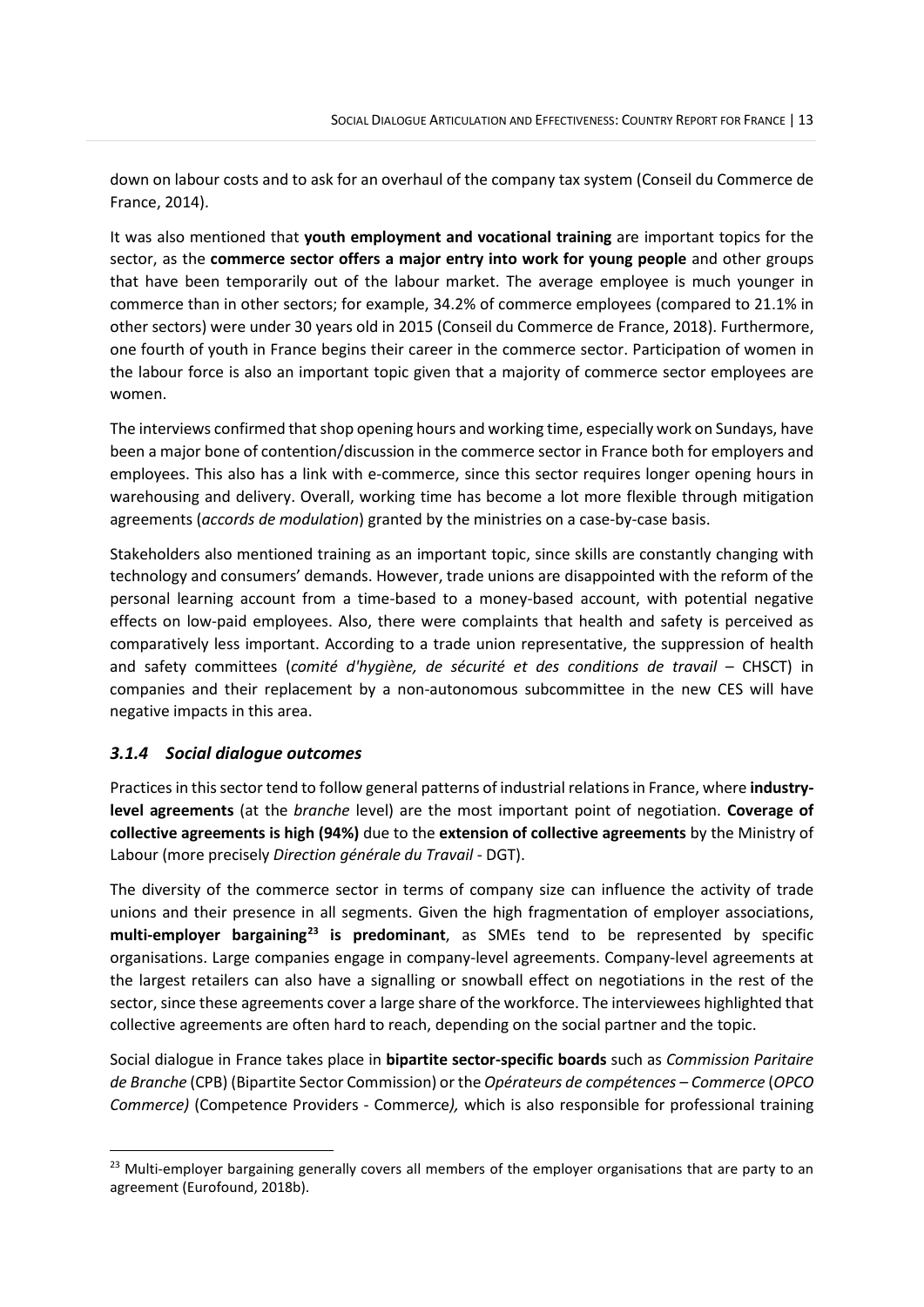issues and certifications in the commerce sector. Employer organisations coordinate their position in the CDFC before monthly OPCO bipartite board meetings. The *OPCO Commerce* resulted from the merger of several *Organisme paritaire collecteur agréé* (OPCA) (Certified Bipartite Collector Body) following the reform of lifelong training.<sup>[24](#page-20-0)</sup> At OPCO level, not all members have the same weight in decision-making. *Fédération du Commerce et de la Distribution* (FCD) (the Federation of Commerce and Distribution) has four to five seats because of the size of its members. Other organisations representing smaller employers work in pairs of two members, for which there is a rotation in mandates. The common position of the employers generally takes into account the views of all stakeholders even if they are smaller. The arrival of larger companies in the OPCO has, however, changed the working atmosphere. Some interviewees criticised the reforms and the creation of the OPCO. The OPCA was perceived as a real decision-maker in training policy, whereas now the OPCO is perceived as an instrument of the government by the social partners interviewed*.*

All interviewees underlined that the **deep changes brought about by the successive labour code reforms** (e.g. Rebsamen law, El Khomri law, the six ordinances of September and December 2017, decrees and the ratification law of March 2018) may have a significant negative impact on social dialogue. They accelerated the **trend of liberalisation of the organisation of work and the shift towards less binding agreements**. It was stated that these reforms profoundly modified how social dialogue is conducted in companies generally, but particularly in the commerce sector. Stakeholders coin this change as the reversal of the hierarchy of norms. This trend was initiated in 2004, when new legislation made it easier for company agreements to diverge from industry-level agreements and national negotiations. Company-level agreements now prevail over industry-level agreements in terms of working time.

*"…an increasing number of derogations are granted to companies to enact poorer working conditions and this brings insecurity in the workplace both in small companies and large companies." (Representative of a trade union from the commerce sector)* 

It was also expressed by trade union representatives that the possibility of organising referendums in companies with only 12 employees is described as a negative development in collective bargaining. In large retail companies, collective bargaining increasingly revolves around employers trying to gather the minimum support required (i.e. unions representing at least 30% of the workforce) to trigger a referendum in the workplace and avoid having to negotiate with representative unions.

Social dialogue outcomes also depend on the **quality of interactions** with the government and the Ministry of Labour. Cooperation with the ministry can also lead to successful implementation of programmes in partnership with social partners on training policy, for example.

*"To get outcomes on one topic, it can be extremely long. For example, hardware shops got a derogation on the interdiction to work on Sunday, but it took them 11 years of negotiations with the government. (…) Whereas on some topics, such as wages, the ministry can be very reactive." (Representative of an employer organisation from the commerce sector)* 

<span id="page-20-0"></span><sup>24</sup> For more details on this law (*Loi du 5 septembre 2018 pour la liberté de choisir son avenir professionnel*), see [here.](https://www.legifrance.gouv.fr/affichTexte.do?cidTexte=JORFTEXT000037367660&categorieLien=id)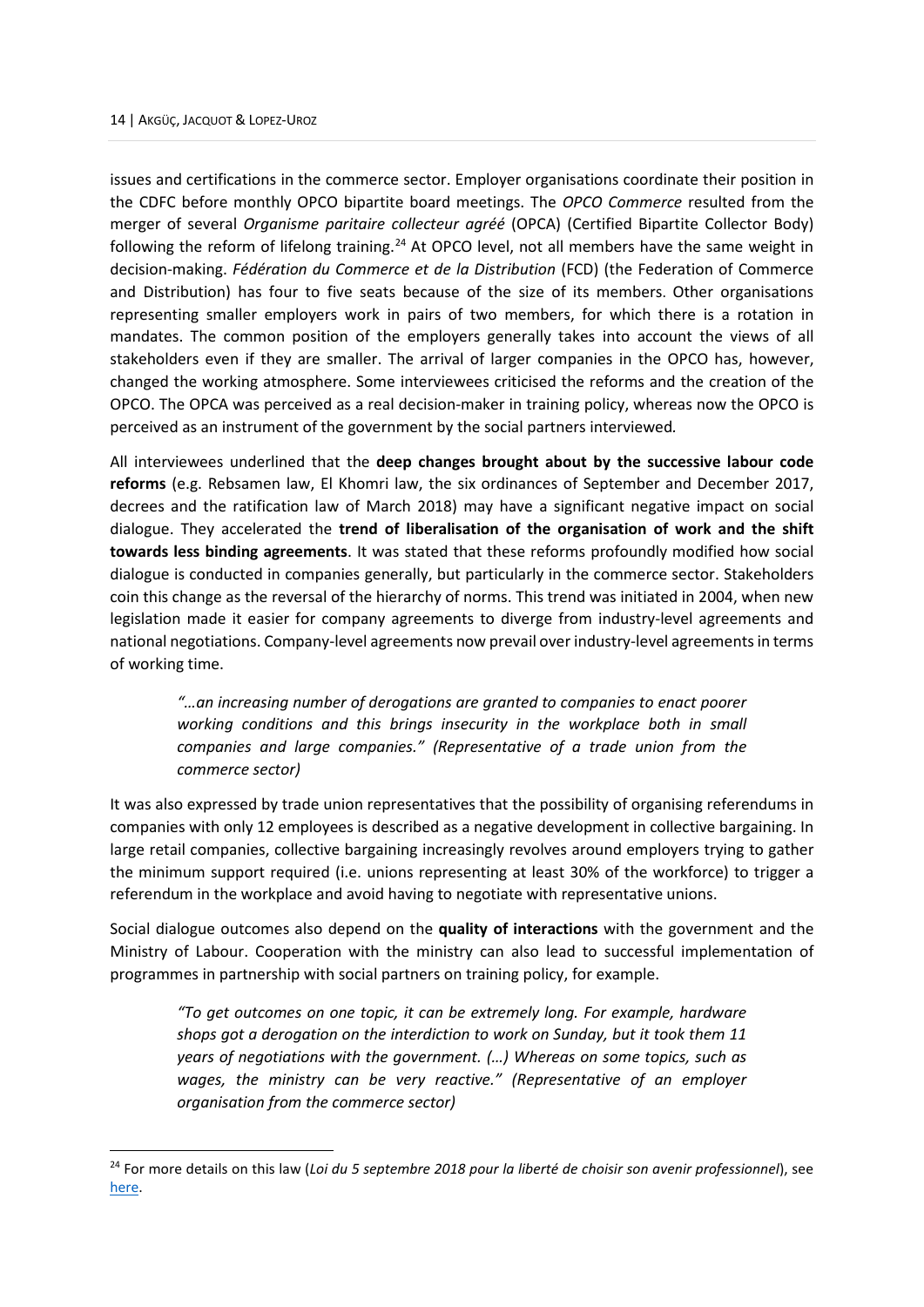# <span id="page-21-0"></span>*3.1.5 Actors' interaction*

All interviewees were active in sectorial umbrella organisations such as the CDCF for employers, which sometimes faces **power struggles** between small retail organisations and large retail chains due to conflicting interests. The recent reorganisation and merging of *branches* have also changed the balance of power between these large retailers and independent retailers in national bipartite bodies such as the *OPCO Commerce*, introducing large chain retailers into the discussion.

*"The bigger players do not try to dominate the other branches too much, but try to gather support for their positions. There is a lot of debate around how other branches try to argue against their positions and find alternatives. Generally, however, large retailers will take the first step and set out the first position. They generally do this well enough, so that other branches accept and agree with them – at least partly. There is a good working spirit in the sector with a lot of informal links, so if someone doesn't agree, they will call each other later to reach an agreement informally." (Representative of an employer organisation from the commerce sector)* 

Trade unions also try to cooperate among themselves in this fragmented setting for social dialogue. For example, *Comité de liaison intersyndical du commerce parisien* (CLIC Paris) (Inter-Trade Liaison Committee for Parisian Trade) is a cross-trade union committee aimed at cooperation between four major unions in the commerce sector in Paris. They focus on raising awareness about the negative consequences of working on Sunday and at night. While **cooperation among trade unions at national level is very difficult**, interactions can be more positive and fruitful at company level. For example, the CGT is often perceived by employers as the most difficult union to deal with during negotiations, especially at branch and national level. However, the CGT signs most of the company-level agreements, because these are seen as less political since they cannot be extended to all companies in the *branche*. Other unions are criticised at national level for having agreed to the 2017 ordinances on social dialogue without consulting their members.

Within the same trade union, unionists at branch level normally undertake consultations with local groups and help them with advice on legal and social issues. Divergence and tensions within federations can arise between two types of unionist: the works council representative who is impacted directly by the decisions taken and the *permanent syndical* (the union staff member)*,* who works for the federation and has to follow political guidelines. Sometimes, the *permanent syndical* can sign an agreement, because he or she considers it politically important, even if the works council representatives have rejected it because they are aware of the practical consequences. Moreover, trade union federations are very autonomous. To get an agreement, all the different levels of representation have to be convinced through bilateral talks (i.e. *branche*, federation and national).

Regarding interactions with the government, formulation of issues at national level is mostly done in a **top-down manner,** according to the interviewees. All social partners underlined that the current government has taken a **less consensual approach** and listens to a lesser extent to social partners when deciding on social policy reforms (e.g. unemployment insurance, social security, pensions). Social partners participate in consultations launched by ministries, but all depends on the willingness of the Ministry of Labour to pursue discussion on the topic.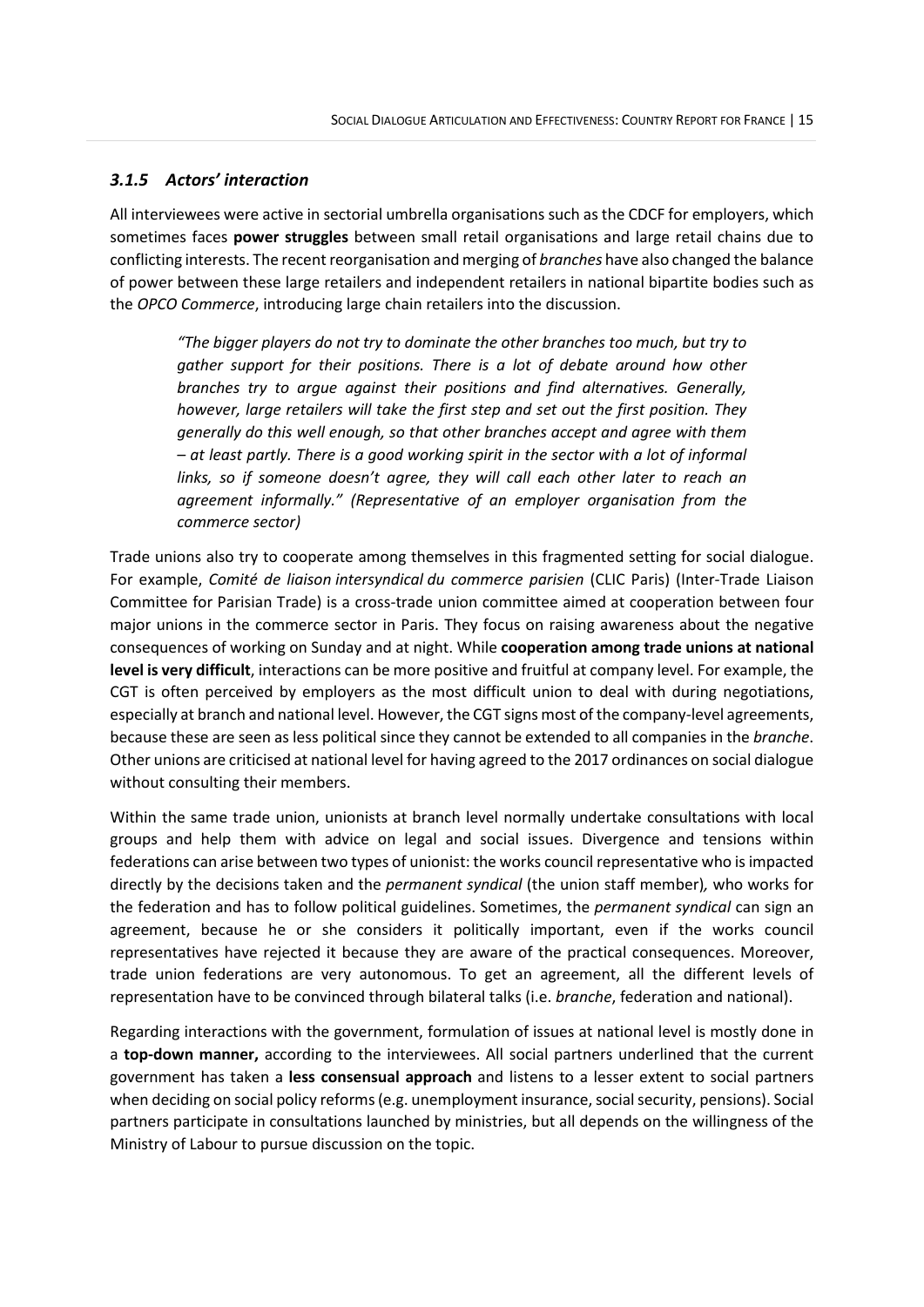*"The government already has a policy agenda designed and pretends to listen or avoids responding. Before the current government, consultations were more effective and had a purpose." (Representative of a trade union from the commerce sector)*

Interviewees tended to complain that the Ministry of Labour did not pay enough attention to their views or demands and that the DGT was not responsive enough, except on agreements dealing with wages. When the sector tries to push for issues or solutions, the ministry will listen and take them into account only if it fits its agenda. When the topic is too political, such as working time and work on Sunday, the discussion is broken off. In addition, one employer representative said that they had **contacts among members of parliament to channel their questions and demands** to government sessions in parliament. However, the other interviewees did not mention a similar strategy. Efforts were made to promote dialogue in the sector with social partners and the government, such as through the creation of the tripartite body dedicated to commerce, *commission de concertation du commerce* (3C) (Trade Consultation Committee) in 2016. This body has a specific working group on employment, training and occupations to assess the state of the commerce sector on these issues and its future challenges.

It was also found through interviews that **informal relationships** matter for social partners in the commerce sector. Personal access points are important, either with members of parliament to voice the federations' concerns, inside ministries to get information on the specific legislative file, or between social partners to get ahead of negotiations and formulate more suitable propositions. Informal contacts are not especially useful for reaching agreements, but mostly help to be aware of the positions of the other party. Bilateral relationships make it possible to create **personal links** and to **know the red lines in negotiations**. They are also important between employer organisations to appease divergences within umbrella organisations during the formulation of common positions.

# <span id="page-22-0"></span>*3.1.6 Perceived effectiveness of social dialogue*

The social partners interviewed tended to be **negative about the state of social dialogue** in France and about recent legislative changes to social dialogue structures. As mentioned above, social partners in the commerce sector consider that **dialogue with the government has deteriorated** and that they are not being properly consulted. Moreover, constant changes to the structure of social dialogue does not necesssarily contribute to its effectiveness.

*"It has become very artificial. Since Sarkozy, collective agreements are more about updating them with the new social legislation enacted by the government than about creating new rules in themselves. Attention is diverted by this instead of responding to changes inside the sector. They cannot think about what needs to be done." (Representative of a trade union from the commerce sector)*

The merging of the three former bipartite decision-making bodies within companies, i.e. *délégués du personnel* (workers delegates), *comité d'entreprise* (works council) and *the comité d'hygiène, de sécurité et des conditions de travail* (health and safety council) into one CES is also perceived as a potential worsening of the effectiveness and quality of social dialogue. This reform has important impacts on trade union elections in companies given that the new CES should be elected by 31 December 2019, which forced elections to be organised very quickly in autumn 2019. This prevents unions from taking care of other issues insofar as the results of these elections will have a tremendous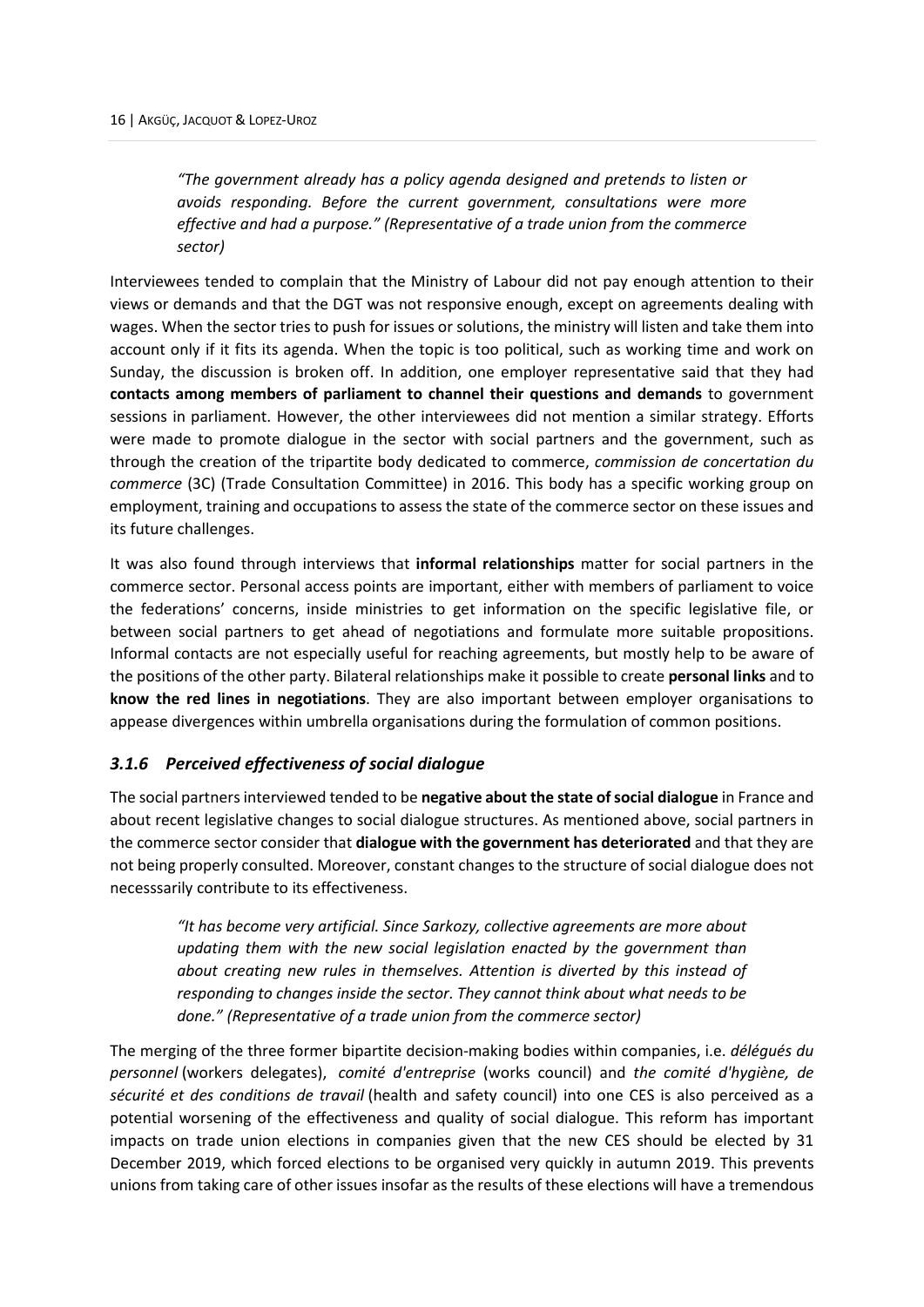impact, with the 2008 reform instituting the 10% threshold. A union representative underlined that these reforms aimed to decrease the power of unions in companies.

Interviewees agreed that company-level bargaining is more effective at company level. This is explained by the fact that **the issue becomes political when it is dealt with at higher level**. At national level, trade unions are focused on issues of image and reputation. It was stated that divisions among them appear to have created opportunities for the government to bypass them. Therefore, the **effectiveness of social dialogue tends to be higher at company-level,** as long as there are good working relationships between stakeholders. It was, however, mentioned during interviews that, if unionists and employers do not get along, the long-term quality of social dialogue is endangered, since there is often little turnover among union representatives and employers, especially in SMEs.

When facing a sustained lack of responsiveness from the government or employers, trade unions can resort to **alternative strategies** to social dialogue such as **strikes** and **legal actions** in courts. One interviewee mentioned that a luxury retail company was taken to court on the issue of work on Sunday and was sentenced, for example. However, **successful negotiations** are always seen **as the primary goal** for unions despite their lack of faith in the ability to reach satisfactory outcomes through conventional social dialogue tools.

# <span id="page-23-0"></span>*3.1.7 Suggestions for improvements*

Social partners tend to disagree on suggestions for improvements. One trade union representative argued for a change in the functioning of the *OPCO Commerce* and for **more autonomy of bipartite decision-making bodies at national level**. There was also an argument for the reinstatement of an autonomous health and safety council at company-level. On the other hand, one employer representative argued for putting the economic survival of the company ahead of social dialogue in some cases, especially on subjects that impact the economic future of the company, for which the obligation to find agreements can be cumbersome. This interviewee also argued that at *branche* level, workers' representatives should be aware of the practical consequences of the agreements at company level and understand the political importance of reaching a consensus at the same time.

# <span id="page-23-1"></span>*3.1.8 Articulation of social dialogue*

Even though a fair proportion of trade unions and employer associations are represented in umbrella organisations like Eurocommerce and UNI Europa, the fragmentation of social partners in the French commerce sector is reflected in the missing links between national and European-level social dialogue. According to interview results, the participation of social partners in European social dialogue structures is limited because of **lack of knowledge, time, human resources or ability to speak English**. One interviewee was not aware at all of the activities of Eurocommerce.

Employers, who actually conclude collective agreements with unions, tend not to be represented at the European level, given their very specific focus. The CDCF is in charge of sharing the different voices of the French commerce sector at European level, even if it does not take part in social dialogue at national level. Its involvement in the European Sectoral Social Dialogue Committee through Eurocommerce is very recent, thanks to the participation of the UPECAD, a CDCF member. One interviewee mentioned that positions are mostly framed by the European association in charge, which has the expertise and the broader knowledge of the sector from a European perspective, and then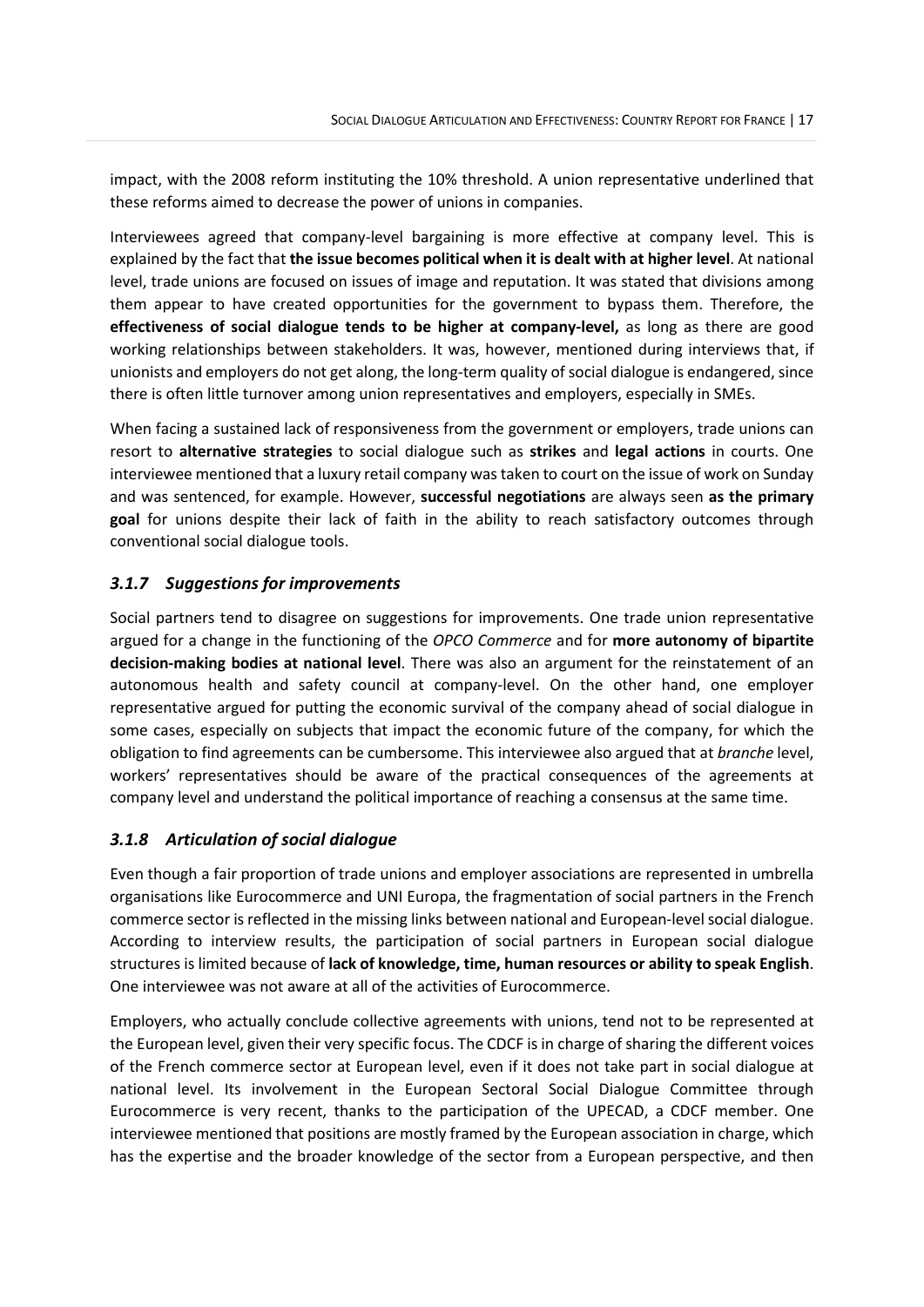members add their specific minor adjustments. The working method is, however, mostly **consensusoriented**.

Regarding trade unions, representatives tend to share the observation that France does not benefit considerably from European-level social dialogue, because it has better social regulation on workers' protection than other Member States. They see European social dialogue more as a way to provide minimal standards and upward harmonisation in Central and Eastern European countries.

Regarding the issues discussed, social partners do not try to bring up a specific topic and adopt a defensive position. However, depending on the interviewee, it was mentioned that some topics, such as the posting of workers or the harmonisation of rules on the mobility of independent retailers, are important ones to be dealt with at the European level.

# <span id="page-24-0"></span>**3.2 Construction**

# <span id="page-24-1"></span>*3.2.1 Introduction*

The section starts by providing a quick overview of sectoral social dialogue in the construction sector within the European framework and links it to the French context. Following the definition of Eurofound (2015) and the Statistical Classification of Economic Activities in the European Community (NACE), the construction sector is defined as including the following activities (NACE 41, 42 and 43):

- Construction of buildings
- Civil engineering
- Specialised construction activities.

In particular, this section analyses the structure of social dialogue articulation and effectiveness in France within the construction sector, looking specifically at construction workers.

In the construction sector, the European Construction Industry Federation (FIEC) is the main social partner representing construction sector employers of all sizes, while the European Federation of Building and Woodworkers (EFBWW) is the main social partner representing workers at the European level. EFBWW is a member of the European Trade Union Confederation (ETUC) and has affiliates in all Member States including France. FIEC also has a number of affiliates in France. In 1999, as a response to the joint request by these two European-level sectoral social partners (EFBWW and FIEC), the European Sectoral Social Dialogue Committee for the construction sector was established (Eurofound, 2015). As described in Eurofound (2015), the other relevant social partner representing employers is the European Builders Confederation (EBC), which has attended the European Sectoral Social Dialogue Committee meetings with an observer status as part of the FIEC delegation since 2007, but is not yet a recognised European-level sectoral social partner. EBC is a sectoral European member organisation of SMEUnited.

The construction sector is the biggest industrial employer in Europe, employing nearly 14 million workers in over 3 million firms.<sup>[25](#page-24-2)</sup> Construction sector employment corresponds to about 7% of total

<span id="page-24-2"></span><sup>&</sup>lt;sup>25</sup> The statistics are taken from the European Commission's sectoral social dialogue website dedicated to the construction sector [\(here\)](https://ec.europa.eu/social/main.jsp?catId=480&langId=en&intPageId=1831). The aggregate figures are taken from the European Labour Force Survey (2014) and Business Statistics (2013).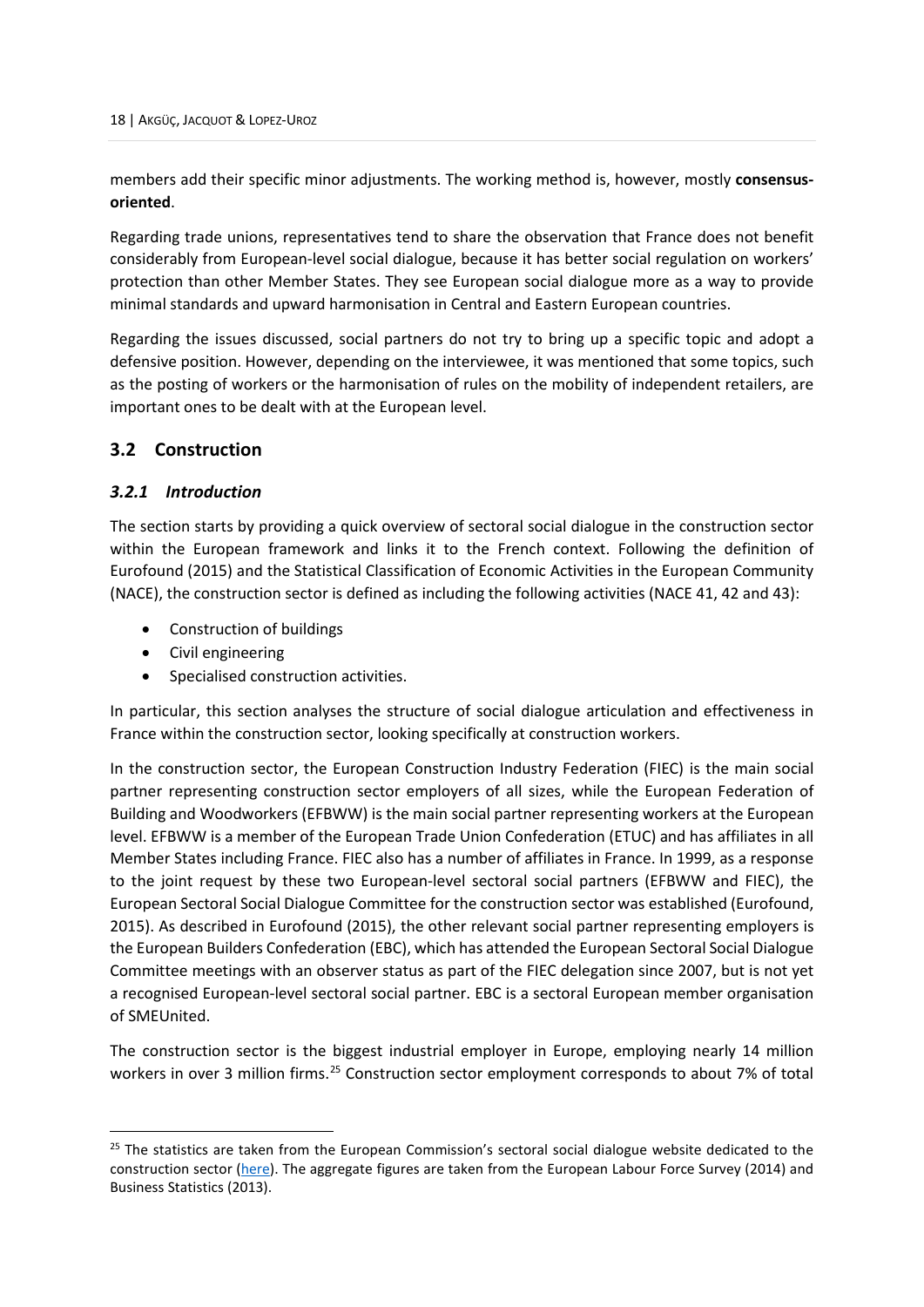employment in the European Union (Eurofound, 2015, based on Eurostat data).<sup>[26](#page-25-2)</sup> The business structure of the construction sector displays high degrees of fragmentation with a large number of micro-companies (*Très Petites Entreprises* – TPE, in the French context), SMEs (*Petites et Moyennes Entreprises* – PME, in the French context) and self-employed workers (Eurofound, 2018a). The sector displays strong gendered employment features, whereby nearly 90% of construction workers across Europe are men (Eurofound, 2015). The contract types in the sector are diverse, with a large share of workers in fixed-term, part-time or self-employment situations. Such non-standard employment relationships imply precarious working conditions for these workers, which include largely low-skilled and migrant origin workers(Eurofound, 2015). This situation is fairly common in many Member States, including France.

According to the recent country report by the European Construction Sector Observatory (ECSO, 2018), construction is an **important and growing sector** in France, where the overall number of enterprises grew by nearly 20% between 2010 and 2016. Accordingly, there was a substantial **increase in residential as well as transport infrastructure construction** in 2017, boosting overall sectoral production and providing a **positive outlook** for the construction sector in France (ECSO, 2018).

# <span id="page-25-0"></span>*3.2.2 Actors*

There are a number of sectoral social partners in the construction sector in France. On the workers' side, there are at least five trade union organisations, some of which are sectoral affiliates of the larger multi-sectoral trade unions: *Fédération Nationale des Salariés de la Construction, Bois et Ameublement* (FNSCBA), *Fédération Nationale Construction et Bois – Confédération française démocratique du travail* (FNCB-CFDT), *Bâtiment, Materiaux et travaux publics CFTC* (BATI-MAT-TP CFTC), *Confédération Française de l'Encadrement-CGC Bâtiment et Travaux Publics* (CFE-CGC BTP) and *Confédération Générale du Travail – Force Ouvrière Construction* (CGT-FO Construction).

On the employers' side, the following organisations can be listed as representing construction employers: *Confédération de l'Artisanat et des Petites Entreprises du Bâtiment* (CAPEB), *Fédération Française du Bâtiment* (FFB), *Fédération du Negoce de Bois et des Materiaux de Construction* (FNBM), *Fédération Nationale des Travaux Publics* (FNTP) and *Fédération des SCOP BTP* (SCOPTP).

For the purposes of EESDA research in the construction sector in France, semi-structured interviews were conducted with four social partners from among those listed above, comprised of two employers' organisations and two trade unions.

# <span id="page-25-1"></span>*3.2.3 Topics*

As part of EESDA research, the following three topics are identified as the most frequently discussed in the European Social Dialogue Committee meetings: (i) skills, training and employability, (ii) health and safety, well-being at work and (iii) working conditions (e.g. working time regulation, types of contract). The social partners interviewed for the construction sector in France all agree that these topics are very relevant for them. In particular, the **skills, training, health and safety and working conditions of construction workers** are fundamental topics of priority for most of them.

<span id="page-25-2"></span><sup>&</sup>lt;sup>26</sup> As mentioned in Eurofound (2015), since there is quite a large amount of undeclared work in this sector, actual employment in the construction sector is likely to be higher than 7% of total employment in Europe.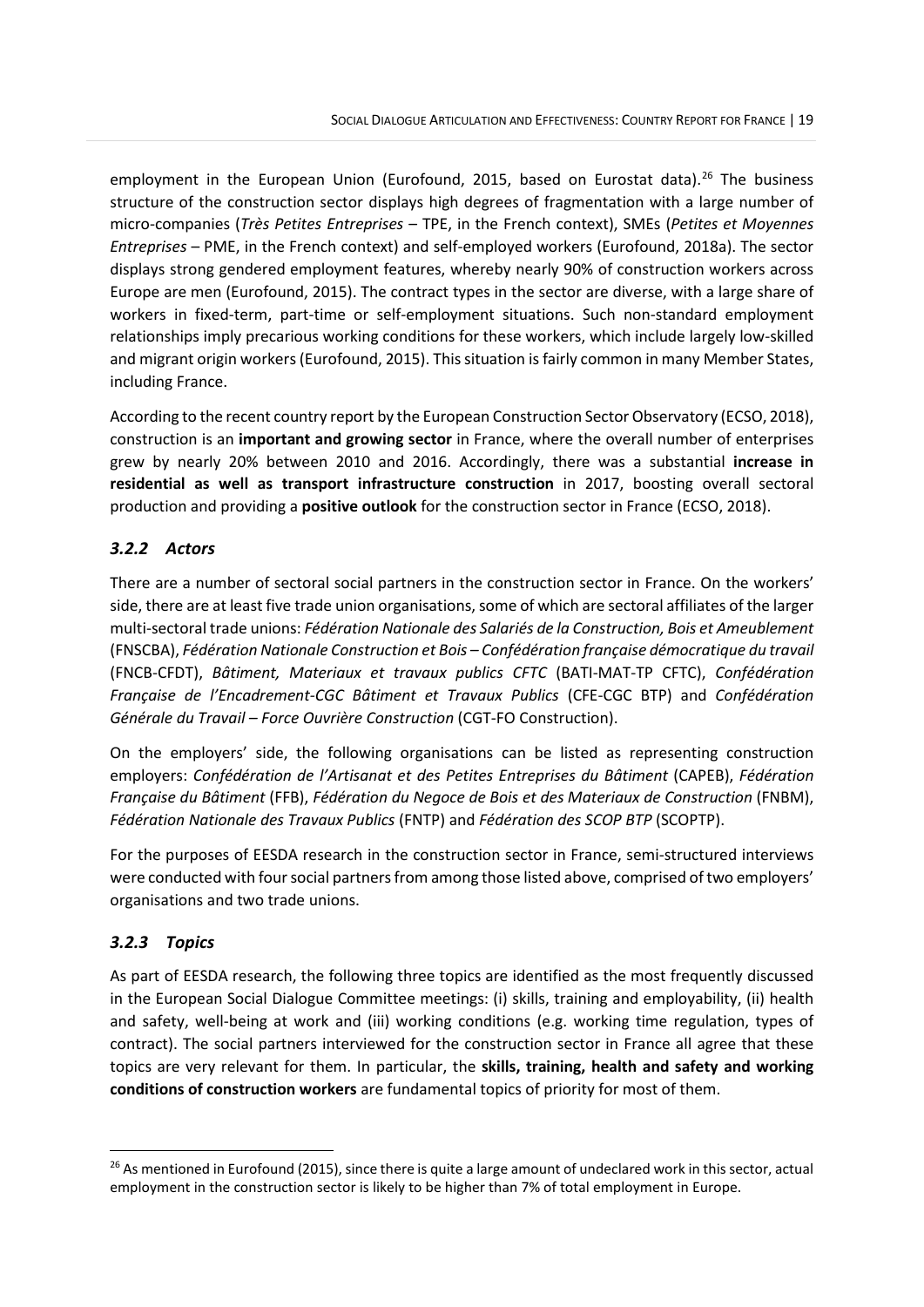*"Building and construction is a labour-intensive industry and the training of employees is crucial to adapt to the many changes in the sector. In relation to this, the issue of recruitment and attractiveness of the sector to young people is a recurrent topic as well. Our organisation has signed several collective agreements on training and apprenticeship, raising, among other things, the apprentices' minimum wage in relation to the law. Moreover, following the recent reform of vocational training, negotiations are under way to adapt branch organisations to the new legal framework.*

*"The topic of health and safety is also very important because our sector is considered to be risk-bearing and our organisation must encourage companies to always do better in this area in order to reduce risks as much as possible." (Representative of an employer organisation from the construction sector)* 

As highlighted by social partners, **reducing risks at construction sites** plays an important role in the **attractiveness of the sector**. To this aim, some of the social partner organisation representatives interviewed work with a joint body created specifically to inform and train companies and their employees about taking health and safety measures against construction site risks. This body is called *l'Organisme professionnel de prévention du bâtiment et des travaux publics* (l'OPPBTP – the professional organisation for accident prevention in building and public works). Social dialogue on these subjects is mainly exercised within this body.

The question of **working conditions** is also very important to social partners. It is at the heart of the construction sector collective agreement negotiations that govern a particular form of employment contract (i.e. the construction contract), the number of overtime hours that can be worked beyond the legal working hours, the various limitations and adjustments of working time, as well as the minimum wages of employees according to their hierarchical status.

In addition to these topics, other issues were also raised by the social partners. One of these was**social protection** covering welfare benefits, health, retirement and other social actions. Moreover, many agreements have recently been renegotiated in this area, relating to provident and savings schemes. Another topic highlighted was the **restructuring of the construction sector**, in accordance with the law, to eliminate many local and old texts, and to harmonise the social status of workers at the national level by **updating the national collective bargaining agreement**. Last but not least, the **employment of people with disabilities** is considered an important topic, which is also related to occupational health.

In terms of articulation, the topics and priorities are raised as part of the internal organisational bodies of the social partners. These topics might be driven by requests of their members through various offices and internal social commissions, as part of the obligatory framework provided by law and the cyclical developments in the wider economy. It is therefore possible to consider there is **a mixture of both bottom-up and top-down articulation** of issues in social dialogue.

# <span id="page-26-0"></span>*3.2.4 Social dialogue outcomes*

The most common social dialogue outcomes in the construction sector are of a **binding nature** as they consist of **collective agreements** and **legislative changes**. The social partners interviewed (from both employer organisations and trade unions) consider that these types of outcomes are the most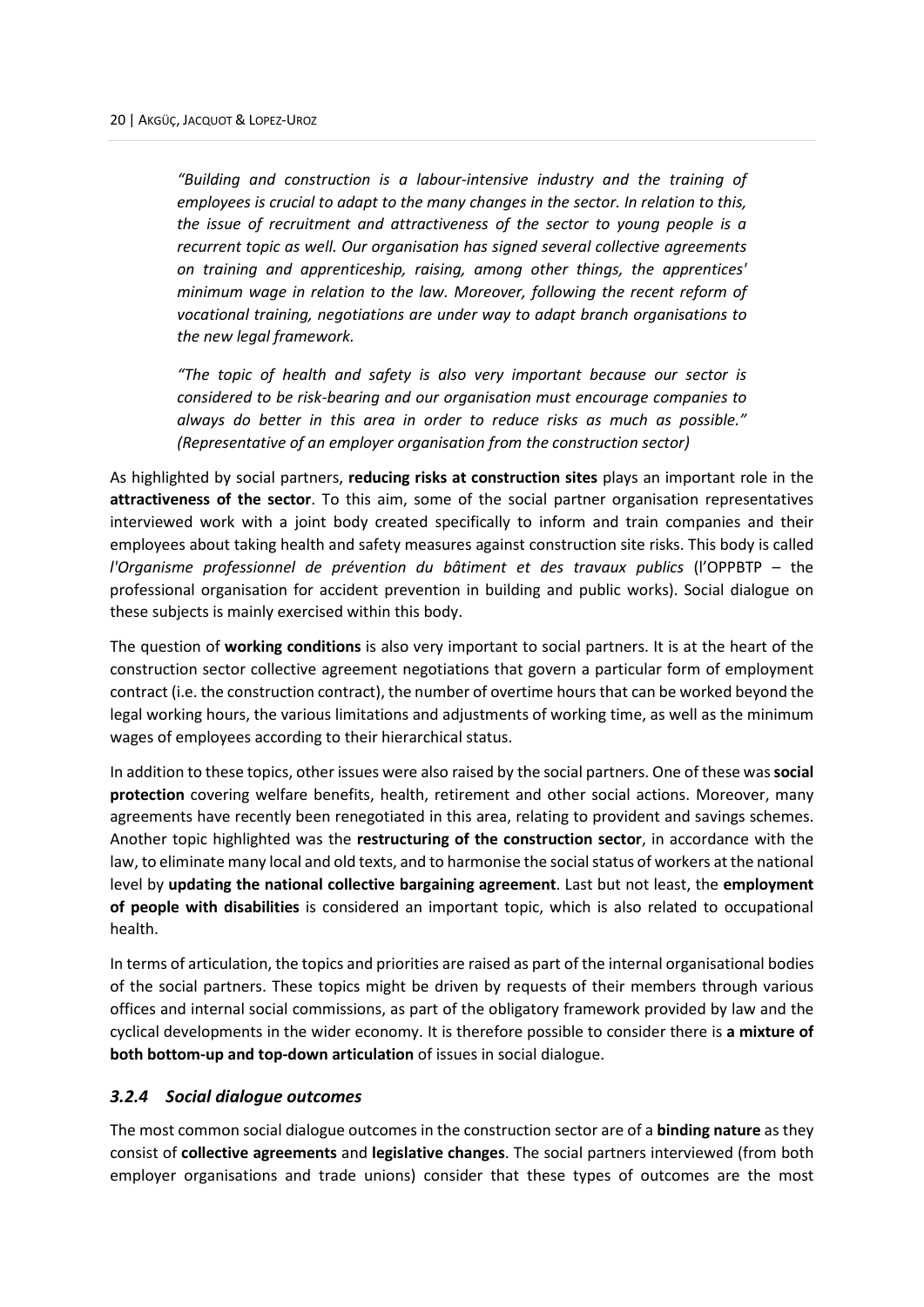appropriate for this sector. The binding outcomes take into account the very sectoral specificities and also reflect the business structure of the construction sector, which is largely composed of microcompanies (*TPE*) or SMEs (*PME*). For example, one of the employer representatives gave the example of mandatory professional identification cards on construction sites. Their organisation has supported this initiative for many years and this measure was effectively put in place by law in 2015.

Another example where social partners consider **collective bargaining as an effective tool** relates to social protection issues, which regularly lead to collective agreements to adjust the benefits of and/or contributions to health and welfare plans. It was stressed that it would be difficult to manage the health and welfare plans without binding outcomes in the sector. Similarly, binding social dialogue outcomes are indispensable in the case of collective branch bargaining that needs to be extended to a collective agreement covering the entire sector. In this case, a binding outcome serves as a device that extends the effects of an agreement to all companies (e.g. including SMEs) included in the scope of implementation.

# <span id="page-27-0"></span>*3.2.5 Actors' interaction*

The most common social dialogue outcome in this sector is **collective bargaining agreements**. The social partners interviewed all participate in these negotiations either through their cross-industry affiliates at the national level or directly themselves in the sectoral collective agreement negotiations. When social dialogue is at the cross-industry level, the sectoral social partners do not lead the debate, but rather follow it under their upstream cross-industry affiliates (e.g. MEDEF, CPME in the case of employers and CGT, CFDT or other in the case of trade unions). However, the sectoral social partners both lead the debate and engage in the sectoral collective bargaining negotiations in the sector specific social dialogue instances or bodies.

In the French context, all **negotiation partners are defined by the Labour Code**, hence the social partners are not in a position to choose with whom to negotiate an agreement. All negotiating parties include all employer organisations and trade unions recognised as representative by the State. To request extension of a collective agreement, the organisation must contact a particular department of the labour administration. Other administrative bodies with which social partners commonly interact are *Direction Générale du Travail* (General Directorate of Labour) and *Direction de la Sécurité Sociale* (DSS – Social Security Directorate). Furthermore, social partners find it useful to contact parliamentarians, who are ready to hear their arguments, usually as part of the preparation of a law or legislative change. This can enable the parliamentarians to better understand the practical issues of a future law, for companies and in particular SMEs, as well as for workers.

In the French social dialogue context, the social partners are also present in many **other bodies and paritarian organisations** as part of their activities. One such body is *Union nationale interprofessionnelle pour l'emploi dans l'industrie et le commerce* (UNEDIC – National Interprofessional Union for Employment in Industry and Commerce), which is a paritarian and independent association tasked to manage **unemployment insurance**. This organisation used to be a government agency – and even used to be part of *Pôle Emploi*, the French public employment agency – but it has recently become an independent association managed by social partners only.

**Informal ties** are also highlighted as important, as they can help to prepare the background for more formal meetings. These ties may also support the development of the annual social agenda that includes non-binding negotiating topics.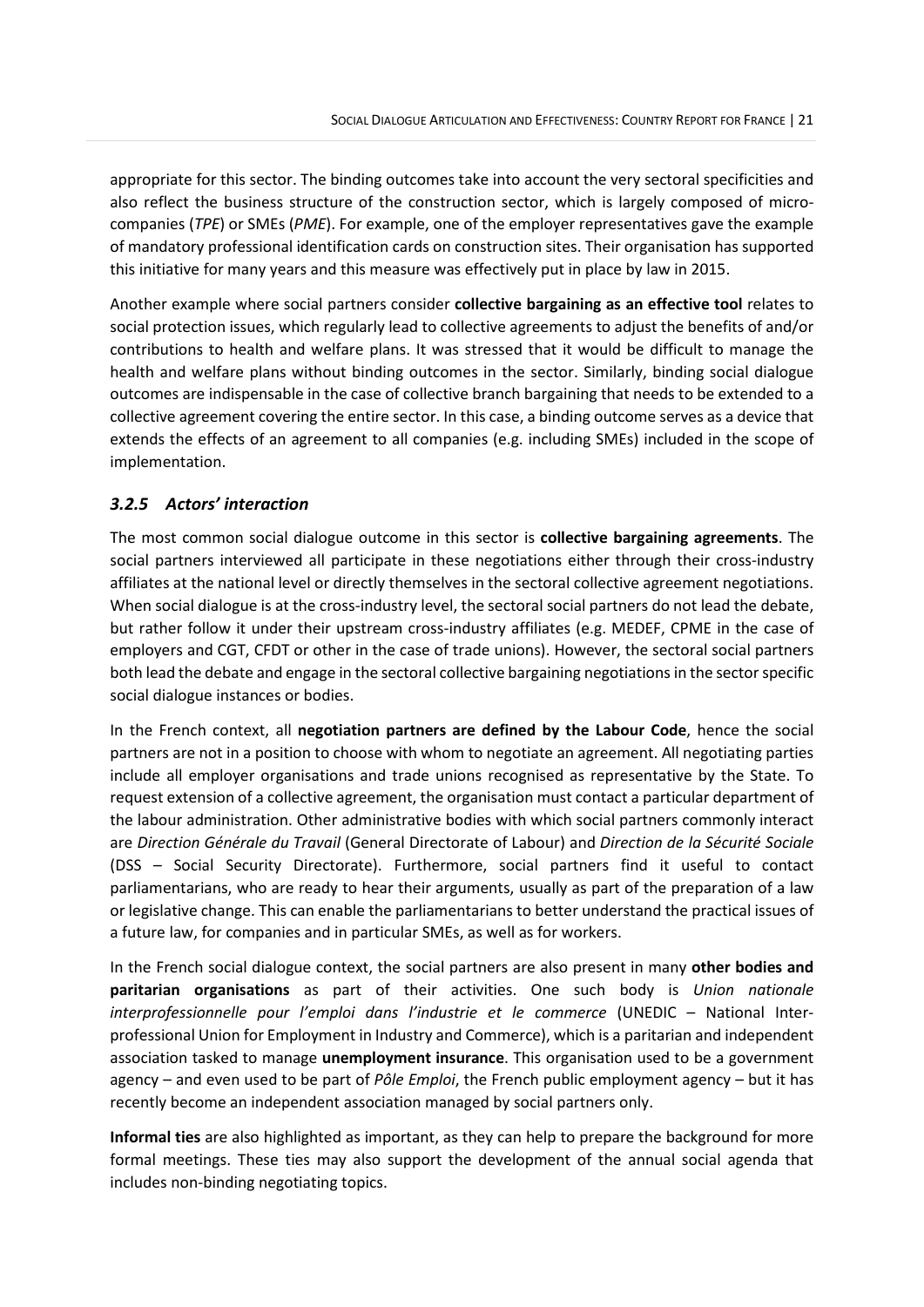*"It is very important to be transparent vis-à-vis all union interlocutors at joint meetings to maintain high-quality social dialogue. It is, however, equally important to meet them in bilateral meetings, beyond the actual negotiation meetings, to have an exchange of views on each other's priorities, which is a less formal procedure than a meeting bringing together all social partners." (Representative of a trade union from the construction sector)* 

# <span id="page-28-0"></span>*3.2.6 Perceived effectiveness of social dialogue*

A **recent reform** of the Labour Code initiated by President Macron (so-called *Macron ordinances*) allows companies – with the exception of 13 areas – to **negotiate collective agreements that can derogate from branch agreements**, in a more or less favourable way. Social partners consider these reforms carefully and reflect on new opportunities to articulate their branch bargaining with companylevel bargaining. This **reform could result in less negotiation of branch agreements** or in negotiation of agreements applicable only to companies that are not able to negotiate (the latter are mainly microcompanies or SMEs).

A representative of an employer association stated that the **measure of representativeness** brought about by the legislative change on social partners has resulted in a form of overbidding between the social partners, which is not a positive development for negotiations. In particular, it is stressed that **representativeness has crystallised different alliances** between worker and employer organisations.

*"Since 2016, employer organisations and trade unions have to prove their representativeness. This is done through the results of the elections of staff representatives for trade unions, while it is done by counting the members for employer organisations. The measure of representativeness is established by the public authorities, in particular by a ministerial decree. This phenomenon leads to a form of competition, which affects relations between organisations and social dialogue, in general." (Representative of an employer organisation from the construction sector)*

Overall, there seems to be a **mixture of perceptions** by different social partners of both types on the effectiveness of social dialogue in the construction sector in France. While some consider that it is functioning effectively overall – especially as concerns employee savings (*l'épargne salariale*) – others do not consider the recent developments as promoting further effectiveness in social dialogue. It could also be observed that the negative perception of social dialogue effectiveness is underlined more strongly by trade union representatives than by employer organisation representatives.

*"National social dialogue may be of interest for societal and cross-sectoral topics such as employment or retirement in a compulsory and joint system. For example, unemployment insurance and supplementary pension are managed jointly (by the State and social partners) in France and are the subject of recurring negotiations. However, the system seems to be running out of steam lately as the failure of the last negotiation on unemployment insurance suggests." (Representative of a trade union from the construction sector)*

A trade union representative mentioned that social dialogue in France is **conflict-oriented** rather than consensus-oriented. This representative considers that **both unions and employer associations are**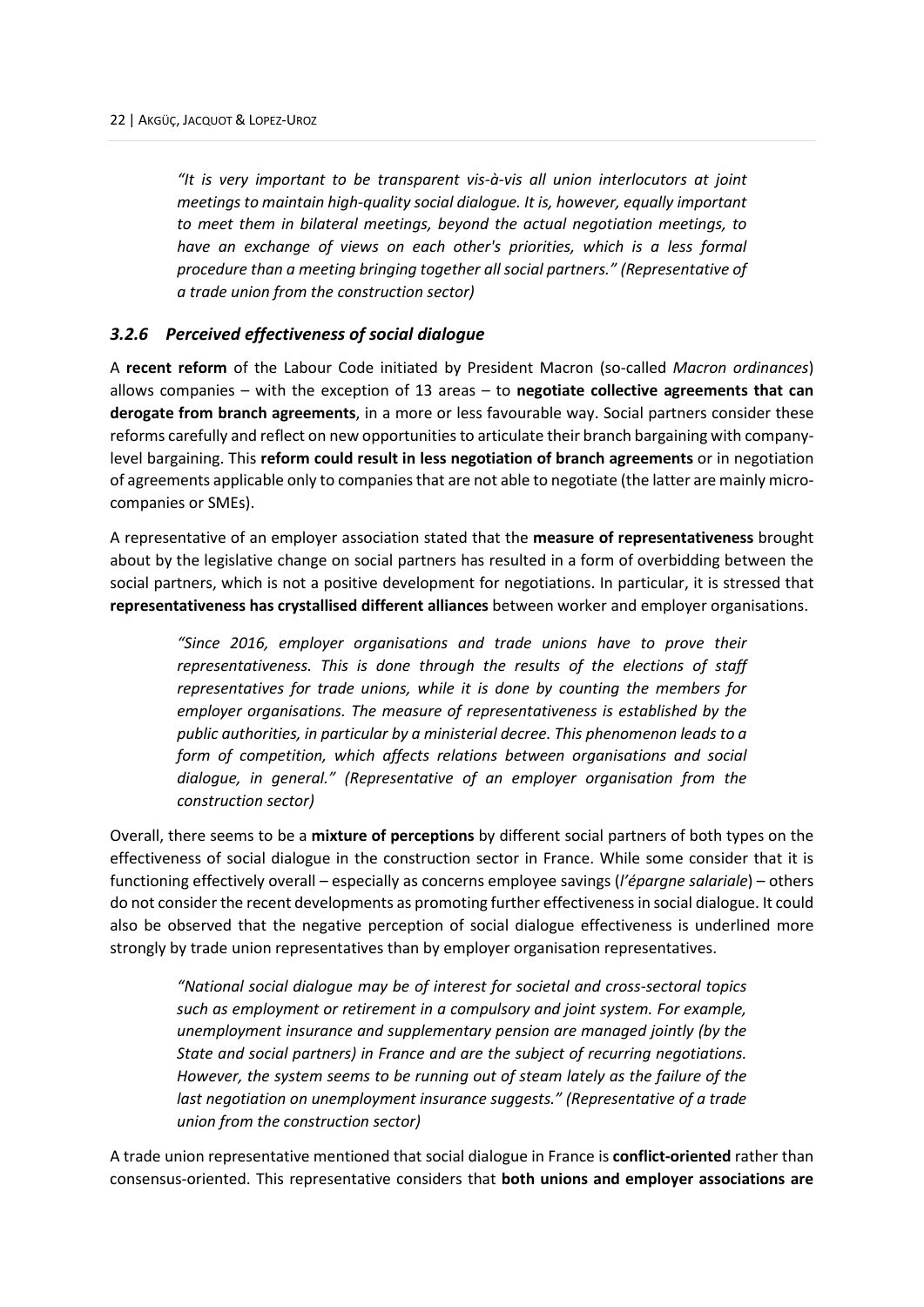**very set on their positions**. On the government side, the interviewee believes that the government does not always take into account the position of social partners (e.g. on pension reform, unemployment insurance scheme, etc.).

# <span id="page-29-0"></span>*3.2.7 Suggestions for improvements*

Against the background of reforms impacting various aspects of social dialogue in France, employer organisations stress the necessity to make businesses, which could not previously negotiate, aware of the possibility that they now have to negotiate, which implies sectoral and national negotiating that is probably less intense, but more focused on companies. To support this, employer organisations are striving to inform their members of these new possibilities through telephone discussions, provision of models and other types of information campaign. Their objective is to promote the effectiveness of social dialogue by encouraging it on another level, such that the outcomes are more adapted to the needs of companies.

Some social partners also say that they do not necessarily want more binding national collective agreements, which may be too broad in scope, but rather prefer **targeted responses considering the specific needs of the construction sector**. Other social partners representing employers criticise the role of trade unions in the framework of the reformed social dialogue setting in France.

*"It would probably be appropriate to review the trade union monopoly, which has not disappeared with the Macron ordinances, and to allow companies where there are no trade unions (e.g. micro-companies or SMEs) to be able to really negotiate with their employees or elected representatives of non-unionised employees, which is not the case yet. At the same time, companies need to be encouraged to put in place a culture of compromise." (Representative of an employer organisation from the construction sector)* 

# <span id="page-29-1"></span>*3.2.8 Articulation of social dialogue*

The French sectoral social partners interviewed are all affiliates of European-level sectoral social partners (FIEC and EFBWW) in the construction sector that attend various working groups of the European associations and **actively engage in European Sectoral Social Dialogue**. The representatives of French employer organisations attend the European Sectoral Social Dialogue Committee meetings about twice a year, while the trade union representatives attend about those meetings about once a year. Nevertheless, almost all social partners interviewed highlighted the **lack of time**, which might prevent them from attending some of these meetings in Brussels.

In terms of topics discussed at the European Sectoral Social Dialogue Committee for the construction sector, all social partners interviewed highlighted the **posting of workers** as one of the key priorities for them where the EU holds the competence. Related to this is the issue of **social security coordination** across Member States. Other relevant topics discussed at the European level and that are deemed very important by the French social partners are the **fight against illegal work**, **social dumping,** and various **EU-related regulations on health and safety** (e.g. regulation on **asbestos**). The discussions on the European electronic card for services is also among the topics deemed very relevant by French social partners in construction, even though the proposal was rejected.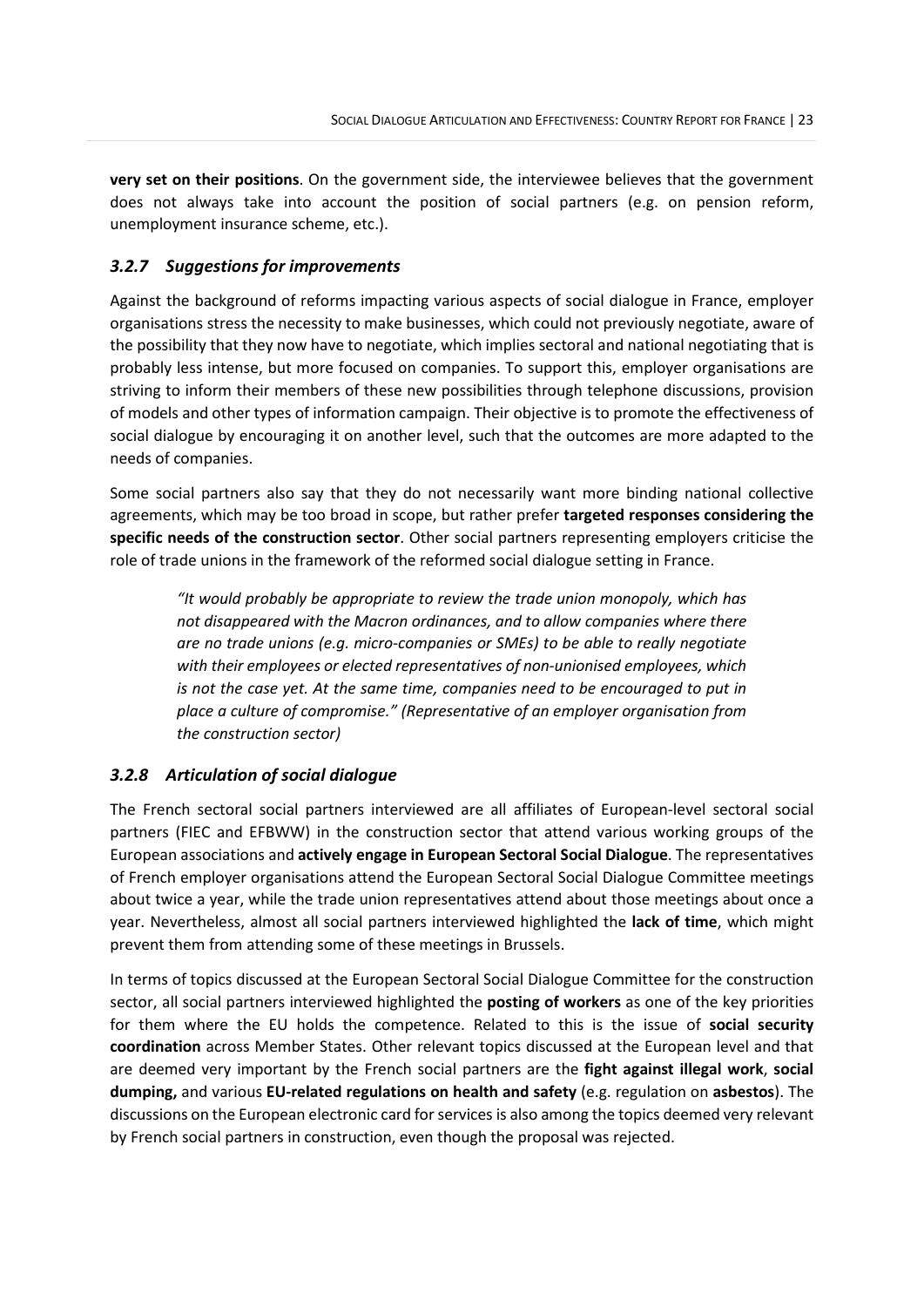*"Some topics are treated at all levels and differently depending on the level. At the European level, the focus will be on lobbying to influence regulation. It is often the case that a topic is dealt with in parallel at national and European levels; however, the results will be less binding at the European level, because we can go further at the national level. For example, in the wood sector, France is ahead of the health issues, so we would, therefore, concentrate our efforts on pushing our norms to harmonise things upwards at the European level." (Representative of a trade union from the construction sector)* 

As regards the articulation of social dialogue **at the European level**, the social partners do not perceive the process as a bottom-up articulation (from the national to the European level), but rather as a **topdown articulation**. Despite this direction of articulation, they also do not recall many binding social dialogue outcomes, such as a collective agreement, except on the Directive on Posting of Workers and some health and safety related matters. However, social partners agree that **their voice is better heard when they unite in joint statements** including both employers' and workers' sides.

Lastly, the sectoral social partners interviewed are **not very involved in the European Semester** process in France. One of the trade union representatives mentioned that it is generally the crossindustry social partners who are consulted in the process rather than sectoral social partners (even though exceptions exist).

**At the national level**, trade union representatives consider that the **social dialogue articulation is mostly characterised by top-down style**, where the government mainly decides the agenda and large construction corporations have a key role in general. It is also claimed that these corporations are not always sufficiently committed to bilateral negotiations with unions. Based on these arguments, the trade unions complain about **power imbalances in social dialogue**.

# <span id="page-30-0"></span>**3.3 Education**

# <span id="page-30-1"></span>*3.3.1 Introduction*

The section starts by providing a quick overview of sectoral social dialogue in the education sector within the European framework and links it to the French context. Following the definition of Eurofound (2011) and the Statistical Classification of Economic Activities in the European Community (NACE), the education sector is defined as including the following activities (NACE P85):

- Pre-primary education
- Primary education
- General secondary education
- Technical and vocational secondary education
- Post-secondary non-tertiary education
- Tertiary education
- Sports and recreation education
- Cultural education
- Driving school activities
- Other education not elsewhere classified
- Educational support activities.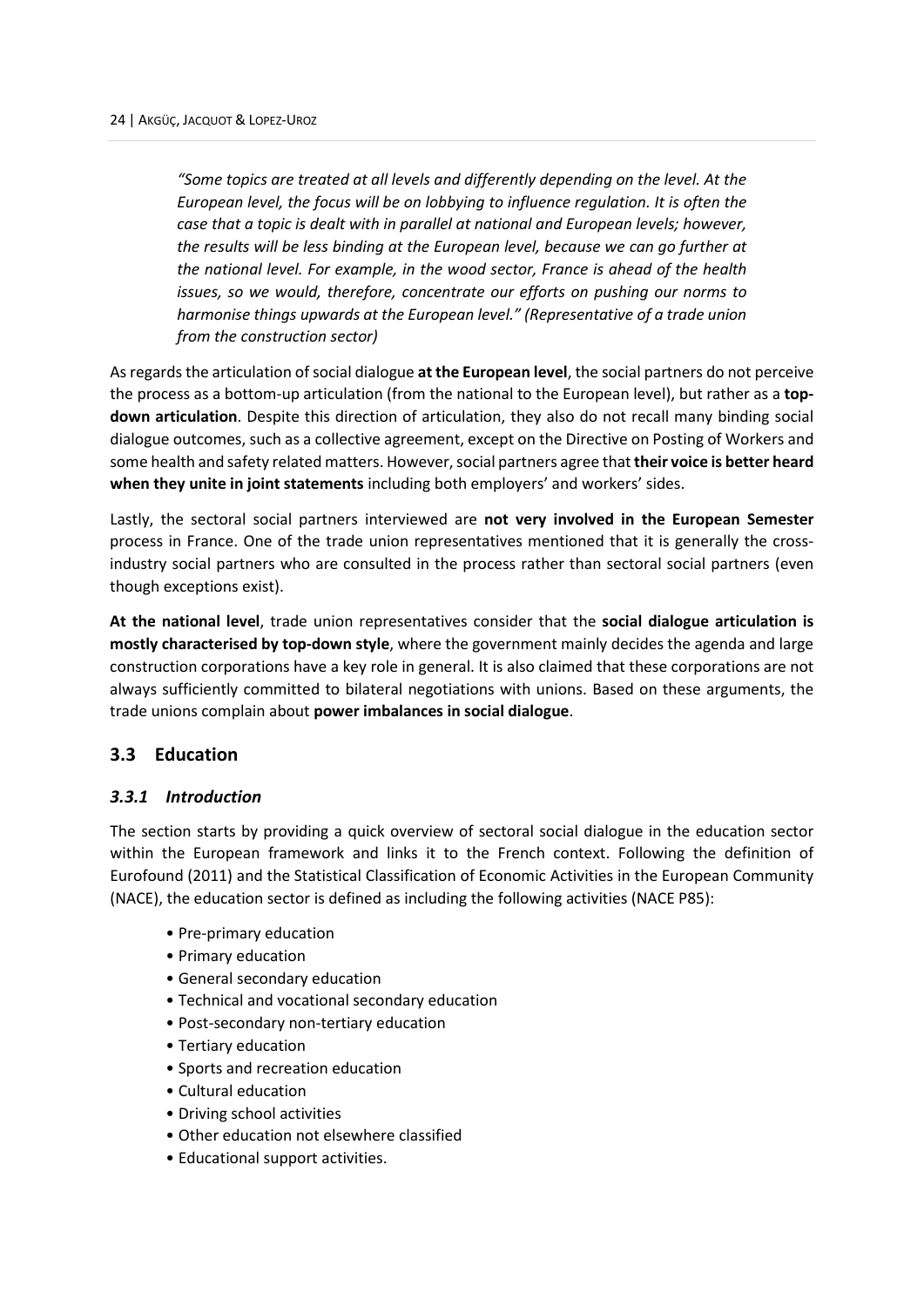In particular, this section analyses the structure of social dialogue articulation and effectiveness in France within the education sector, looking specifically at teachers.

At the European level, the European Sectoral Social Dialogue Committee for education was established in June 2010. There are three main social partners recognised at the European level and representing workers in this sector: the European Trade Union Committee for Education (ETUCE), the European Federation of Public Service Unions (EPSU) and the European Confederation of Independent Trade Unions (CESI). Employers are mainly represented by the European Federation of Education Employers (EFEE). This organisation comprises national ministries of education, associations of local governments and public agencies (Eurofound, 2011). As stated in the sectoral representation study for education by Eurofound, affiliation to a European social partner organisation and/or active participation in national collective bargaining are key elements of European social dialogue, where the national and European level could be connected and interacted (Eurofound, 2011). According to the representativeness criterion of Eurofound, affiliation to one of these European organisations is considered as a sufficient condition for classifying a national association as a representative social partner organisation. Some of the social partners interviewed in this sector in France are members of these European-level organisations, such as ETUCE.

Education is a key sector of an economy, given its importance in preparing and augmenting the fundamental production input that is **human capital**, in creating economic prosperity, and its **key role in the civic life** of a nation. In this vein, the European Commission has also placed a lot of emphasis on education over the last decades in the aim of improving the quality of education across Member States. Similarly, the Lisbon strategy as well as the **Europe 2020 strategy** – and the specific education and training targets therein – are part of the vision of a knowledge-based European economy that the European Commission is pushing for (Eurofound, 2011). However, some of these targets have been hindered in the aftermath of the 2008 financial crisis, which led to **budgetary constraints** and reductions in government revenues generally, also leading to **cuts in expenditures on ed**ucation. France's national education system has also experienced the consequences of this economic recession over the last decade.

Similar to many other European countries, the education sector in France is **largely** covered by the **public sector**, even though private and other providers (e.g. religious organisations) also coexist. The French national education system is mainly characterised by the **central role of government** in providing and regulating the education system as well as the agenda for all levels of education ranging from the preschool and fundamental education to higher education, research and innovation through different ministries. The unionisation rate of teachers is also generally higher than other professions.

# <span id="page-31-0"></span>*3.3.2 Actors*

Social dialogue in the education sector is somewhat institutionalised<sup>[27](#page-31-1)</sup> in France through two key bodies: *Commission Administrative Paritaire* (CAP – Paritarian Administrative Commission) and *Comité Technique* (CT – Technical Committee). Both these bodies are organised at three levels: departmental, regional education authority (known as *académie* in French) and ministerial. The CT is based on a law in social dialogue and public services dating from 2010 and is consulted on collective actions on the basis of the subsidiarity principle. There is also a body for higher education: *Conseil National de* 

<span id="page-31-1"></span> $27$  The high degree of institutionalisation of the education sector is also related to the fact that different levels of education are managed by different public administration bodies in France.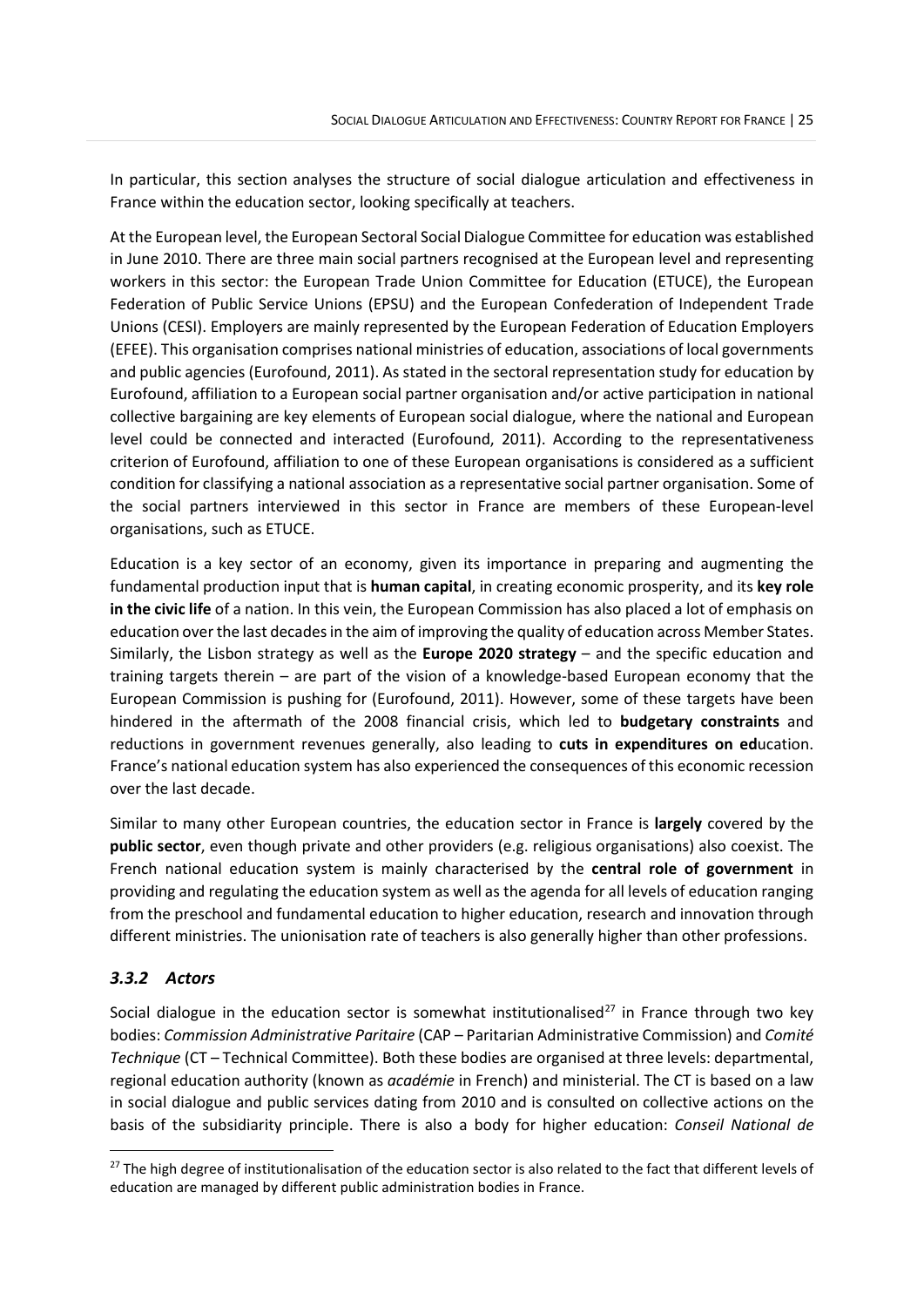*l'Enseignement Supérieur et de la recherche* (*CNESER* – National Council of Higher Education and Research), which is consulted on decrees concerning higher education. All these different bodies include a set of social partner organisations based on their representativeness, which is determined by elections every four years.

Social partner organisations in the education sector in France include CSEN (*Confédération Syndicale de l'Education National*), FEP-CFDT (*Fédération de la Formation et de l'Enseignement Privés - CFDT*), SGEN-CFDT (*Syndicat general de l'éducation nationale - CFDT*), FSU (*Fédération syndicale unitaire*), UNSA-Education (*Union nationale des syndicats automones*), SNPTES (*Syndicat National du Personnel Technique de l'Enseignement Supérieur*), to name but a few. The full list of social partners is much longer, which also showcases the **fragmented nature** of the French **unions in the education sector**.

#### <span id="page-32-0"></span>*3.3.3 Topics*

When looking at developments in the education sector across Europe, a common issue arises as regards the **working conditions of teachers**, as observed by large-scale industrial actions such as strikes and protests (Cerf and Aumayr-Pintar, 2017). Accordingly, it is observed that **pay levels** and **inequalities**, together with working time, workload as well as recruitment procedures at schools drives these concerns and therefore constitute the main focus of social dialogue and collective action. The situation and topics of priorities among social partners and relevant stakeholders in France largely resemble the concerns raised in the education sector in many other European countries. In particular, pay inequalities over the career path are a particular concern of teachers in France. For instance, despite the country being in the group of wealthier economies in Europe, average salaries for French teachers are lower than those of teachers in the other wealthier European Member States (e.g. Denmark, Germany and Luxembourg).

*"There is a major issue of salaries, particularly important in the national education sector. There is a common understanding that pay is low and does not reflect the desired levels – whether compared to other countries or compared to other publicsector workers of the same level in France. Related to this issue is the problem of precarity." (Representative of a trade union from the education sector)* 

As part of EESDA research, the following three topics are identified as the most frequently discussed in the European Social Dialogue Committee meetings: (i) **skills, training and employability,** (ii) **health and safety, well-being at work** and (iii) **working conditions (e.g. working time regulation, types of contract)**. The social partners interviewed almost all consider these topics as relevant in the education sector. They also suggested additional topics of priority such as continuity from high school to university (also within the framework of the High School Reform that will be implemented in 2021).

Moreover, social dialogue in the education sector in France has been continuously evolving with the introduction of various reforms, not only in the education sector but in the provision of public services as well as in the context of social dialogue as part of the recent labour law. All these imply a complex scene of social dialogue articulation in the education sector in France.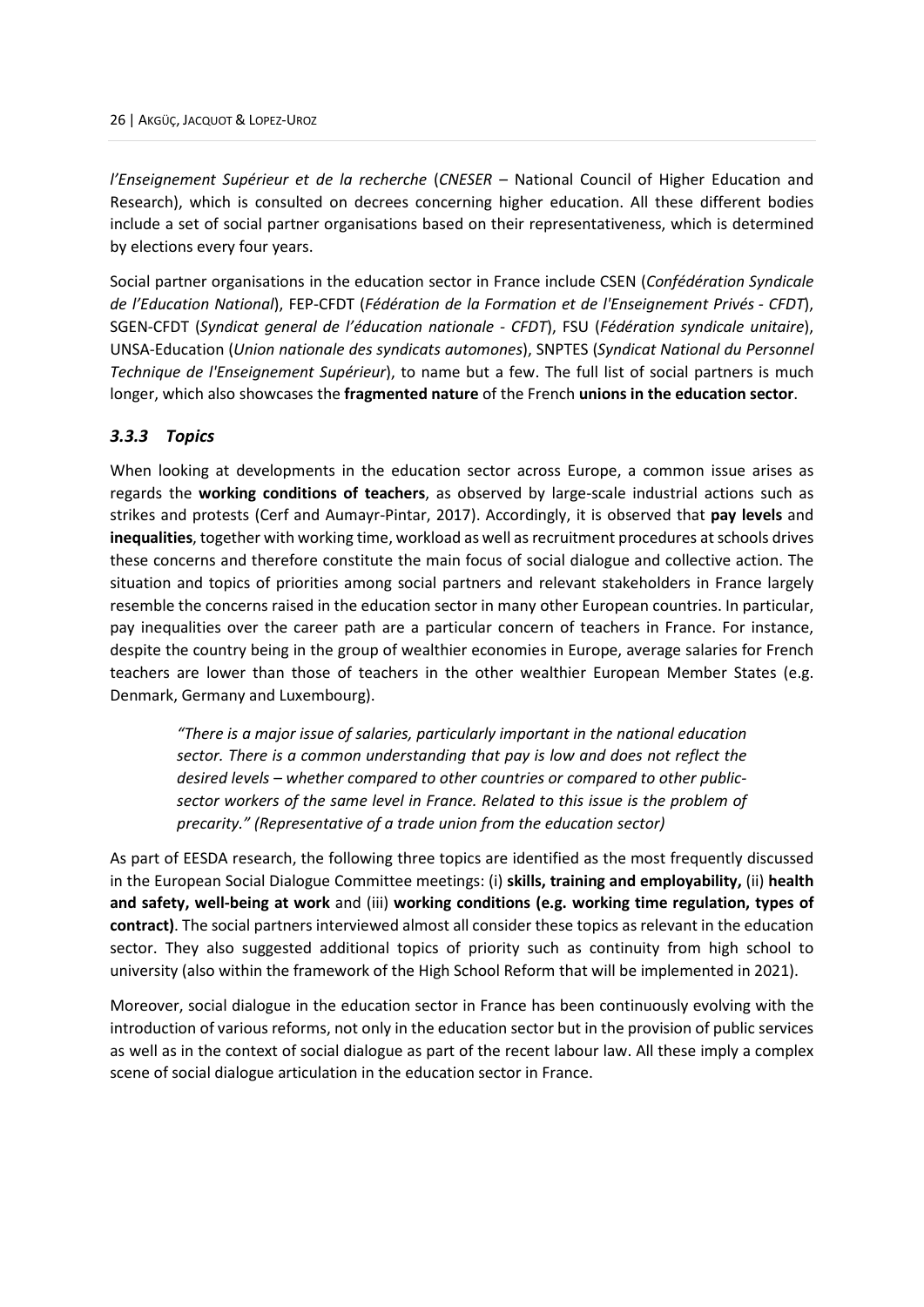One of these reforms concerning compulsory education (*refonder l'éducation prioritaire*) [28](#page-33-2) was proposed in 2014 and came into effect in September 2016 (**School Reform of 2016**). This reform is aimed at **combating inequality** and consists of 14 measures combining changes in the some of the subjects included in the school curriculum. For example, subjects such as "sustainable development" or "citizenship" are to be addressed from the primary school level onwards (at the fifth year or around the age of 10-11) as part of a course that would be between one to three hours a week within the compulsory education modules (Cerf and Aumayr-Pintar, 2017). However, this reform led to **strikes among teachers** in 2015, because they claimed that the proposed changes and additional subjects in the new school curriculum would require additional working time and preparation for teachers. In other words, the extra hours that teachers provided on a voluntary basis in the past are now incorporated as part of compulsory teaching hours, which is a major subject of concern for teachers (Cerf and Aumayr-Pintar, 2017). Moreover, it was also stressed that teachers have not received training to teach these topics. The issue of **teacher training** is also commonly raised by trade union representatives interviewed as part of EESDA research.

Another topic that is relevant in education is the **gender-related segmentation of the sector**. Similar to many European countries, the share of women teachers in the education sector is very high, with an increasing trend over the last decades, and the share is even higher at the lower levels of education (Siniscalco, 2002). The situation is similar in France with overrepresentation of women in the sector. For that reason, some national social partners (particularly trade unions) are also concerned about gender inequality and therefore try to voice these concerns in social dialogue.

# <span id="page-33-0"></span>*3.3.4 Social dialogue outcomes*

The French social partners mostly **favour binding social dialogue** outcomes in the education sector (and also in general). Social dialogue is considered as a means of negotiation among parties and national agreements in the education sector are the main results of the process. However, some social partners are worried about the implementation of national agreements at local levels. While the public education system is centralised and regulations are transposed in a **top-down** manner, there are also **territorial inequalities**.

Most of the social partnersinterviewed consider the process functionsin a top-down manner. It is very rare for a bottom-up articulated topic to be transposed into a national agreement and some social partners assert that most of the topics they propose are not even discussed at the ministerial level.

# <span id="page-33-1"></span>*3.3.5 Actors' interaction*

Social partners in the education sector are somewhat fragmented between large representative trade unions and their sectoral branches as well as smaller unions, which sometimes render interactions between different actors complicated. **Coalitions among social partners are more difficult to construct** and the political changes of recent years appear to have a role in this.

*"Obviously all representative organisations are naturally our partners, but, of course, there are those which are closer to our ideologies than others. For example, we do not collaborate with organisations that have extreme right ideologies. The* 

<span id="page-33-2"></span><sup>&</sup>lt;sup>28</sup> Further information can be found in this link: [http://www.education.gouv.fr/cid76427/refonder-education](http://www.education.gouv.fr/cid76427/refonder-education-prioritaire.html)[prioritaire.html](http://www.education.gouv.fr/cid76427/refonder-education-prioritaire.html)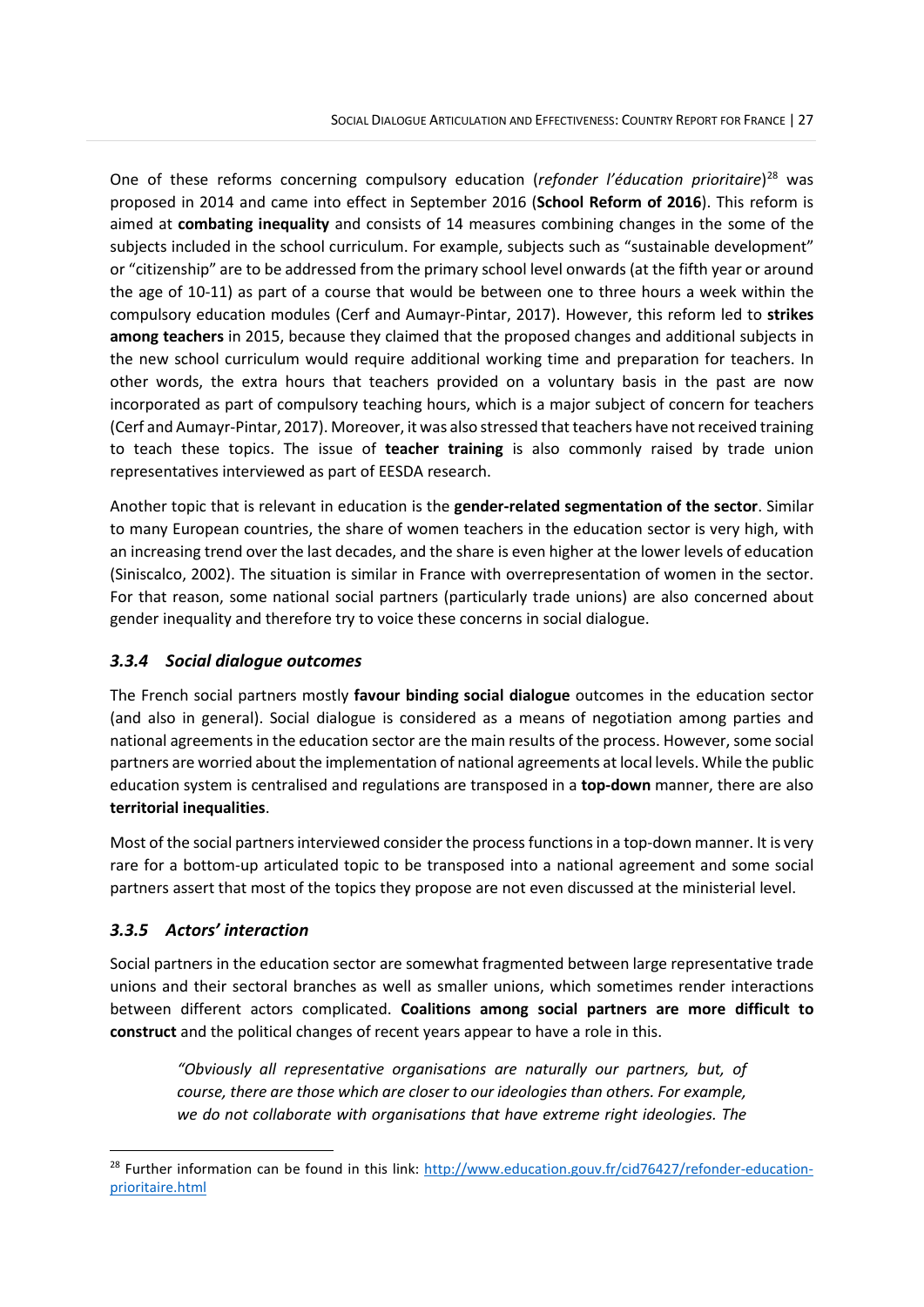*situation depends on the topics as well. Sometimes we unite with others to oppose a motion. On some topics, unity is easier to ensure than in others.* 

*"We also pay attention to having alliances with student parent organisations as well as student organisations and other organisations (e.g. Ligue de l'Enseignement). We even stay in touch with non-representative associations and sometimes go beyond social partner organisations and interact with human rights organisations, migrant organisations, associations of unemployed individuals, to name a few. We believe that it is important to stay in touch with them, since they are part of society and they are the people impacted by social dialogue outcomes or any reform in the country." (Representative of a trade union from the education sector)*

Another related point highlighted in the interviews was the **change in the political scene** since 2017: the last presidential elections resulted in the meltdown of a major political actor in French politics (i.e. the socialist party) and this is considered to have had negative consequences for some of the trade unions in France. In other words, the political "earthquake" in 2017 has had repercussions for French social dialogue and interaction between various actors, according to some trade union representatives.

The importance of informal ties was also highlighted and it was mentioned that through such informal ties, some organisations could have a wider influence than their representative capacity (i.e. informal ties could generate a multiplier effect). Most of the social partner staff have spent a number of years in the field, have considerable expertise in the subjects concerned and have been working with the same people from different organisations over many years. This continuous working relation and regularity help build an environment of trust, and informal ties contribute to this environment. One of the trade union representatives mentioned that in social dialogue, empathy could play a key role in understanding the arguments of the other side. These ties could even help launch a dialogue.

*"For example, in the ministries, there is always an "interlocutor priviligié" [a person who is willing to listen]: it sometimes helps to have someone you can speak to in a frank way. This can facilitate preparation of the ground prior to formal discussions. This interlocutor could be anyone, e.g. someone from the cabinet or elsewhere, and the political party of the government does not matter in that case, it all depends on the person (and the topics). For instance, currently, our organisation does not have such a person within the Ministry of Education; however, we had such people in the past even with a right-wing government. Again, informal ties help here…" (Representative of a trade union from the education sector)* 

# <span id="page-34-0"></span>*3.3.6 Perceived effectiveness of social dialogue*

The social partners generally acknowledge that the situation has never been perfect, yet the social dialogue system generally has worked more or less well in France so far. In particular, social dialogue in public service has almost never been interrupted and there has always been dialogue between partners, even though there were not always agreements.

Despite this overall perception, most of the social partners interviewed from the education sector in France expressed rather **negative feelings about the effectiveness** of social dialogue in the sector.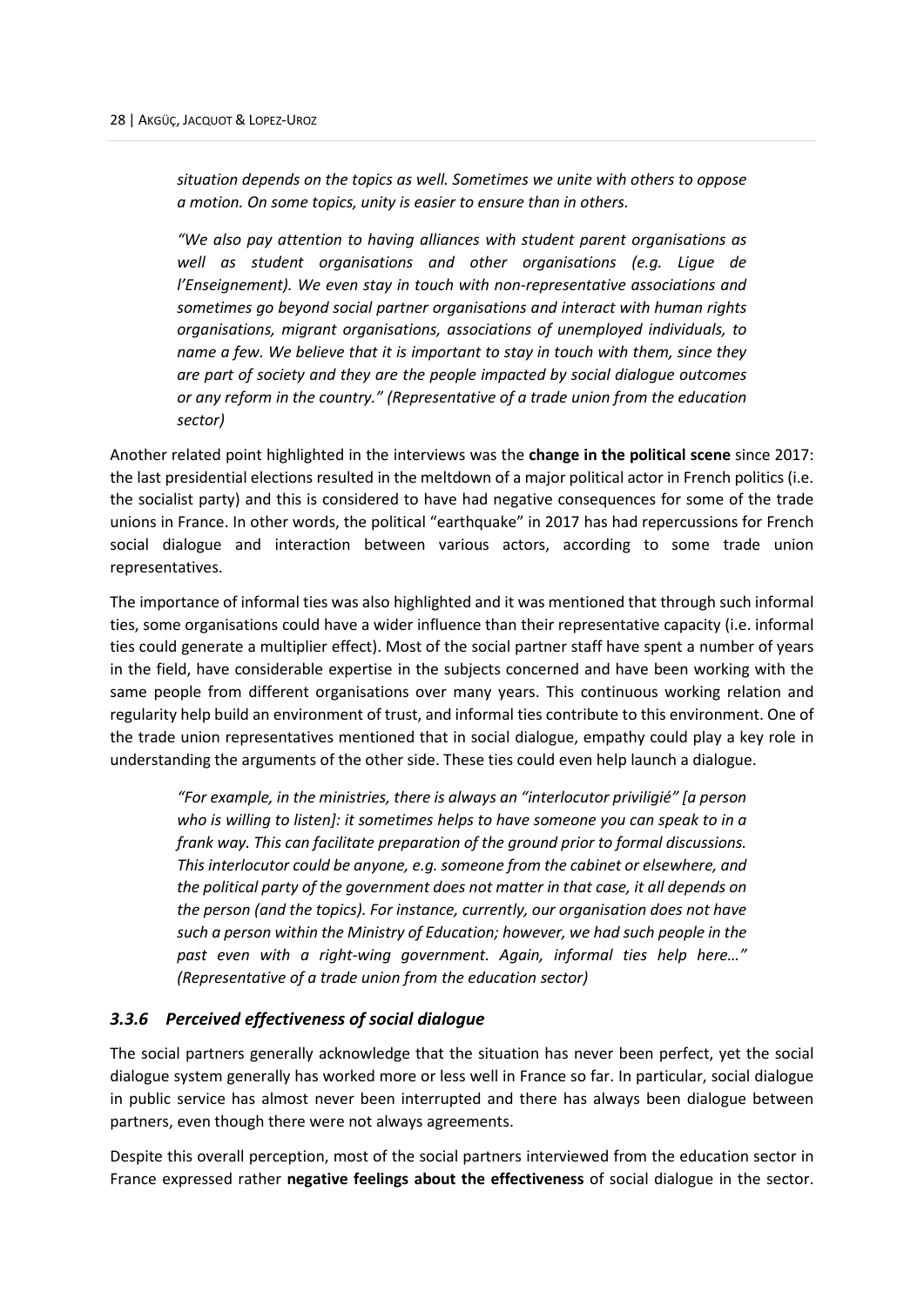Some trade union representatives stated that there is a degradation of the quality of social dialogue, which functions as a formal mechanism, but they claim that its results have become slighter. The representatives interviewed suggested that this could also be observed from the **recent trend of not many agreements or negotiations**. The interviewee described the situation as follows:

*"We could say that social dialogue in its formal definition takes place and it is true that we are often listened to by the government and relevant ministries, but at the end of the day, the government takes the final decision and there is no real negotiation. This is the recent tendency in social dialogue and it is a recurrent development not only in the education sector, but is also felt in other sectors by other social partners." (Representative of a trade union from the education sector)* 

One of the social partners interviewed gave an example from 2010 to describe how social dialogue has been reduced to formal procedures in recent times in France:

*"In 2010, when we negotiated the agreement on the regulation of social dialogue, there was a disposition that when there is unanimity among trade union organisations in a technical committee (comité technique), the text should be presented/re-discussed for the second time. In the spirit of social dialogue and in the mind of social partners, the objective was to allow renegotiation of the text. However, what happened in practice is that this became only a formal requirement, whereby the technical committee indeed meets for the second time, but they put the exact same text on the table." (Representative of a trade union from the education sector)* 

A point raised in the interviews relates to the **fossilisation of differences between different organisations** engaged in social dialogue. This implies that the differences do not necessarily grow between organisations, but there is a tendency that they become more crystallised among social partners, which might hinder the smoothness of social dialogue. This could be due to the weakness of French unionism culture, according to a trade union representative. At the same time, these differences appear to remain more crystallised at the national level than at lower levels. For example, when looking at the more local level, such as the establishment level (e.g. primary schools, secondary schools), there are fewer divergences in priorities between social partners, and these priorities mostly relate to wages and working conditions of teachers.

# <span id="page-35-0"></span>*3.3.7 Suggestions for improvements*

The social partners interviewed agree that social dialogue requires time to discuss things, try to understand the shared diagnosis, listen to others, listen to the public administration and understand responsibilities. Against this common understanding, they assert that one of the major characteristics of the recent reform process in France mainly, but not only, has been that political decision-makers come up with a **pre-defined reform agenda** and often have the idea of imposing those laws or making them acceptable by people through their interlocutor. However, social partners believe that **there should be more back-and-forth interaction** during the process as well as more opportunities for real negotiations on the agenda items.

Related to this point is the perception of inequalities by some social partners in their involvement in the *Comité Economique et Social – CES* (Economic and Social Committee). A trade union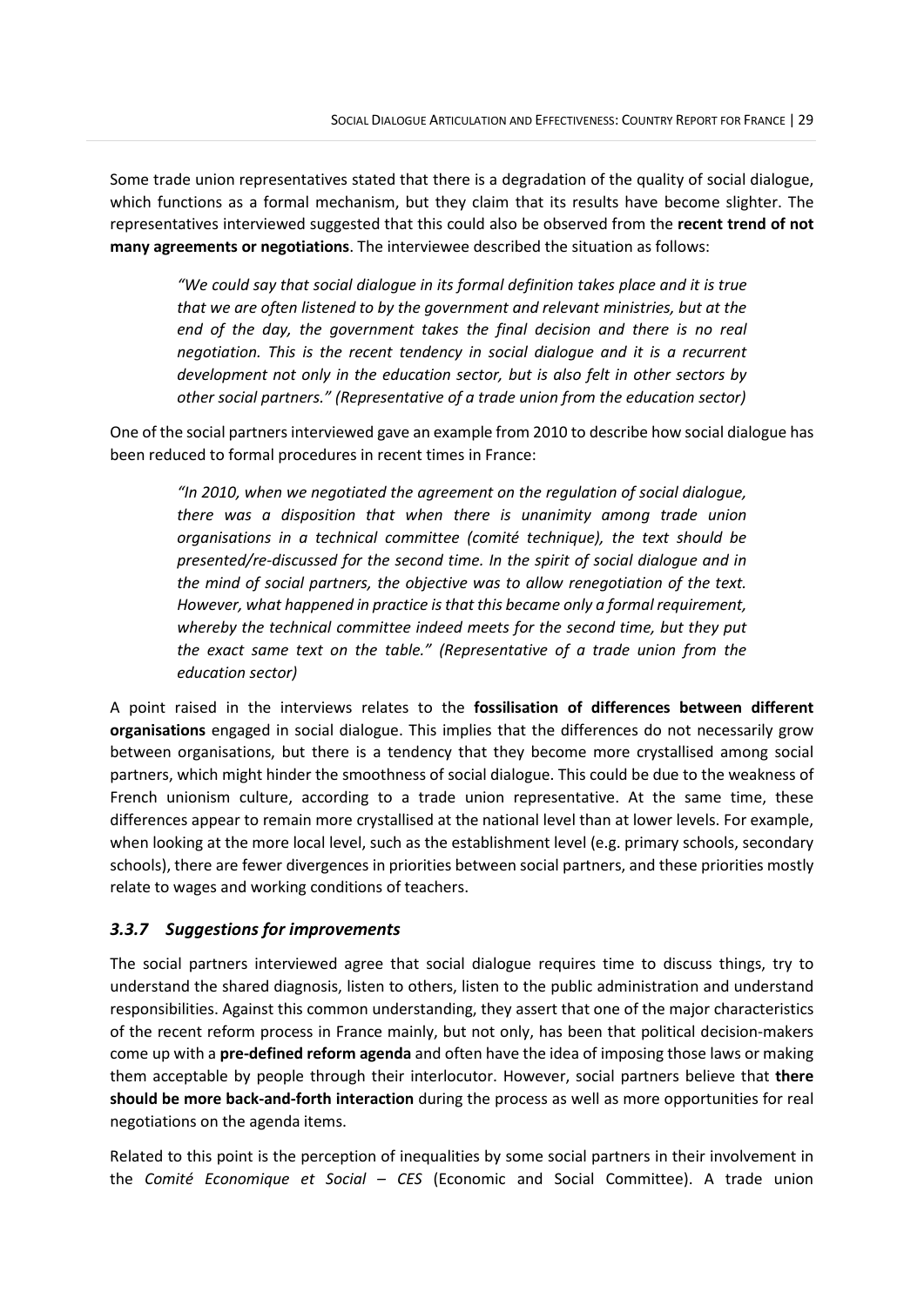representative, who emphasised their commitment to public services in France, stated that they do not feel that they are co-managing the process equally. For example, the CES could be a platform for debate of an aspect of a situation, where deeper debate could be promoted about a certain topic, allowing stakeholders to exchange views and see what could be done next based on the discussions in a constructive and bottom-up articulation process with real involvement of social partners. However, their perception today is that the CES gives only an opinion about the government text and the role of social partners is seen as limited in the process.

Some trade union representatives assert that even between salaried workers and their union representatives, there might be a **lack of communication**, whereby the union representatives stick to their ideological agenda without fully taking into account workers' demands at times.

# <span id="page-36-0"></span>*3.3.8 Articulation of social dialogue*

Most of the social partners interviewed were not actively engaged in European level social dialogue; therefore, the articulation of social dialogue from national to European level could not be developed further within the scope of this report on the education sector. Similarly, the involvement of social partners in the **European Semester process** appears to be **limited** in the education sector. This could also be related to the fact that education mostly remains a **national competence** rather than a European one. Some of the interviews, nevertheless, mentioned that they were consulted a few times during the process as part of the preparation of the country progress report, but their involvement remained rather limited. For these reasons, most of the information obtained through the semistructured interviews refer to the sectoral social dialogue articulation in the country.

Given the historical background of French social dialogue culture and the high institutionalisation of social dialogue in the education sector, the **articulation is very developed** in France, even though sometimes **coordination across different bodies from various levels complicates the process**. However, the recent reforms by the government appear to be changing the scene for how social dialogue functions and perceptions of these reforms are mixed. For these reasons, the perception of social dialogue in the education sector could be summarised generally by **a top-down articulation of priorities**, even though social partners also push for bottom-up articulation when they can.

In addition to formal channels of social dialogue articulation, social partners in France are also very active in engaging in **industrial action through strikes** to appeal to society. Also common are direct interventions at individual institutions. Other commonly used social dialogue tools include **opinion campaigns**, close **engagement with parliamentarians or government**. Social partners mostly do not conceive social dialogue as being without pressure: they articulate their priorities as being able to open a channel of negotiation as the first thing, and then they try to obtain the maximum possible.

# <span id="page-36-1"></span>**3.4 Healthcare**

# <span id="page-36-2"></span>*3.4.1 Introduction*

The section starts by providing a quick overview of sectoral social dialogue in the healthcare sector within the European framework and links it to the French context. Following the definition of Eurofound (2009) and the Statistical Classification of Economic Activities in the European Community (NACE), the healthcare sector is defined as including the following activities (NACE Q86):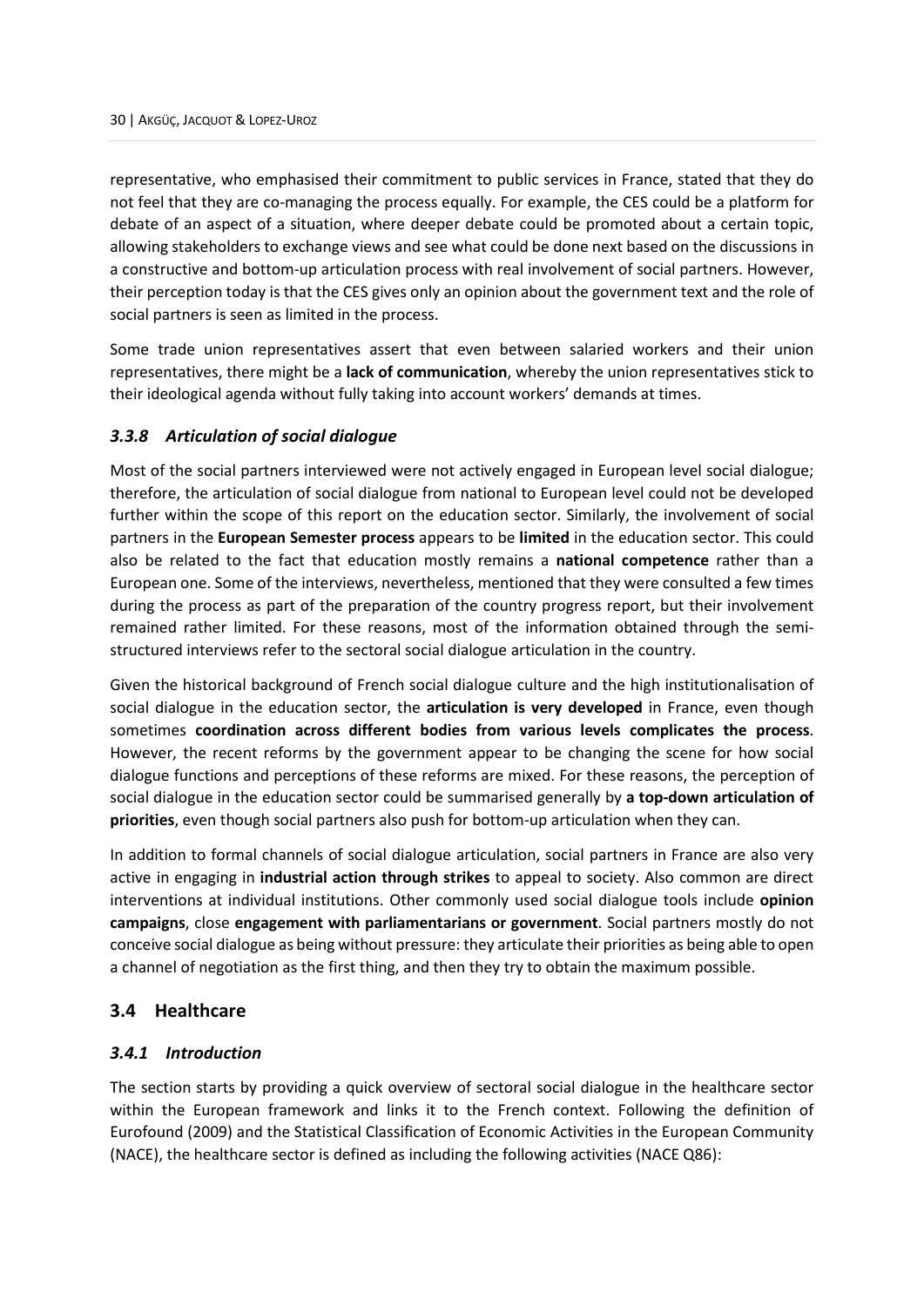- Human health activities
- Hospital activities
- Medical and dental practice activities
- Other human health activities.

In particular, this section analyses the structure of social dialogue articulation and effectiveness in France within the healthcare sector, looking specifically at nurses.

As described in the relevant representativeness study of Eurofound (2009), the European Commission has established a European Social Dialogue Committee for the hospital and healthcare sector. In this committee, the workers are represented by the European Federation of Public Service Unions (EPSU). The employers in this sector are represented by the European Hospital and Healthcare Employers' Association (HOSPEEM). As in other sectors covered in this study, affiliation to one of these European organisations is a sufficient criteria to classify a national association as a social partner organisation.

The healthcare and hospital sector is generally characterised by two features, which has implications for the way industrial relations are structured (Eurofound, 2009). Firstly, the sector is generally **largely covered by the public sector** and by a smaller private one. This holds true in the French case. Secondly, the healthcare sector is composed of a labour force that has a **high degree of professional education** and skills. Therefore, the occupations in this sector (e.g. doctors, nurses and physiotherapists) require formal licensing to provide healthcare services (Eurofound, 2009). Moreover, in the particular case of nurses, the occupation is mostly composed of women.

The sector employs more than 23 million people, of which more than 13 million are employed in hospitals in Europe.<sup>[29](#page-37-0)</sup> Given the aging societies of European countries and existing skills shortages in the health sector, it is expected that there will be more demand for health services in the future in almost all European countries. In the case of France, nurses are already the number one health profession, with more than 600,000 nurses working in the healthcare sector, which is well ahead of the number of doctors (226,000). Moreover, the number of nurses increased by 70% between 2000 and 2017, corresponding to a growth rate higher than that of the general population (3% per year against 0.6%) and is characterised by a high level of feminisation (87% of nurses are women). $^{30}$  $^{30}$  $^{30}$ 

Against this background, the French healthcare system is also confronted with considerable **shortages of care workers and nurses**. In particular, there are serious concerns in healthcare service provision related to **the ageing of care providers** in France, since a large number of nurses will retire in the next decade. Therefore, these challenges were taken very seriously by all relevant stakeholders including policymakers and social partners in the past decade with a series of measures taken to foster the development and training of the nursing profession until recently.<sup>[31](#page-37-2)</sup>

<span id="page-37-0"></span><sup>&</sup>lt;sup>29</sup> This information is taken from the European Sectoral Social Dialogue's dedicated page to healthcare and hospitals [\(here\)](https://ec.europa.eu/social/main.jsp?catId=480&langId=en&intPageId=1838).<br><sup>30</sup> The statistics are taken from the Directorate of Research, Studies, Evaluation and Statistics (DREES) based on

<span id="page-37-1"></span><sup>2018</sup> figures.

<span id="page-37-2"></span><sup>31</sup> Related to this is a major reform on the *universitarisatio*n (i.e. reserving all health training to universities) of health training that is currently under way. For example, the examination for selection to train as a nurse will be abolished in 2019 in favour of a system that involves registration to nurse education via *Parcoursup*, which is a general platform for new graduates, university students and graduates wanting reorientation. Assistant nurses and childcare assistants maintain a specific path of access to professional advancement (only in 2019). Access is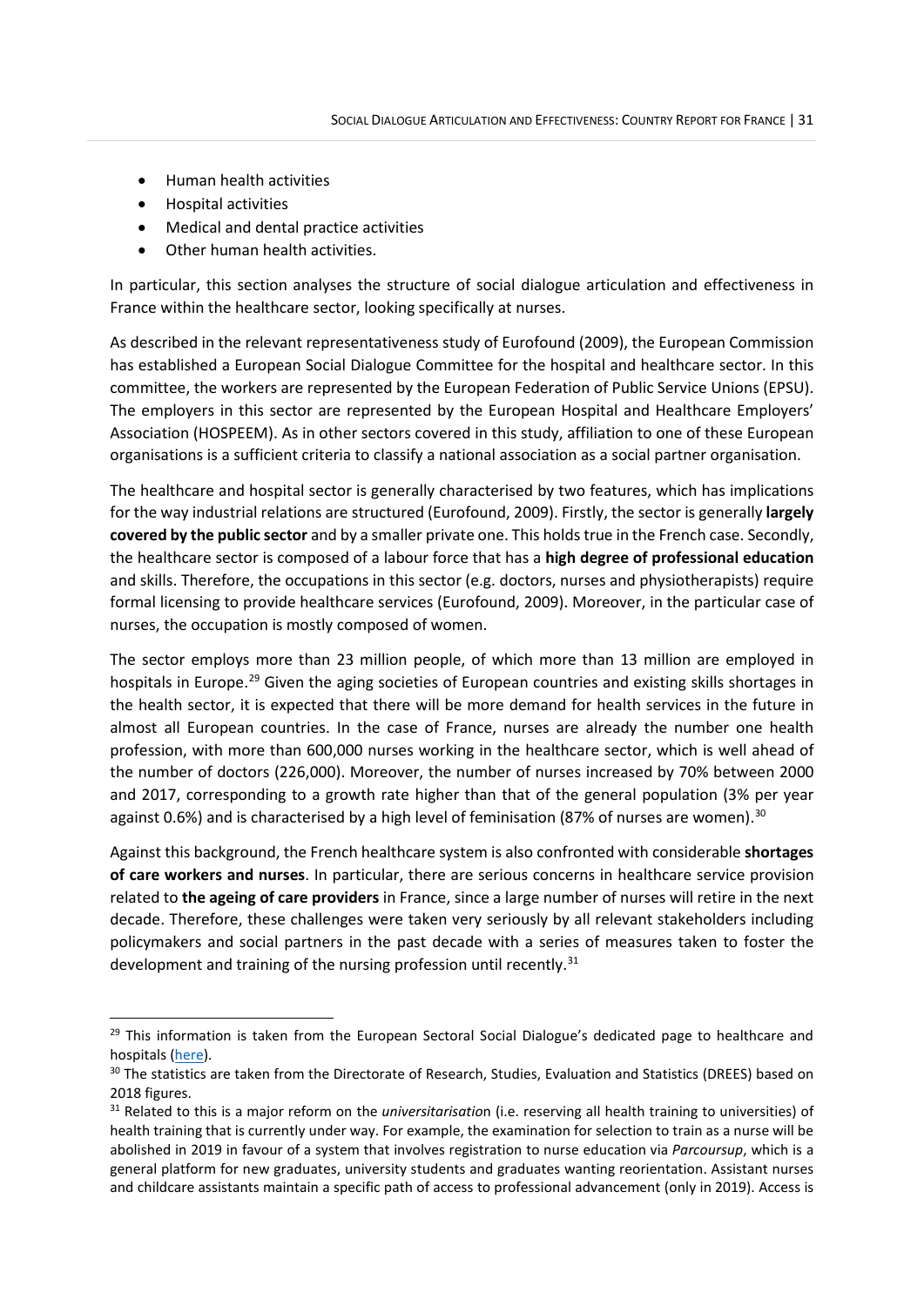Thanks to the aforementioned measures and according to the estimates of *Direction de la recherche, des études, de l'évaluation et des statistiques* (DREES – Directorate of Research, Studies, Evaluation and Statistics), the number of nurses will increase by 53% in 2040, which is an essential increase to meet the growing demand for care due to the ageing of the population (DRESS, 2019). At the same time, the average age of caregivers is also expected to increase slightly and liberal practice (outside of hospitals) is expected to grow further. However, even if the overall density of nurses might increase over the entire country, **interregional disparities** are still expected to continue to exist.

The rest of this sectoral case study draws on desk research as well as four semi-structured interviews with three trade union representatives and one employer representative who is active in social dialogue in the healthcare and hospital sector in France.

# <span id="page-38-0"></span>*3.4.2 Actors*

There are a wide range of actors that are active in social dialogue in the healthcare sector in France (as described in Eurofound, 2011a).<sup>[32](#page-38-1)</sup> The following trade unions gather care workers in general, as well as nurses:

- *Fédération Santé Sociaux – Confédération française démocratique du travail* (Health and Social Workers Federation – FSS-CFDT), which organises workers both in public and private healthcare, sociomedical and social service sectors, and takes part in collective bargaining in both sectors. It is also involved in various bodies dealing with matters in the healthcare sector and also in bodies with equal representation in charge of training.
- *Fédération de la Santé et de l'Action Sociale - Confédération générale du travail* (Health and Social Services Federation – General Confederation of Labour – FSAS-CGT), which organises workers both in public and private healthcare, sociomedical and social service sectors. As one of the main trade unions (it was the first in the last professional elections of 2007 in terms of votes), it is also part of the main bodies dealing with matters in the healthcare sector.
- *Confédération générale du travail – Force ouvrière Santé* (General Confederation of Labour Public Services and Health Services Workers' Federation – CGT-FO Santé), which covers employees working in local authorities, as well as public and private healthcare, sociomedical and social service sectors. It is the third main trade union in the healthcare sector and is involved in bodies at all levels (local, departmental, regional and national).
- *Fédération CFTC (Confédération française des travailleurs chrétiens) Santé et Sociaux* (French Christian Workers Confederation – Health and Social Services Workers' Federation), which has members from both public and private healthcare, sociomedical and social service sectors and participates in collective bargaining in the private and public sectors.

In addition to these larger organisations, a few trade unions and organisations only have nurses as members. While not all of them are representative, those unions are relevant for the purpose of EESDA research focusing on nurses in this sector. These organisations are *Convergence Infirmière* (Nurse Convergence), *Fédération nationale des infirmières – FNI* (National Federation of Nurses), *Organisation* 

preserved for candidates in continued vocational training that have contributed to a social protection scheme for a minimum of three years.

<span id="page-38-1"></span><sup>&</sup>lt;sup>32</sup> All information on the key actors in the healthcare sector in France is taken from Eurofound (2011).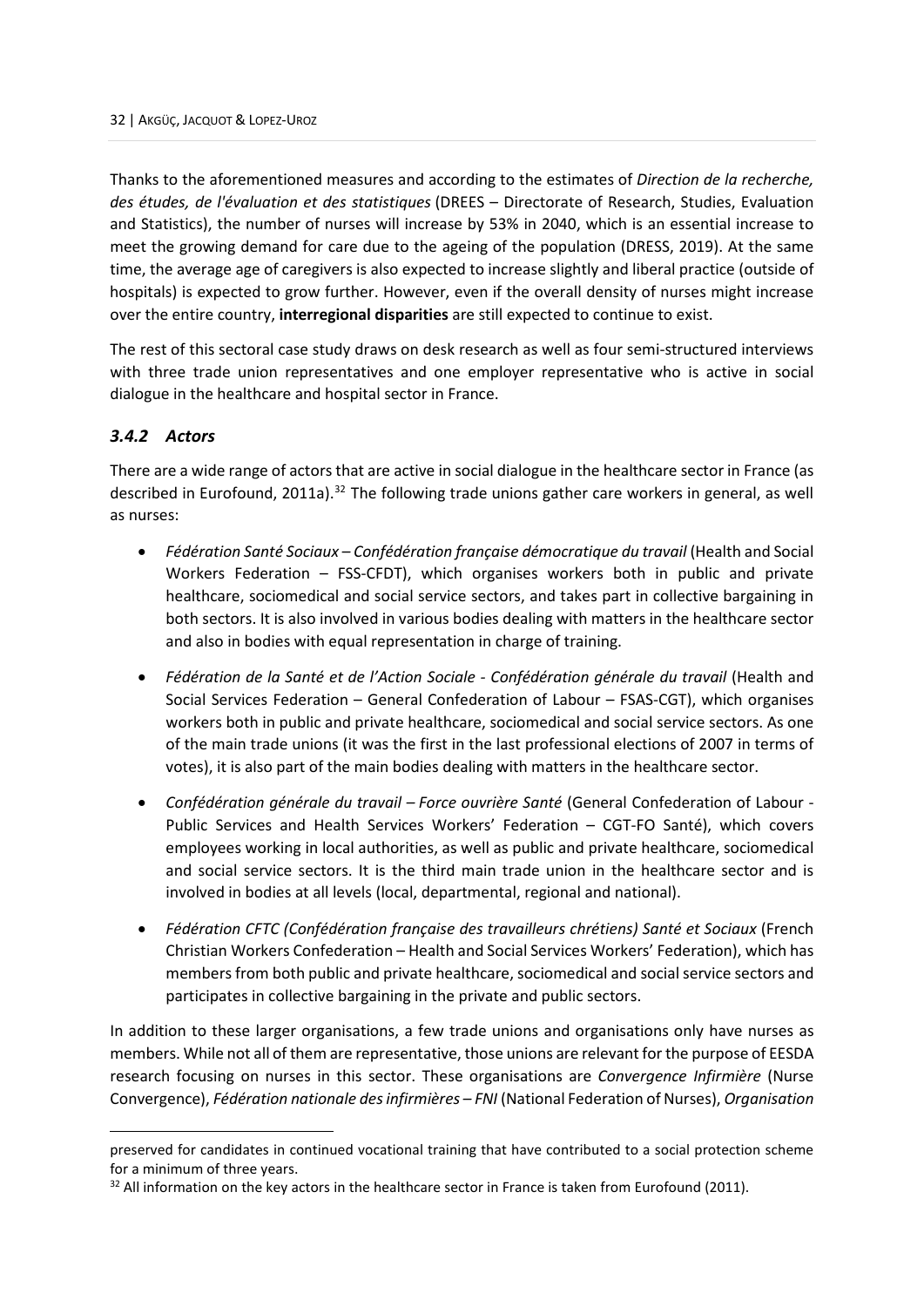*nationale des Syndicats d'Infirmiers Libéraux – ONSIL* (National Organisation of Liberal Nurses Syndicates), *Coordination nationale infirmière – CNI* (National Nursing Coordination) and *Syndicat national des professionnels infirmiers – SNPI* (National Union of Nursing Professionals).

There are also a number of employer organisations representing the private profit-making sector, the private non-profit sector and the public sector. Each employer organisation participates in collective bargaining in its own part of the healthcare sector, respectively.

In the public sector, *Fédération Hospitalière de France* – FHF (Hospital Federation of France) covers all public health establishments in the sector, which consists of about 1,000 public hospitals and 1,000 specialised structures. It represents the employers, i.e. hospitals, in many consultation bodies and actively takes part in decisions about public healthcare. It participates in *Conseil supérieur de la fonction publique hospitalière* – CSFPH (Hospital Civil Service Higher Council) and *Comité National de l'Organisation Sanitaire et Sociale* – CNOSS (National Committee on Health and Social Services Organisation, which are tripartite bodies active at the national level. It also participates in the equalrepresentation (paritarian) body, *Association Nationale pour la Formation permanente du personnel Hospitalier* – ANFH (National Association for Permanent of Hospital Staff Training), which is in charge of occupational training in the public healthcare sector.

In the private non-profit sector, there is *Union des fédérations et syndicats nationaux d'employeurs sans but lucratif du secteur sanitaire, médico-social et social – UNIFED* (Union of Federations and National Associations of Non-profit Employers in the Health, Sociomedical and Social Sector), among which there is also *La Fédération des Etablissements Hospitaliers et d'Assistance Privés à but non lucratif* – FEHAP (Federation of private hospitals and assistance in the non-profit sector). FEHAP gathers more than 2,300 establishments and wards and represents the second biggest care provider after the public sector. It is part of *Fonds d'Assurance Formation de la Branche sanitaire, sociale, médico sociale, privée à but non lucratif* – UNIFAF (Insurance Fund for Training in the Health, Social and Medico-Social Non-profit Branch).

*Fédération de l'Hospitalisation Privée* – FHP (Federation of Private Hospitalisation) operates in the private commercial healthcare sector. It is a member of MEDEF. It gathers about 1,100 private establishments organised according to regions and specialisations, which together employ 150,000 workers (all kinds) according to FHP data.<sup>[33](#page-39-0)</sup> It is the respondent of the government when reforms of the private sector are discussed. It also participates in the equal-representation body in charge of occupational training, *Commission Paritaire Nationale de l'Emploi* (CPNE-FP).

In addition to these social partner organisations, a number of other relevant actors are mentioned during interviews including the Ministry of Health, *Direction générale de l'offre de soins* – DGOS (Directorate-General for Caregiving), various technical consultative bodies for both the public and private sectors, the health advisor to the President of the Republic, Regional Health Agencies representing the state in the regions and *Collège Infirmier Français* – CIF (French Nursing College), to name a few.

<span id="page-39-0"></span><sup>&</sup>lt;sup>33</sup> For more information, see the presentation by FHP (2015[\) here.](https://koama.fhp.fr/fichiers/20191002170625_Plaquette_FHP__Nov._2015.pdf)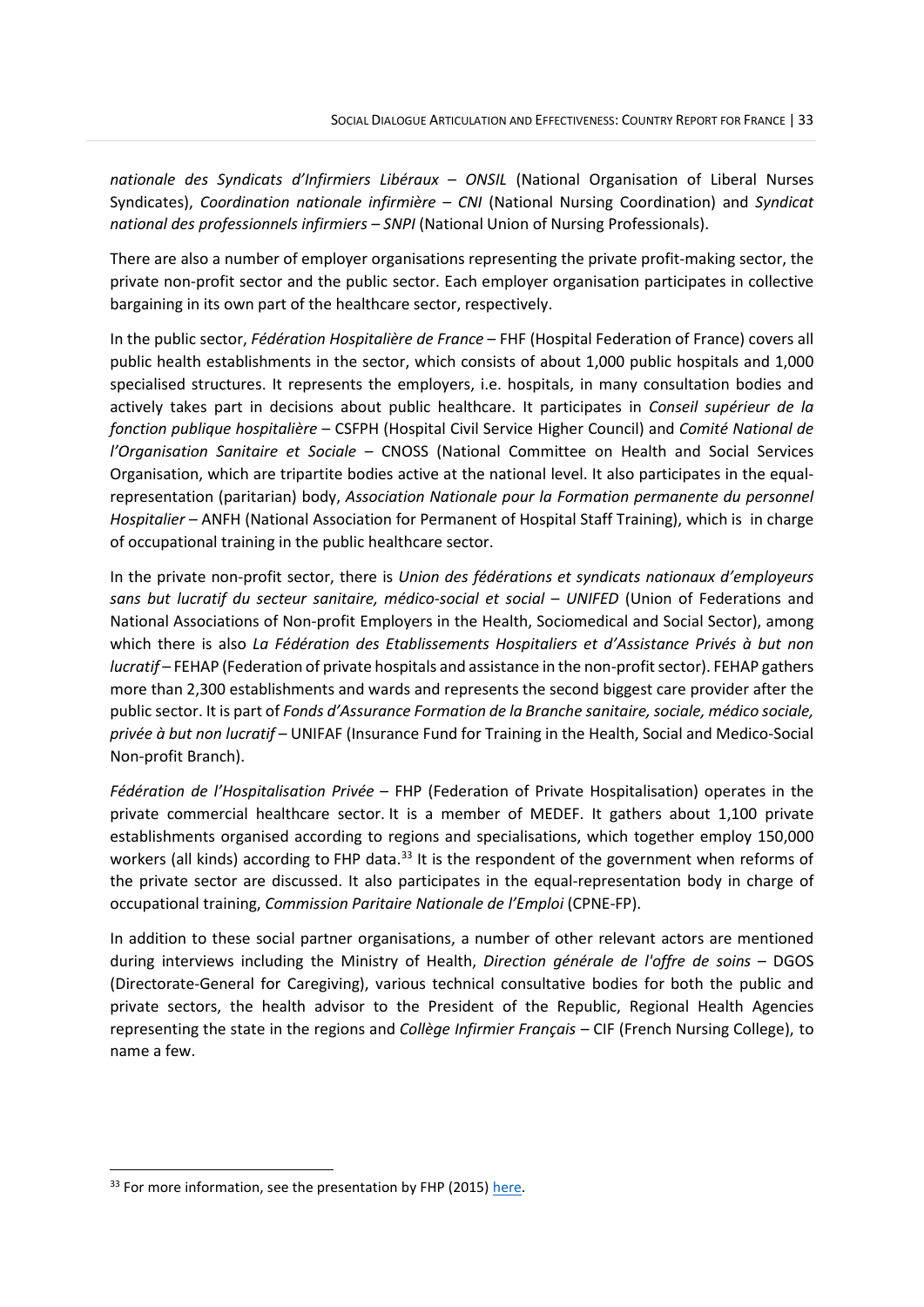#### <span id="page-40-0"></span>*3.4.3 Topics*

As part of EESDA research, the following three topics are identified as the most frequently discussed in the European Social Dialogue Committee meetings: (i) **skills, training and employability**, (ii) **health and safety, well-being at work** and (iii) **working conditions (e.g. working time regulation, types of contract).** All social partners interviewed in the healthcare sector consider these topics very relevant in France. A trade union representative stressed that these three topics are those that have suffered from significant degradation over the last decade.

First and foremost, **pay** is an issue that is much debated within French social dialogue in the healthcare sector at the moment, as many nurses (especially young graduates) are pushed to take a salaried position due to the hardening of conditions for independent nurses (*infirmiers libéraux*). In addition, increasing health and safety concerns, worsening of **working conditions** and **increasing work hours** caused by staff shortages were mentioned relating to increased numbers of accidents or other incidents, including **burn out** that the nursing profession has been facing in past years.

Additional topics highlighted in the interviews concern **quality of life at work, psychosocial risks, recognition of hardship, absenteeism, ageing workforce, recognition of skills and responsibilities, evolution of nurse training** and the **overload in emergency services**. Social partner representatives also pointed out specific issues that they regarded as particularly pertinent within the nursing profession, related to their status as caregivers. In this regard, the current debate on the training reform of nurses towards further responsibilities and the creation of a new status of advanced practitioner nurses were mentioned.

*"…these advanced daily practices and borders between occupations vary in Europe: in some countries, it is the nurses who carry them out, while in others it is the doctors. These boundary problems between professions were highlighted by the migration of Spanish nurses and doctors to Germany, where nurses can no longer carry out the same tasks as in Spain." (Representative of an employer organisation from the healthcare sector)*

The trade union representatives also emphasised that issues are generally identified and discussed in a very **bottom-up way** within the organisations that rely on views and criticisms coming from members at local level. If issues cannot be solved through local level dialogue or are of broader national concern, then the local association would raise the issue with the general union and in the relevant councils.

#### <span id="page-40-1"></span>*3.4.4 Social dialogue outcomes*

In the public sector, there was no collective bargaining until recently. Wages and employment conditions were determined at national level. With the **[2008 Bercy agreement,](http://www.fonction-publique.gouv.fr/article1018.html?artsuite=4#sommaire_1) collective bargaining was established for the whole public sector**, including the public healthcare sector. Since then, collective bargaining takes place at all levels and can concern all matters, including negotiations about training, work conditions and organisation, health and safety at the workplace and so on. However, local collective bargaining is limited, as it must respect higher-level agreements because of the **favourability principle**.

In the private healthcare sector, agreements are concluded either at the establishment or branch level through **bipartite negotiations**. **At establishment level, agreements concern working conditions and**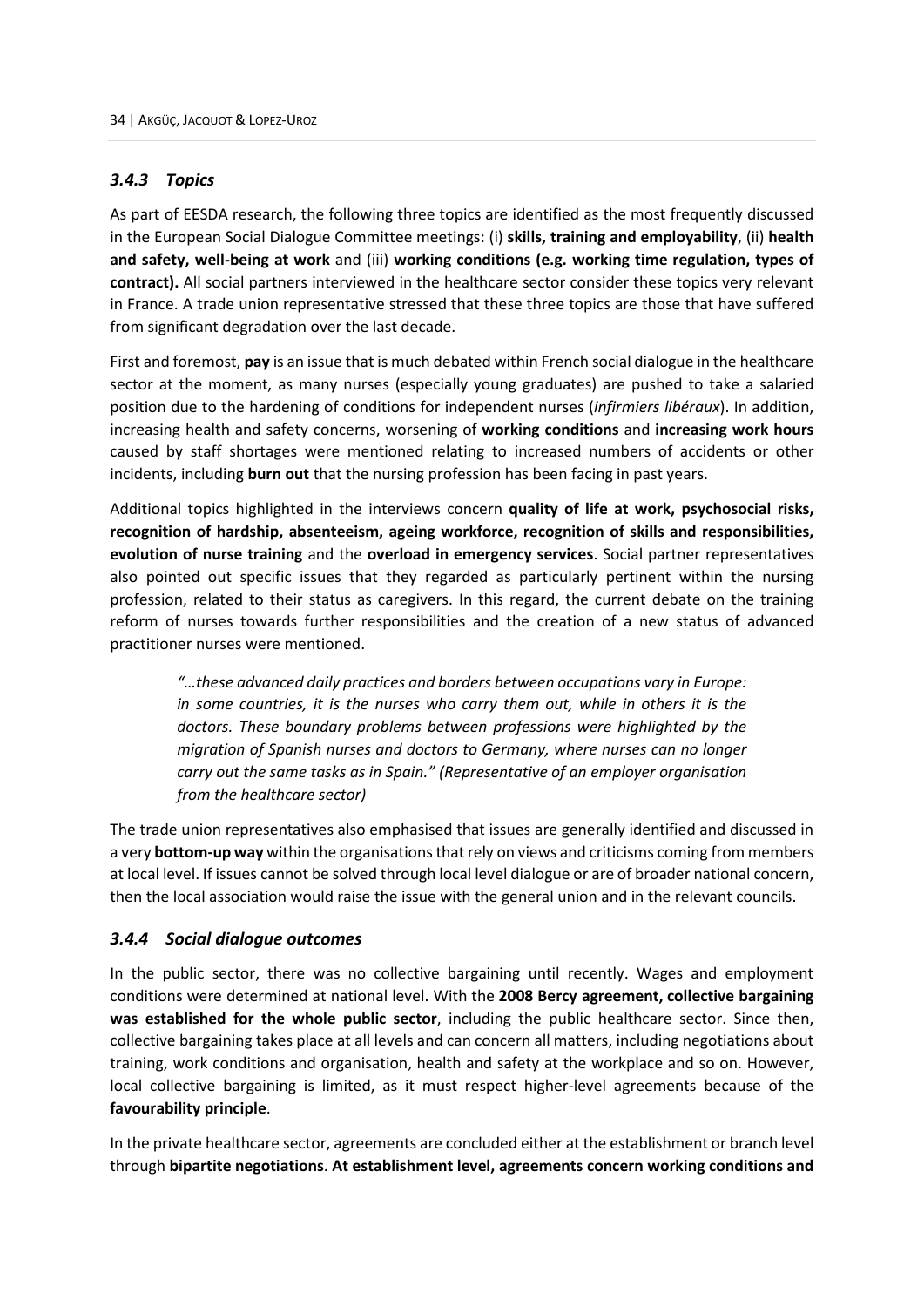**work organisation (e.g. working time), profit-sharing and participation. At national level, agreements are mainly related to wages and working conditions**. Branch agreements are often concluded in the private non-profit sector (GHK, 2008).

In terms of outcome preferences, **social partners** of both typesinterviewed (trade union and employer association) **prefer binding social dialogue outcomes** in the form of legislative change. A trade union representative referred to legislative changes as the only ones that allow progress.

*"Change by legislature is more in the French culture. The adoption or creation of collective agreements is the subject of debate in our organisation, but such a reform would be a revolution. This ties in with the question of whether a hospital should be run like a business." (Representative of an employer organisation from the healthcare sector)*

#### <span id="page-41-0"></span>*3.4.5 Actors' interaction*

Given the diversity of stakeholders and fragmentation of social partners in the healthcare sector in France, interactions between various actors prove complicated. Nevertheless, the formal negotiating partners are defined by legislation and, at least in that respect, there is no question about who can interact with who when it comes to actual negotiation.

*"We cannot avoid anyone; in the hospital, we have to discuss. For instance, the establishment technical committee still meets regularly. The conflicts can be very hard and there have been cases of hospital directors being detained…" (Representative of an employer organistion from the healthcare sector)*

As regards the change in interactions with different stakeholders, a trade union representative stated that they continue to meet various interlocutors from ministries, parliament and so on, but they feel that there are fewer meetings with government officials despite numerous attempts. This is found to be a negative development, since they believe that interaction in social dialogue is key to starting collaboration, finding common ground and enriching thinking on topics of concern among stakeholders.

In terms of **industrial action** in this specific sector, nurses are allowed – like other workers – to go on strike. However, as they operate in the critical care sector, there **are specific rules framing this right**. These specific rules differ according to the juridical status of the care establishments. For example, depending on whether nurses operate in a public establishment or a private one providing public healthcare services, only a representative union can call for a strike with a minimum number of days of advance notice. In order to maintain a minimum service, the employer can assign workers by designating specific workers who must stay and work.

**Informal ties** are also highlighted as important in this context by both types of social partner. Several interviewees mentioned that informal ties can facilitate access to specific interlocutors. Such ties and informal exchanges outside of official meetings can sometimes change the situation and unlock hook points.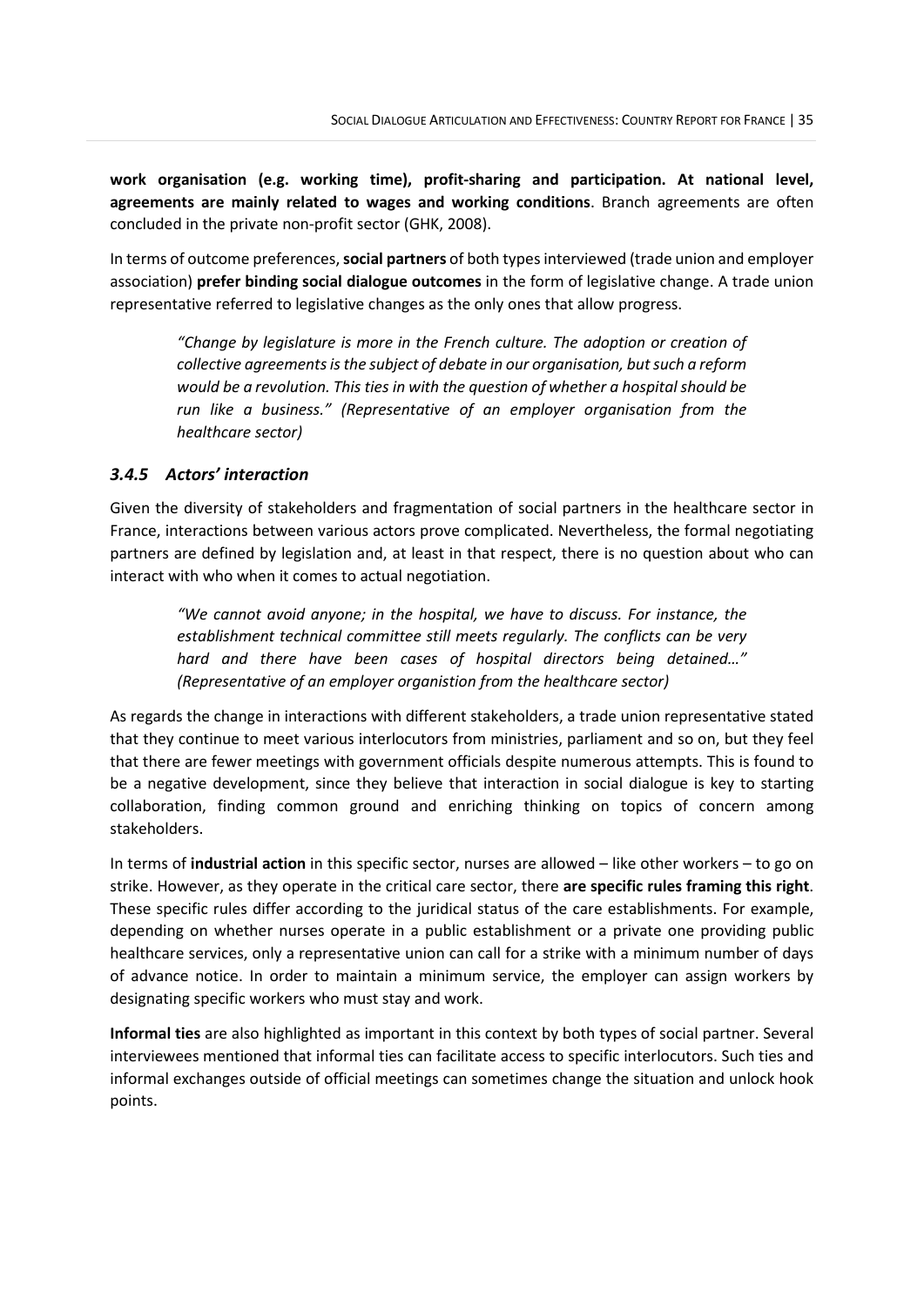# <span id="page-42-0"></span>*3.4.6 Perceived effectiveness of social dialogue*

Generally, the perception of social partners is that **social dialogue has appeared to decline in France over the last few years**. Representatives from the organisation of nurses particularly pointed out the fact their opinion is less solicited and when it is done, they do not feel that it has **any impact on the policymakers' agenda**.

*"For several years, we have not felt the impact of social dialogue neither at European nor national level. There is especially the impression of … two worlds that evolve in parallel. Topics can be mentioned, but are not addressed. The actions proposed by the higher authorities are not in correlation with reality and envisage deadlines for implementation or achievement of results that seem so far away that the issues that have led to the reflection can only worsen by then." (Representative of a trade union from the healthcare sector)*

#### <span id="page-42-1"></span>*3.4.7 Suggestions for improvements*

From the European perspective, sectoral stakeholders mentioned **they would like to see a harmonisation of training** that would allow professionals from each country to practice in Europe without the need for partial exercise in France. This request has emerged over the past few years related to shortages of nurses in the hospital sector, as well as the increasing need of healthcare practitioners in some regions. In terms of harmonisation, European social dialogue was also mentioned as a way to achieve wage standardisation.

*"In terms of harmonisation, we would like European social dialogue to lead to a standardisation of wages. For example, hospital nurses in France are remunerated below the EU-average salary, whereas in Portugal, for example, they are well above." (Representative of a trade union from the healthcare sector)*

It was also suggested that the law on the public-sectorservice must be digested by the actors involved to observe its good elements (e.g. there is the new mediation principle).<sup>[34](#page-42-2)</sup>

Trade union representatives interviewed ask for **better recognition of the role of social actors**, which (in their opinion) are not recognised for their expertise in the field. They believe that their function as a social partner should be seen a richness of the system.

*"As an intermediate between the government and the people, we are able to provide knowledge that enriches discussions and facilitates the implementation of common objectives. It is difficult to understand why a ministry or any state agency does not respond to the requests of social partners seeking dialogue. Therefore, to make social dialogue more effective in our country and more particularly in the healthcare sector, we should start by convincing the government of the usefulness of such dialogue." (Representative of a trade union from the healthcare sector)*

<span id="page-42-2"></span> $34$  A major change with the recent law is the creation of a national mediator in the hospital public service with a team of regional mediators. This is an addition one compared to internal mechanisms. These are mediators between the regional health agency and the establishment director to bring up the existing topics within the institution. This new mechanism is there to fill in the gaps of the old mechanisms and is considered more neutral.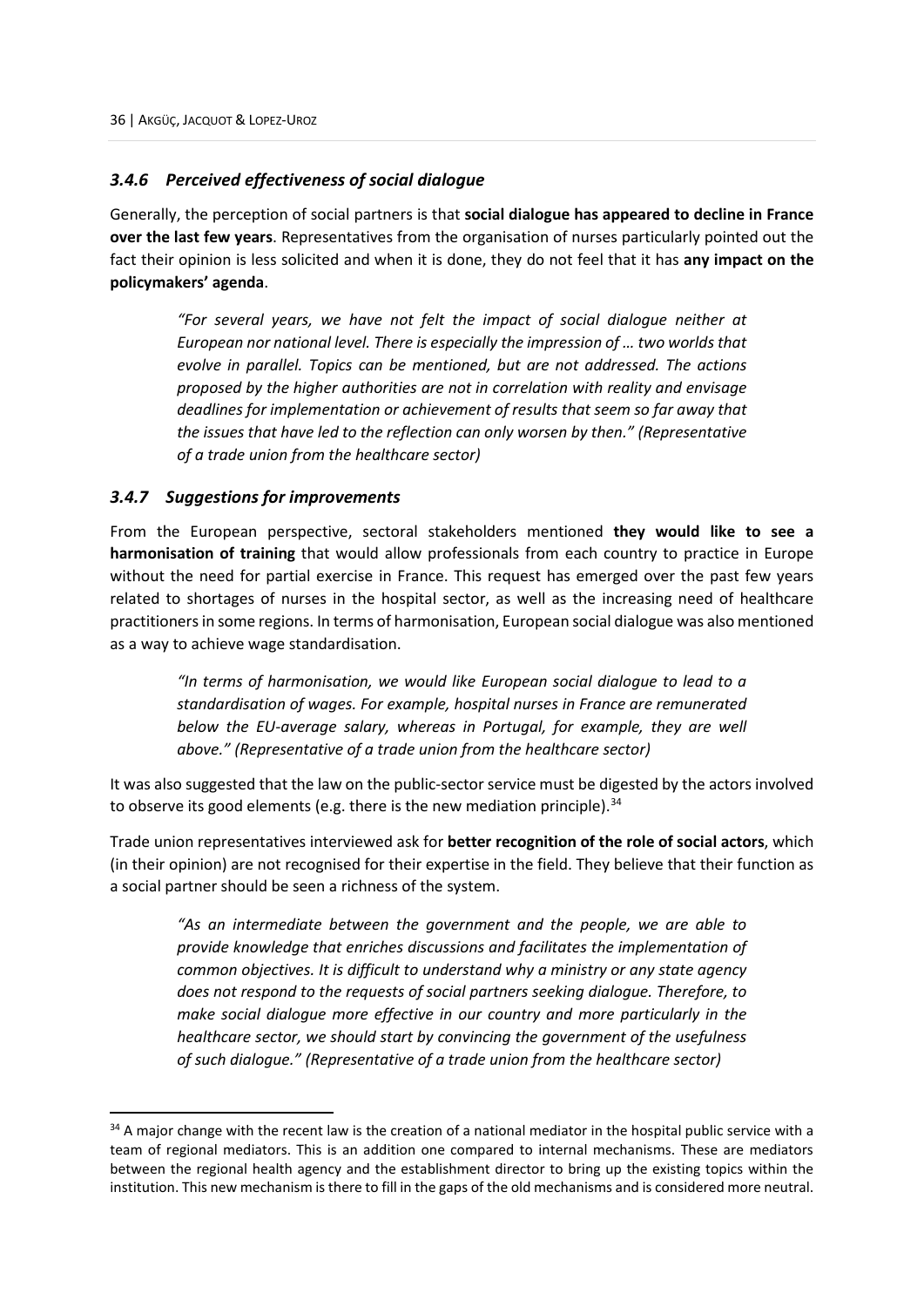# <span id="page-43-0"></span>*3.4.8 Articulation of social dialogue*

While French social partners in the healthcare sector do generally participate in European social dialogue, the representatives interviewed within the scope of the EESDA project were not directly involved in this process. Therefore, the articulation of social dialogue in this sector as regards the European level cannot be assessed in detail. Nevertheless, some of the intervieewes expressed their opinion on the articulation and effectiveness of European social dialogue in the healthcare sector.

*"We follow the developments of European-level social dialogue in the healthcare sector, but we are not sure about its effectiveness. Take the example of Directive 2010/32/EU implementing the framework agreement on the prevention of sharps injuries in the hospital and healthcare sector concluded by HOSPEEM and EPSU. Social partners were able to start an agreement on a text that passed without amendments to the Council. This is the only example, not very successful in our opinion though, of a Directive. Overall, we are not very convinced of the effectiveness of the results of European social dialogue in the healthcare sector. We are also aware that precise implementation of the directives varies greatly between Member States." (Representative of an employer organisation from the healthcare sector)*

As far as the **European Semester** process is concerned, social partners interviewed stated that their **role is rather limited**.

*"Usually, social partners should be involved in this process, but our organisation is very little engaged in it, whether through the European Commission or at the national level. We also observe that during the preparation of the country progress report as part of the Semester process, the discussions we participate in do not lead to any concrete results. Social partners have no feedback and must read the Semester report to see the results." (Representative of an employer organisation from the healthcare sector)*

At the national level, as recounted by the trade union representatives, bottom-up articulation appears to be relatively common in social dialogue in healthcare. On the other hand, engagement with the national level can also occur at the invitation of higher-level organisations. For instance, it was noted that the Department of Health can invite union representatives for discussions on important issues on the agenda. However, the unions are not sure about the actual impact of their inputs to the discussions.

However, over the last decade, some social partners feel the tendency of stigmatisation of the public service and **definition of the issues is done in a more top-down fashion**. At the micro level, the discussions are also becoming more of a top-down nature; for example, a hospital administration implements ministerial reforms imposed by the government despite opposition at lower levels on certain matters.

#### <span id="page-43-1"></span>**4. Discussion and concluding remarks**

This report provides a country study of France focusing on the stakeholders' experiences and views on the articulation of social dialogue at the national level, the interactions with European-level social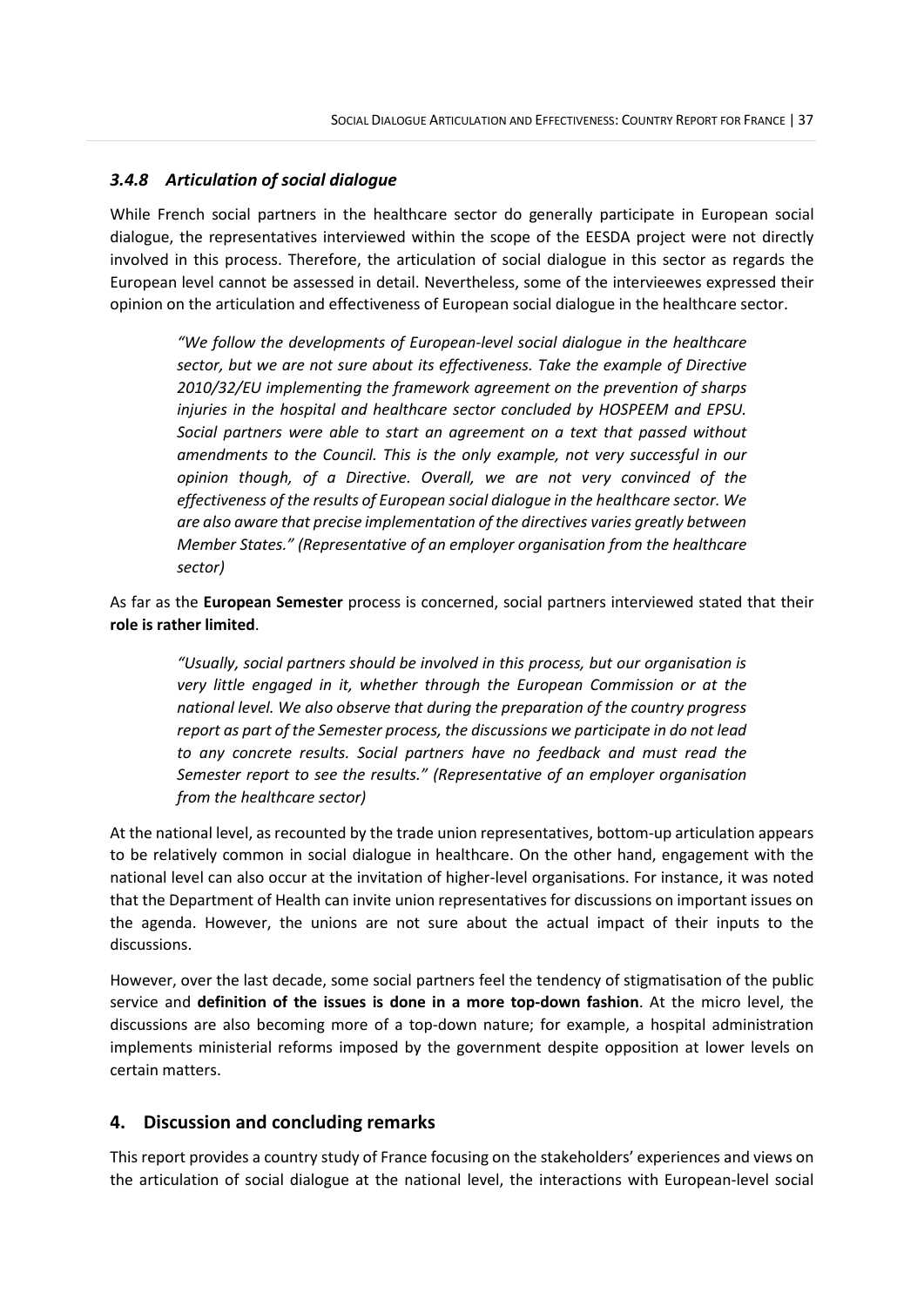dialogue structures and a qualitative evaluation of the effectiveness of social dialogue in general. The report is organised in a way to cover these issues both at the cross-sectoral as well as sectoral levels, focusing on specific occupations in four key sectors: commerce (or retail), construction, education and healthcare. The methodological approach consists mainly of desk research and semi-structured interviews with national social partners in France.

French industrial relations have been characterised as one of the state-centred regimesin Europe, with relatively low levels of union density, which varies largely across public and private sectors, yet with a very high collective bargaining coverage (covering nearly nine workers out of ten). The country's social dialogue culture has a long history with constitutional preambles affording the right to join a union and take collective action. There are many social partner organisations representing workers and employers at various levels (national, regional, municipal and enterprise-level), which indicates a very fragmented setting for social dialogue in France. Traditionally, collective bargaining has been mostly conducted at sectoral and company level. At industry level, central agreements are concluded between employer associations and trade unions, and an extension of most agreements' provisions is granted in almost all cases by the Ministry of Labour.

French labour law specifies the actors who can participate in social dialogue. In particular, since the recent legislative changes concerning social partners, the representativeness criteria (based on regular elections) became the main condition to participate in bipartite or tripartite negotiations. More recent reforms from 2016 and 2017 went a step further in the decentralisation of collective bargaining agreements, giving company-level agreements precedence over those at sectoral level (with exceptions for some topics).

The main priorities of cross-sectoral social partners include social protection (i.e. unemployment insurance, retirement), equal treatment, well-being at work, gender equality, digitalisation, underemployment, access to training, right to disconnect (also related to work-life balance) and transferability of social security rights.

The social partners interviewed highlight that French social dialogue has undergone significant changes during recent political shifts alongside continuous reforms implemented by the government. In particular, some social partners consider that there has been a general deterioration of social dialogue in France. For example, it was found during the research that despite an increased level of consultations and exchanges with various actors, there are fewer agreements or negotiations. Furthermore, interview results suggest that coupled with the megatrends (e.g. digitalisation) in labour markets, the recent labour reforms accelerated the trend of liberalisation of work organisation and the shift towards less binding agreements. In this vein, some social partners asserted that their points of views are not sufficiently listened to by decision-makers. The interactions between social partners are also complicated at times, as there are often political or ideological differences between them and this can render any dialogue difficult. Nevertheless, informal ties have been highlighted as important (yet not always sufficient) to prepare a common ground where parties can try to understand the arguments of the other side.

In the commerce sector, social dialogue is extremely fragmented as the sector includes a diverse set of activities. Moreover, the sector is considerably impacted by the general trends transforming labour markets such as digitalisation and automation and changes in working conditions. The main topics of concern of social partners include working conditions (e.g. Sunday work, night shift) and skills (e.g. digital skills). Given the significant fragmentation of employer organisations, multi-employer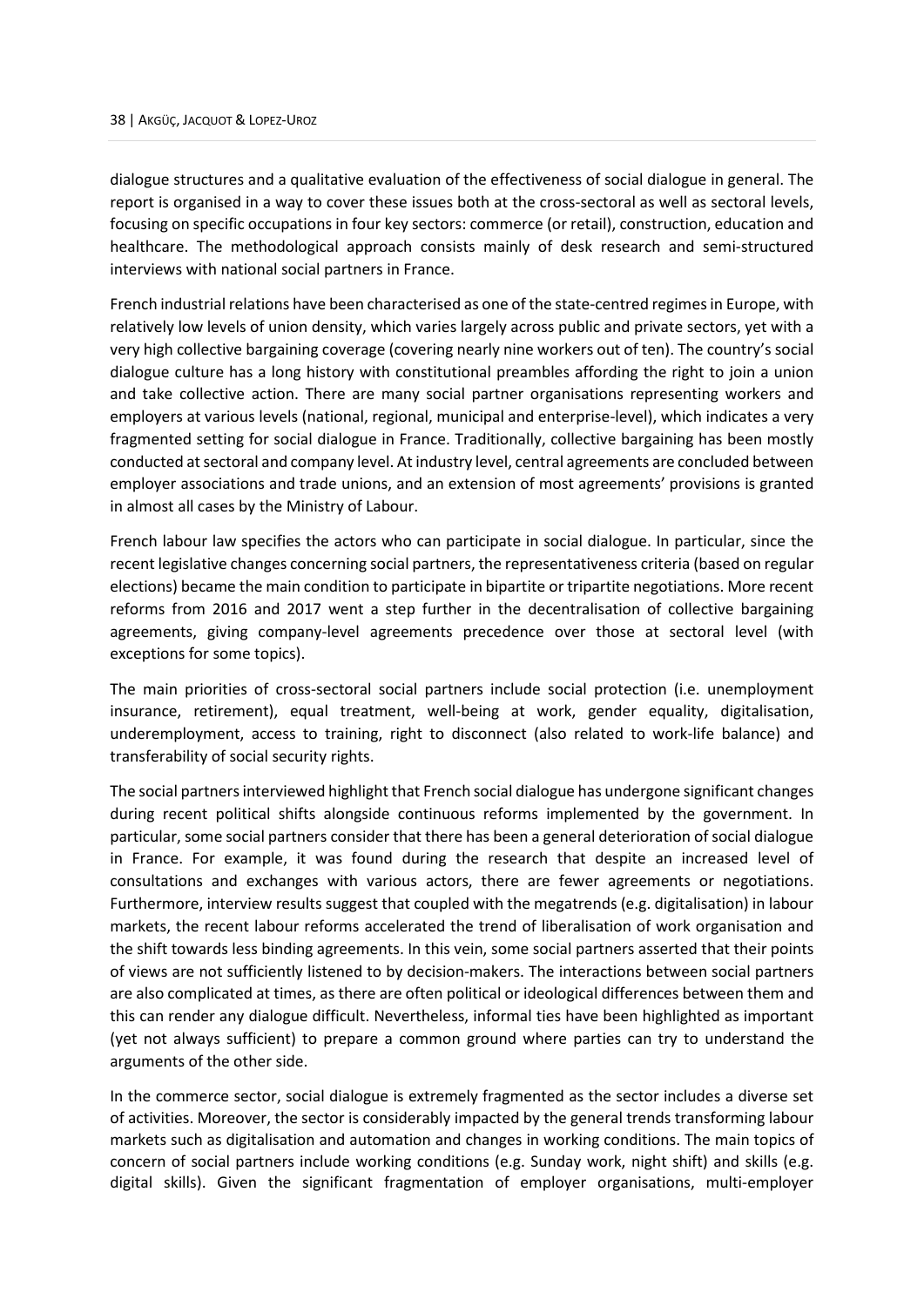bargaining is predominant, and collective agreements are hard to reach. The articulation of social dialogue is usually done in a top-down manner.

In the construction sector, social dialogue is less fragmented than in commerce. The main priorities are skills and training, health and safety, working conditions, reducing accident risks at construction sites and attracting youth to the sector. Social partners mainly favour social dialogue outcomes of a binding nature consisting of collective agreements and legislative changes. There seems to be a mixture of perceptions regarding the effectiveness of social dialogue in this sector. The recent reforms impacting social partners (e.g. representativeness criteria, derogations from branch agreements) are viewed with suspicion. Social partners seem to desire more targeted responses in view of the specific needs of the construction sector.

The education sector in France is highly centralised and largely covered by the public sector. Social dialogue in the education sector is mainly institutionalised with several bodies that have consultative and advisory roles. The main topics of concern include levels of pay, working time and training of teachers. On top of the more general labour code reforms transforming the social dialogue setting, the education sector has witnessed more specific sectoral reforms in recent years (e.g. high school reform), modifying the agenda of the parties involved. Binding outcomes are preferred by most of the social partners interviewed and top-down transposition of national agreements are common in this sector. Nevertheless, there are concerns about the implementation of national agreements at local levels and interregional inequalities persist.

The healthcare sector is largely covered by the public sector and is composed of a labour force with a high degree of professional education. The sector faces high levels of shortages of care givers and nurses. The ageing of healthcare staff is another important trend; therefore, policymakers and social partners have been taking initiatives to attract people to develop the sector to meet the increasing demand for healthcare services. As regards the topics, pay, worsening working conditions (e.g. increasing work hours, burnout), staff shortages, absenteeism and health and safety emerge as the main priorities. With the recent legislative change (2008), collective bargaining was established for the whole public sector and it has been the main tool for determining wages and employment conditions since then. The interview results from this sector point to a deterioration of social dialogue, whereby some social partners assert that their voices are not heard by policymakers.

Generally, the involvement of French social partners – both cross-sectoral and sectoral – in Europeanlevel social dialogue could be considered as a moderate to high level of involvement. Most social partners interviewed, if not all, have affiliations with European-level social partners. However, the articulation from national to European-level is not very straightforward. The other way around (transposition from European to national level) is more common, if anything, but it depends on the sector. For example, in construction sector, the posting of workers directive was agreed at the European level and implemented at national level, but some social partners consider this transposition as distortionary. The distinction between European and national competence also enters into the picture, thereby influencing the perception of the effectiveness of European social dialogue outcomes at national level. As regards the European Semester, although it has been promoted by the European Commission as another platform of consultation for social partners and national stakeholders, the involvement of French social partners in the process remains limited.

This report comes out at a critical period in France. Some of the findings from the report resonate with the current situation. The yellow vest movement that started in the autumn of 2018 and the more recent strikes in December 2019 against reforms to the retirement system underline the complicated picture that is social dialogue in France.